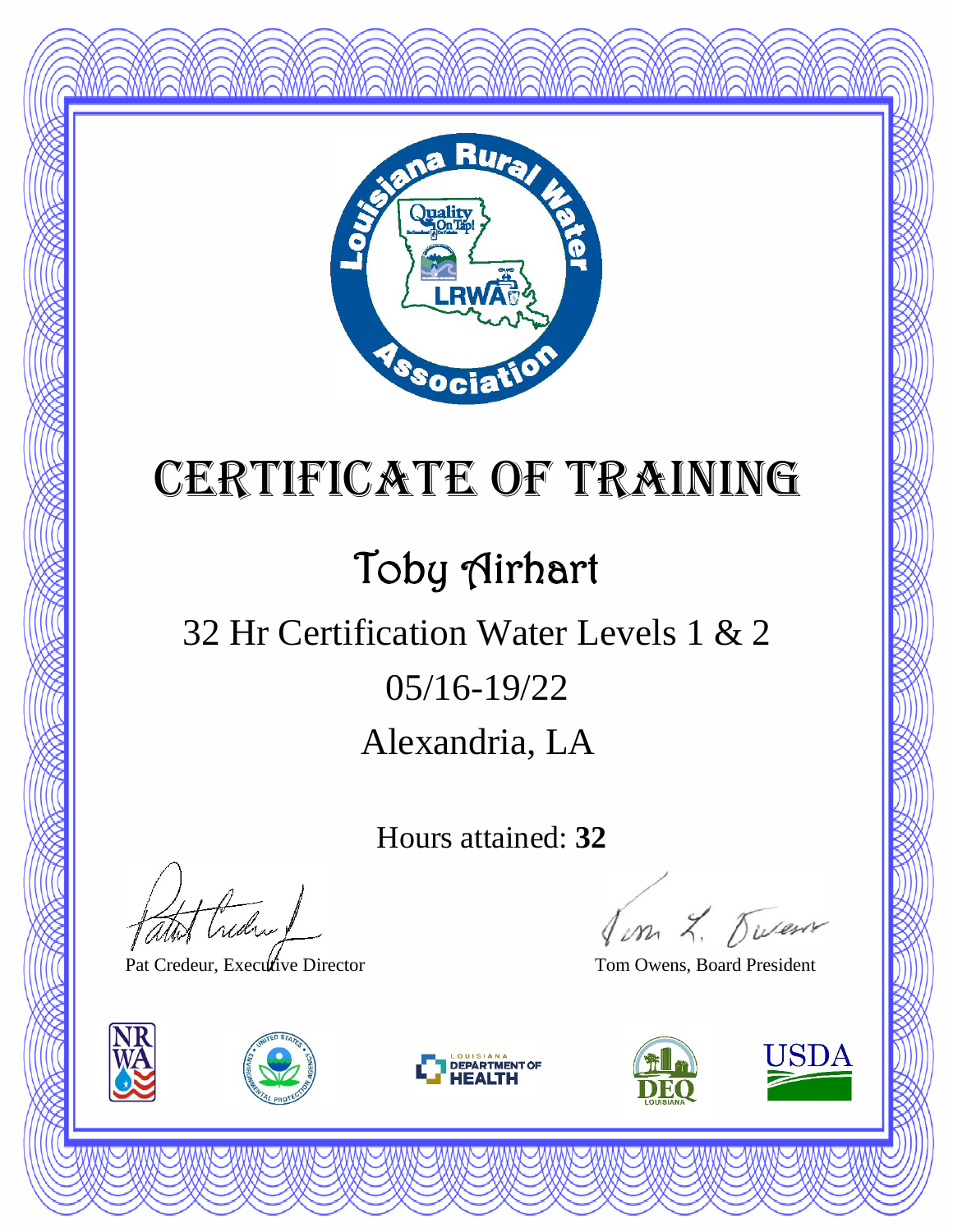

### Jermiah Augustine

### Alexandria, LA 05/16-19/22 32 Hr Certification Water Levels 1 & 2

Hours attained: **32**

Hudry

Pat Credeur, Executive Director Tom Owens, Board President







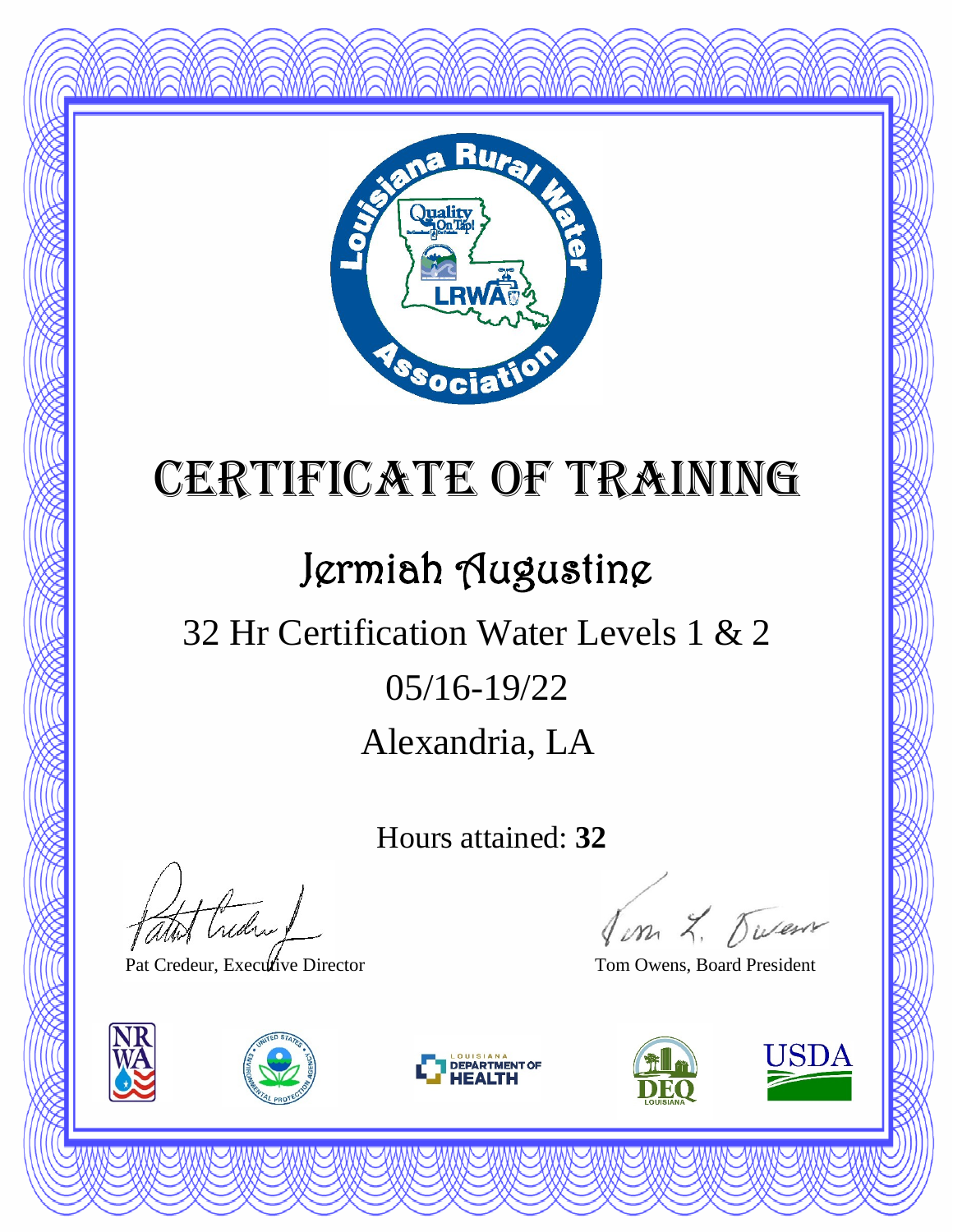

### Vern Breland

### Alexandria, LA 05/16-19/22 32 Hr Certification Water Levels 1 & 2

Hours attained: **32**

atot Creden

Pat Credeur, Executive Director Tom Owens, Board President







Jon L. Duren

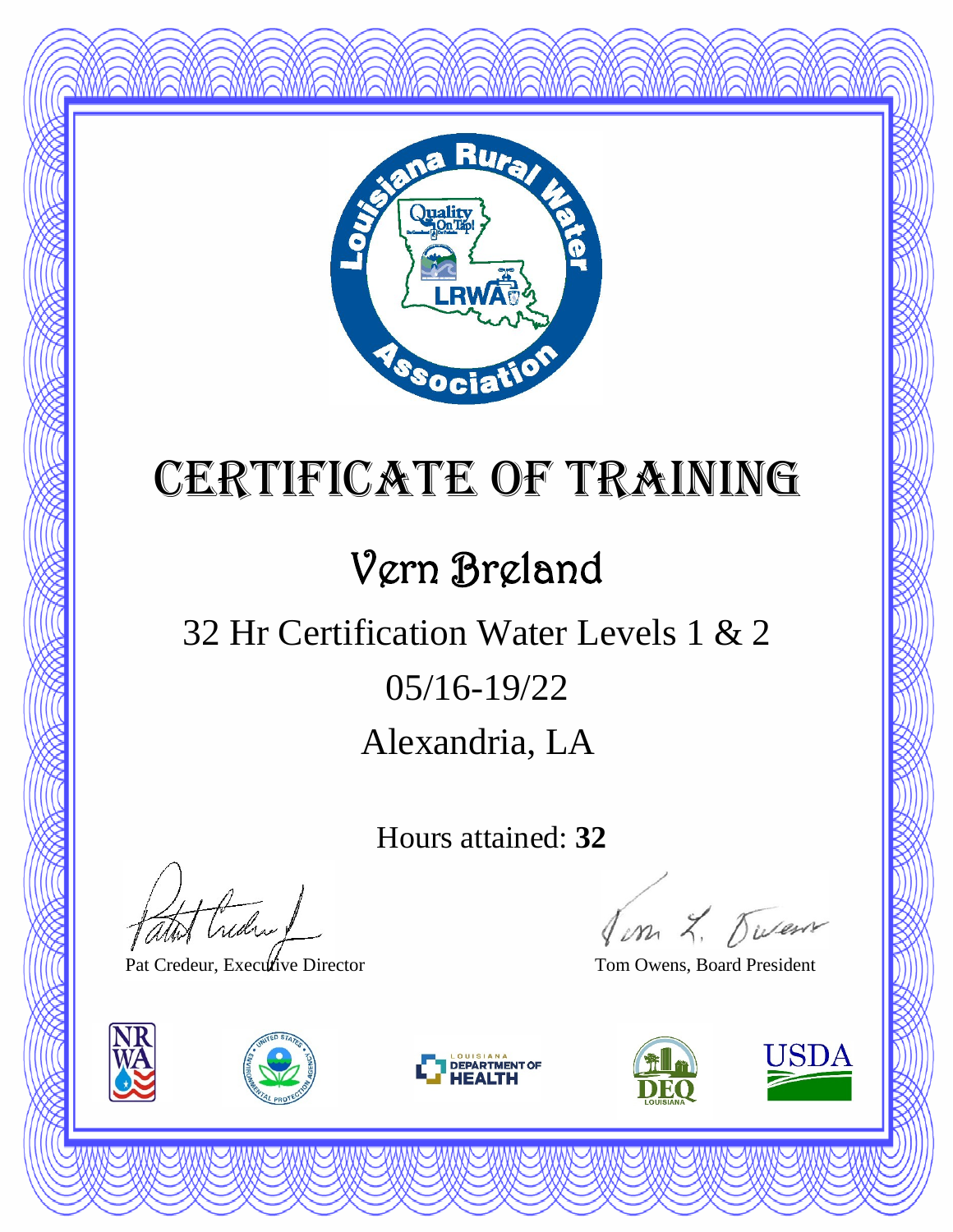

#### Burt Bullitts

#### Alexandria, LA 05/16-19/22 32 Hr Certification Water Levels 1 & 2

Hours attained: **32**

thedral

Pat Credeur, Executive Director Tom Owens, Board President







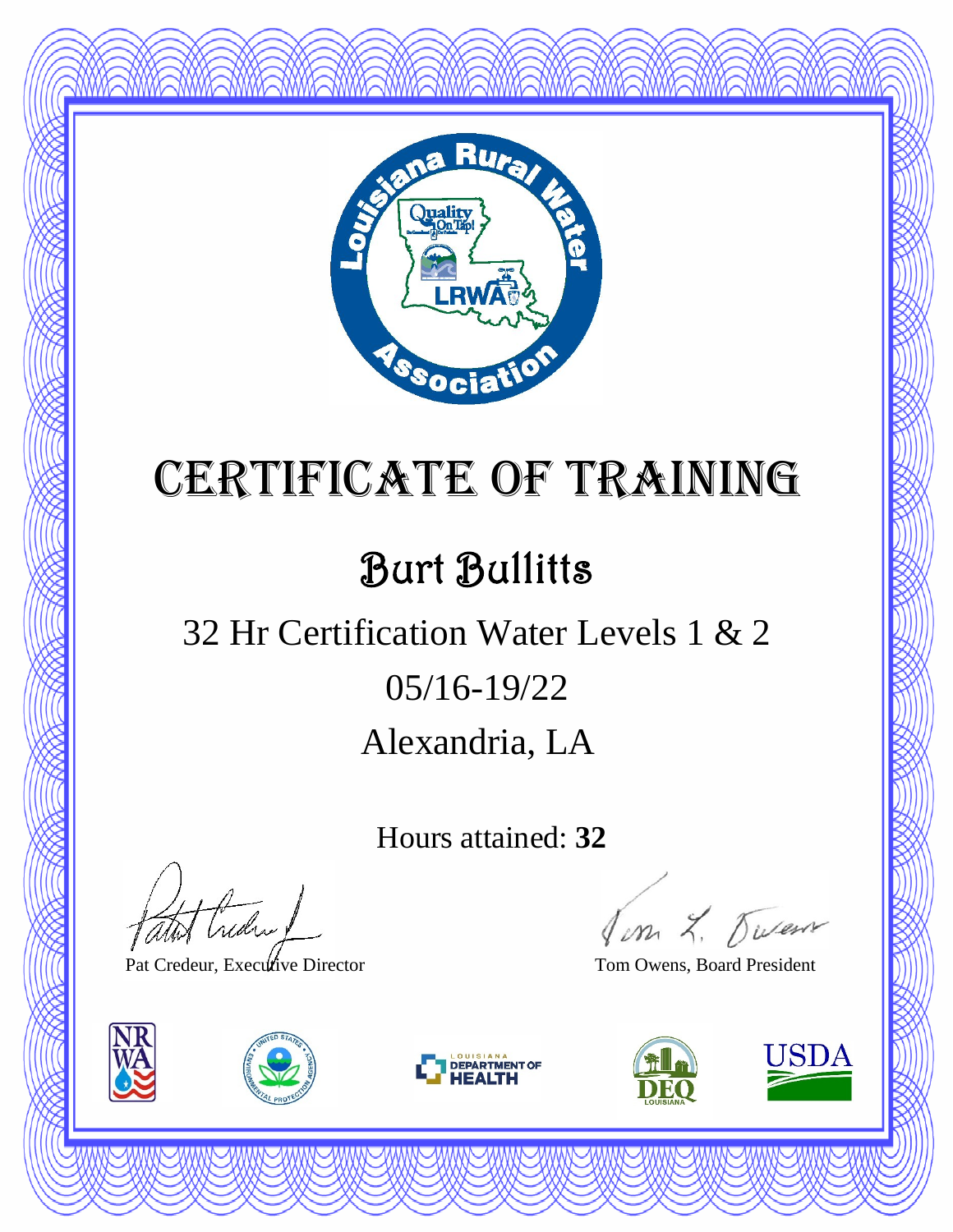

### Tyres Burise

### Alexandria, LA 05/16-19/22 32 Hr Certification Water Levels 1 & 2

Hours attained: **32**

thedral

Pat Credeur, Executive Director Tom Owens, Board President







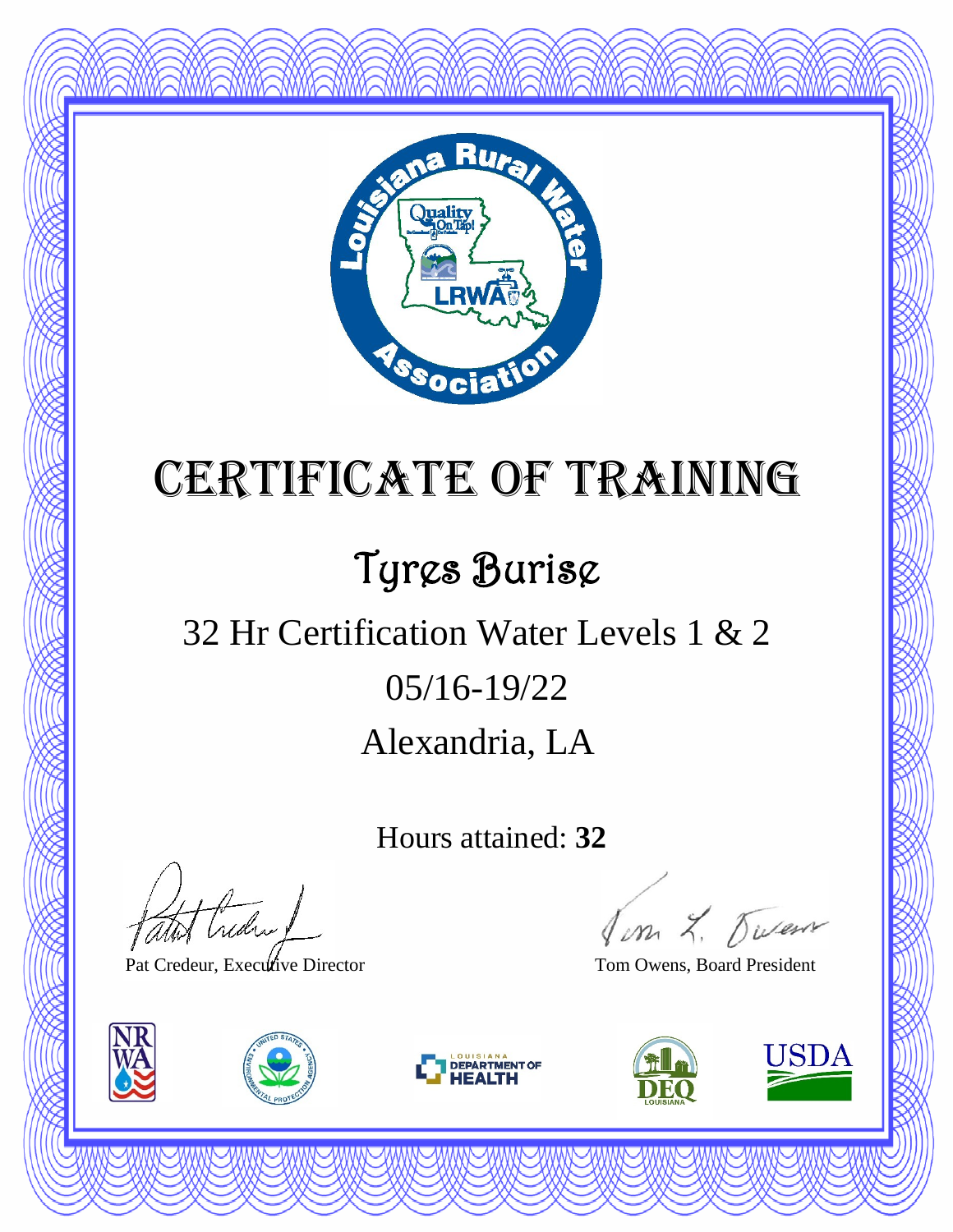

### Ryan Burney

### Alexandria, LA 05/16-19/22 32 Hr Certification Water Levels 1 & 2

Hours attained: **32**

theday!

Pat Credeur, Executive Director Tom Owens, Board President







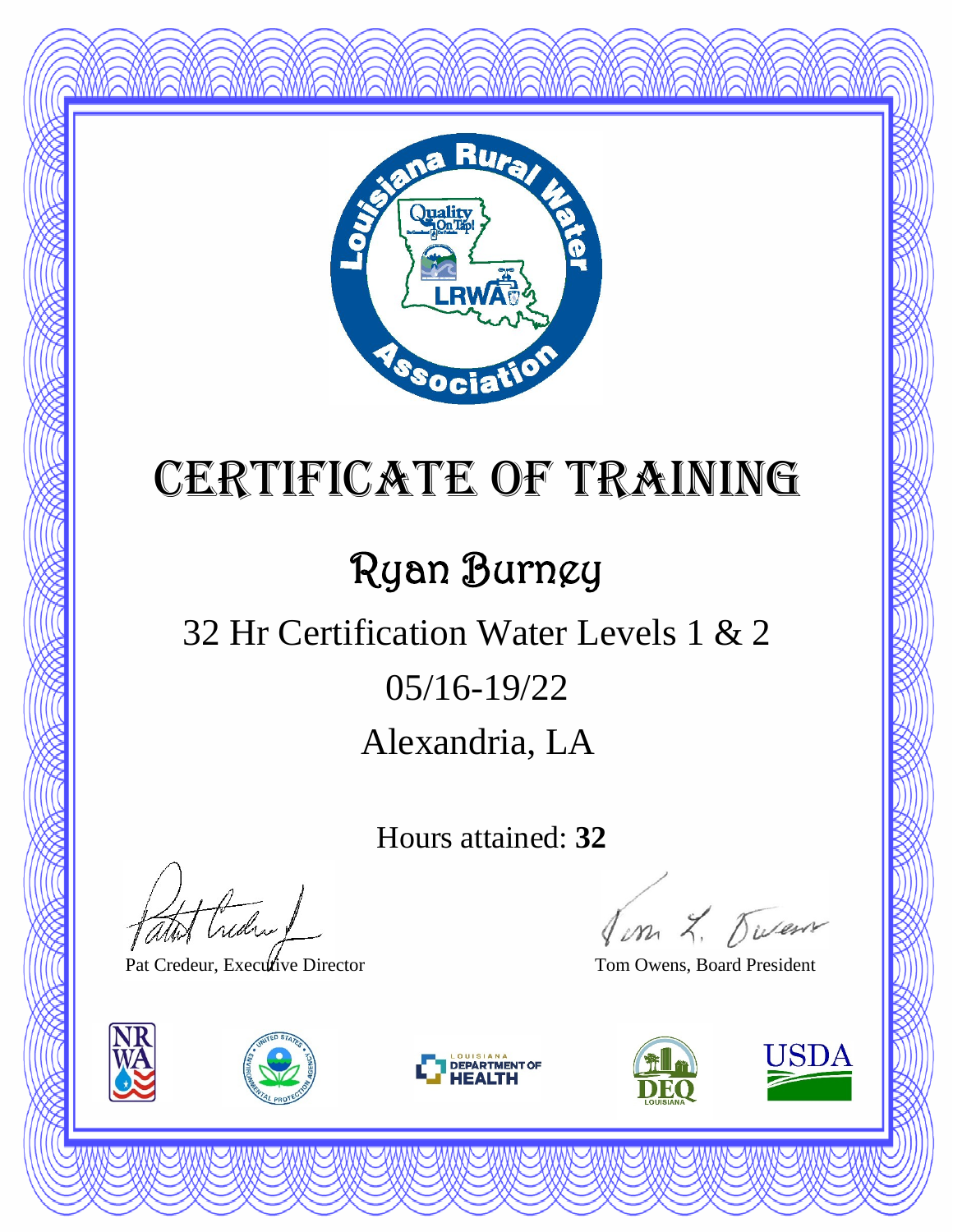

#### William Butler

### Alexandria, LA 05/16-19/22 32 Hr Certification Water Levels 1 & 2

Hours attained: **32**

thedra !

Pat Credeur, Executive Director Tom Owens, Board President







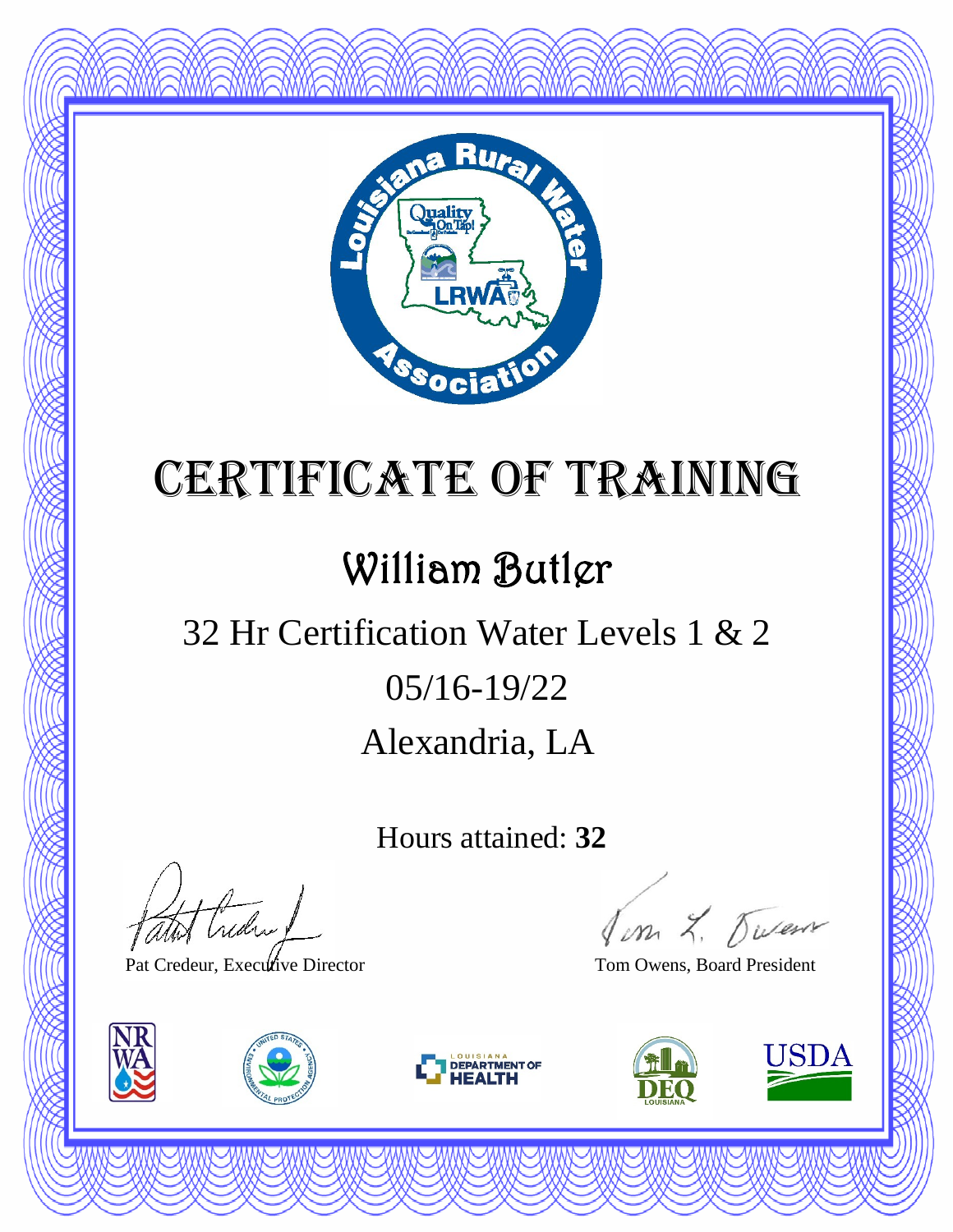

### Jeremy Cauthen

### Alexandria, LA 05/16-19/22 32 Hr Certification Water Levels 1 & 2

Hours attained: **32**

thedra !

Pat Credeur, Executive Director Tom Owens, Board President







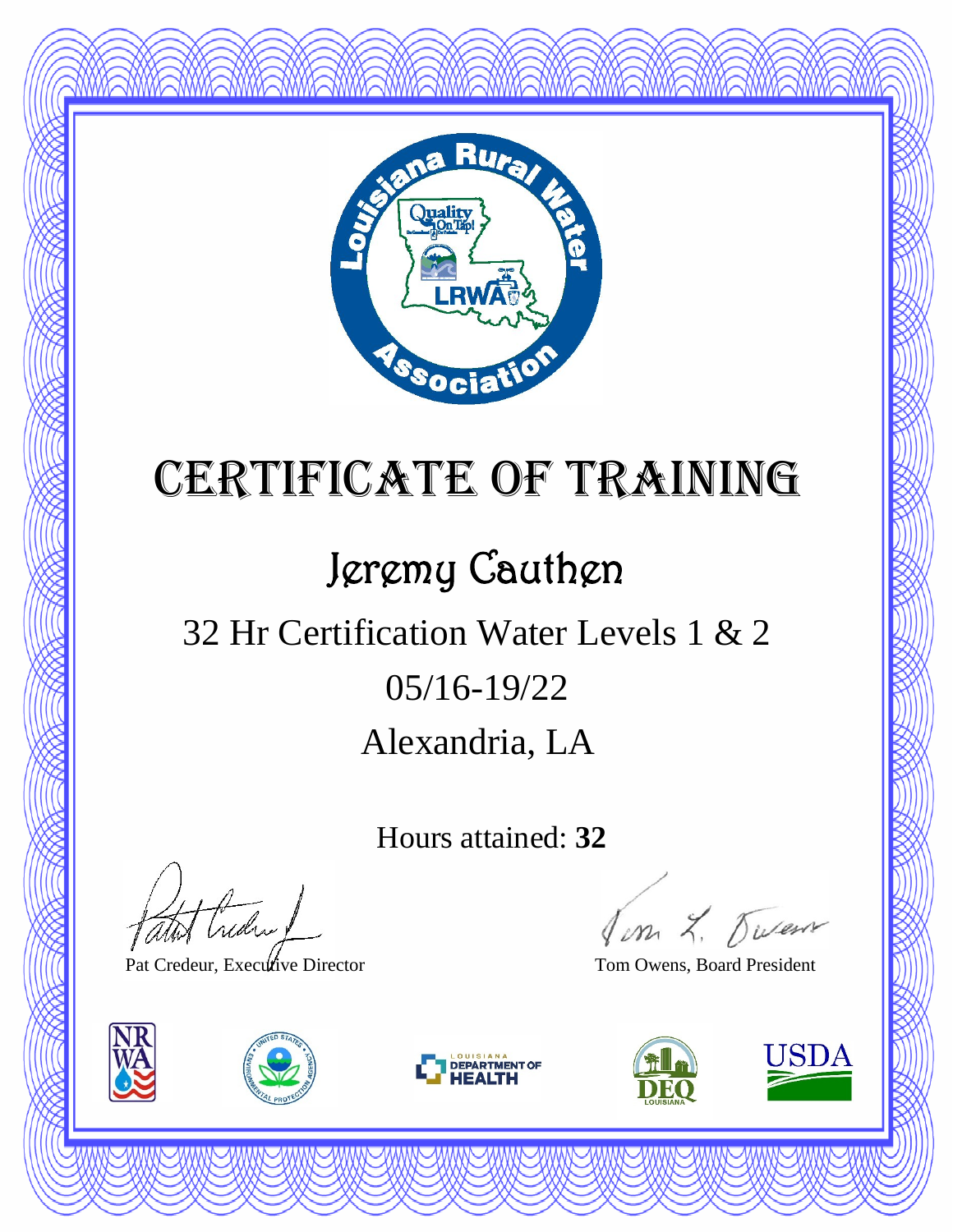

### Cody Charpontier

### Alexandria, LA 05/16-19/22 32 Hr Certification Water Levels 1 & 2

Hours attained: **32**

Hudry

Pat Credeur, Executive Director Tom Owens, Board President







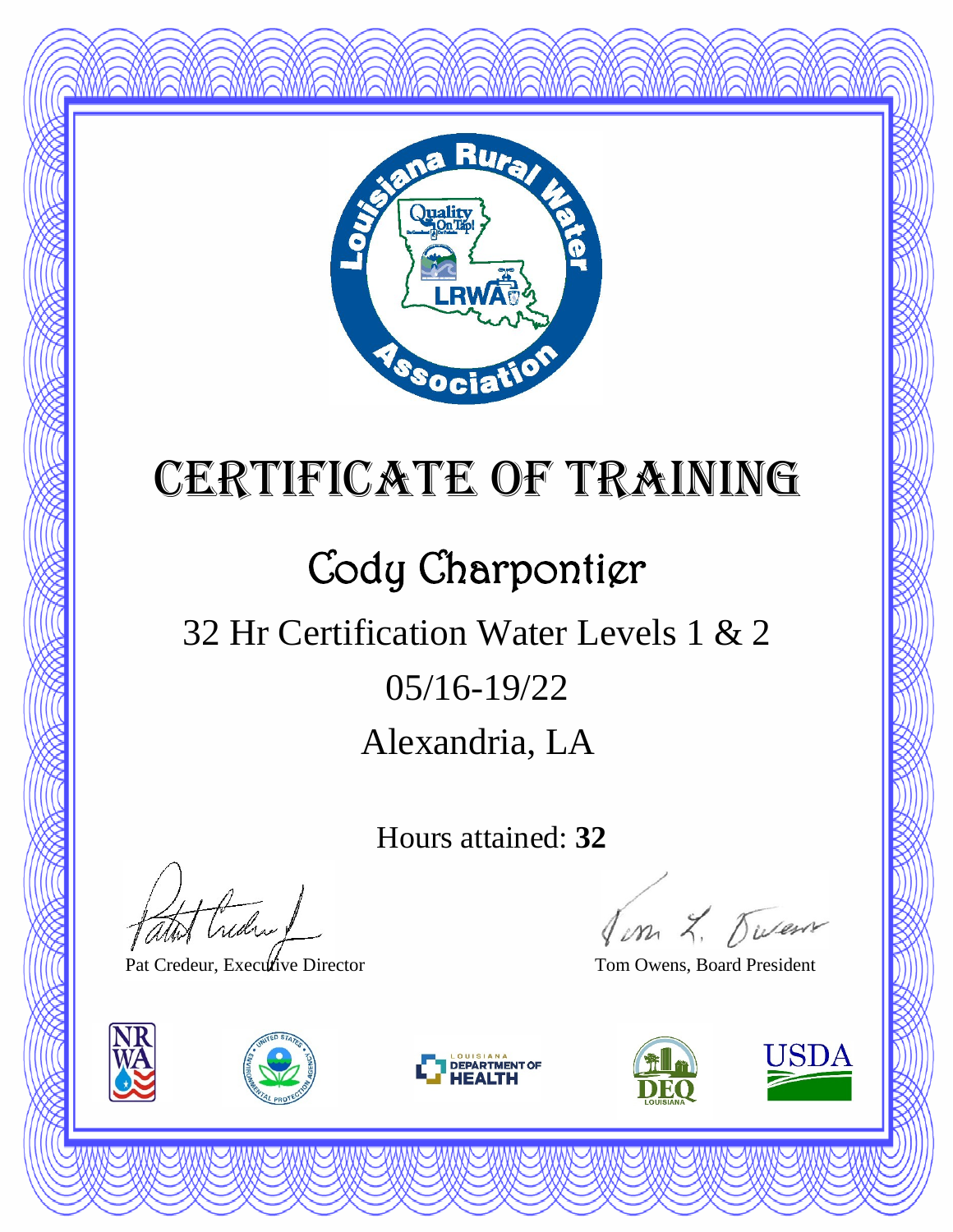

#### Herbert K. Coates

### Alexandria, LA 05/16-19/22 32 Hr Certification Water Levels 1 & 2

Hours attained: **32**

thedral

Pat Credeur, Executive Director Tom Owens, Board President







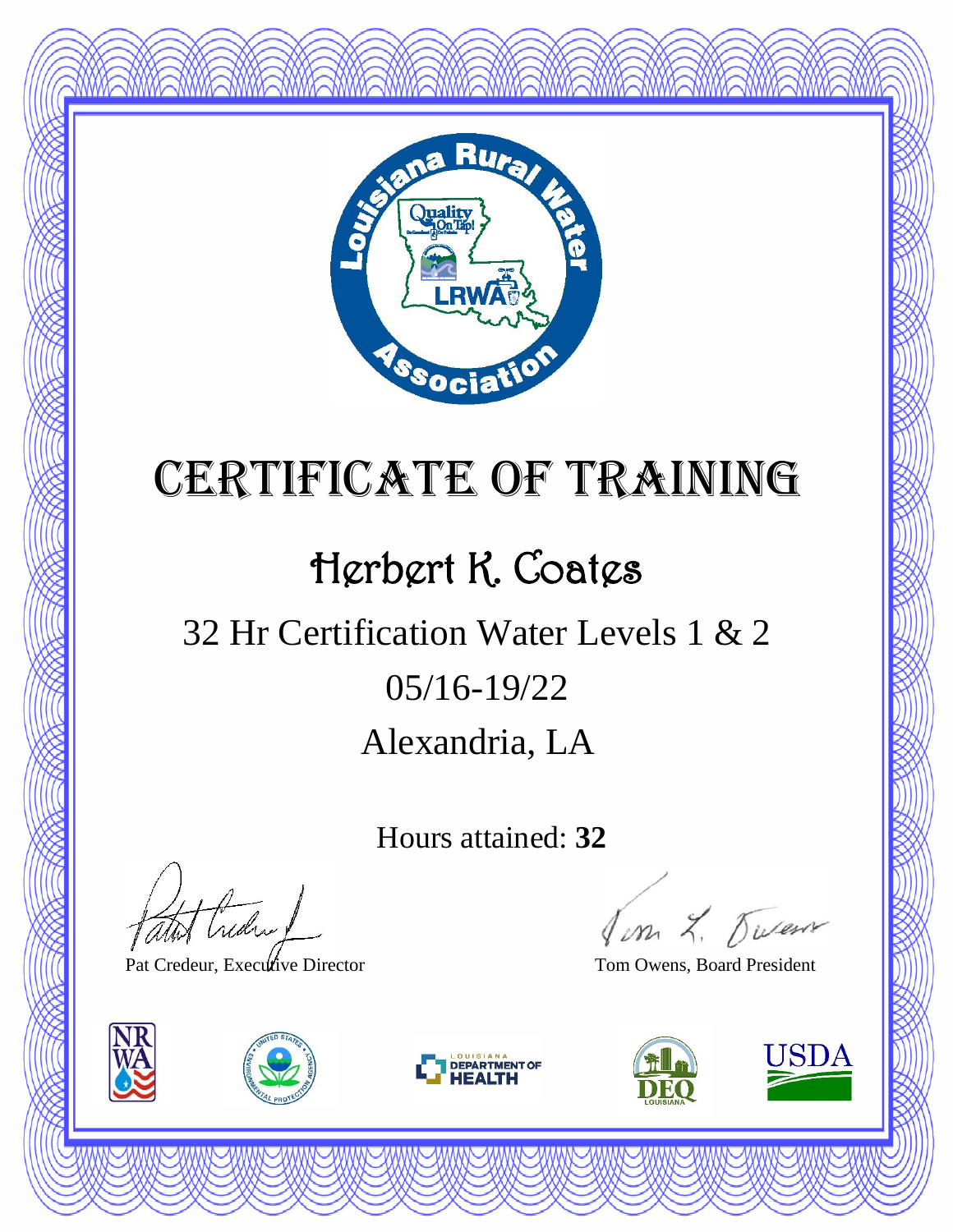

### Jason Faul

#### Alexandria, LA 05/16-19/22 32 Hr Certification Water Levels 1 & 2

Hours attained: **32**

atot Creden 1

Pat Credeur, Executive Director Tom Owens, Board President







Jim L. Duren

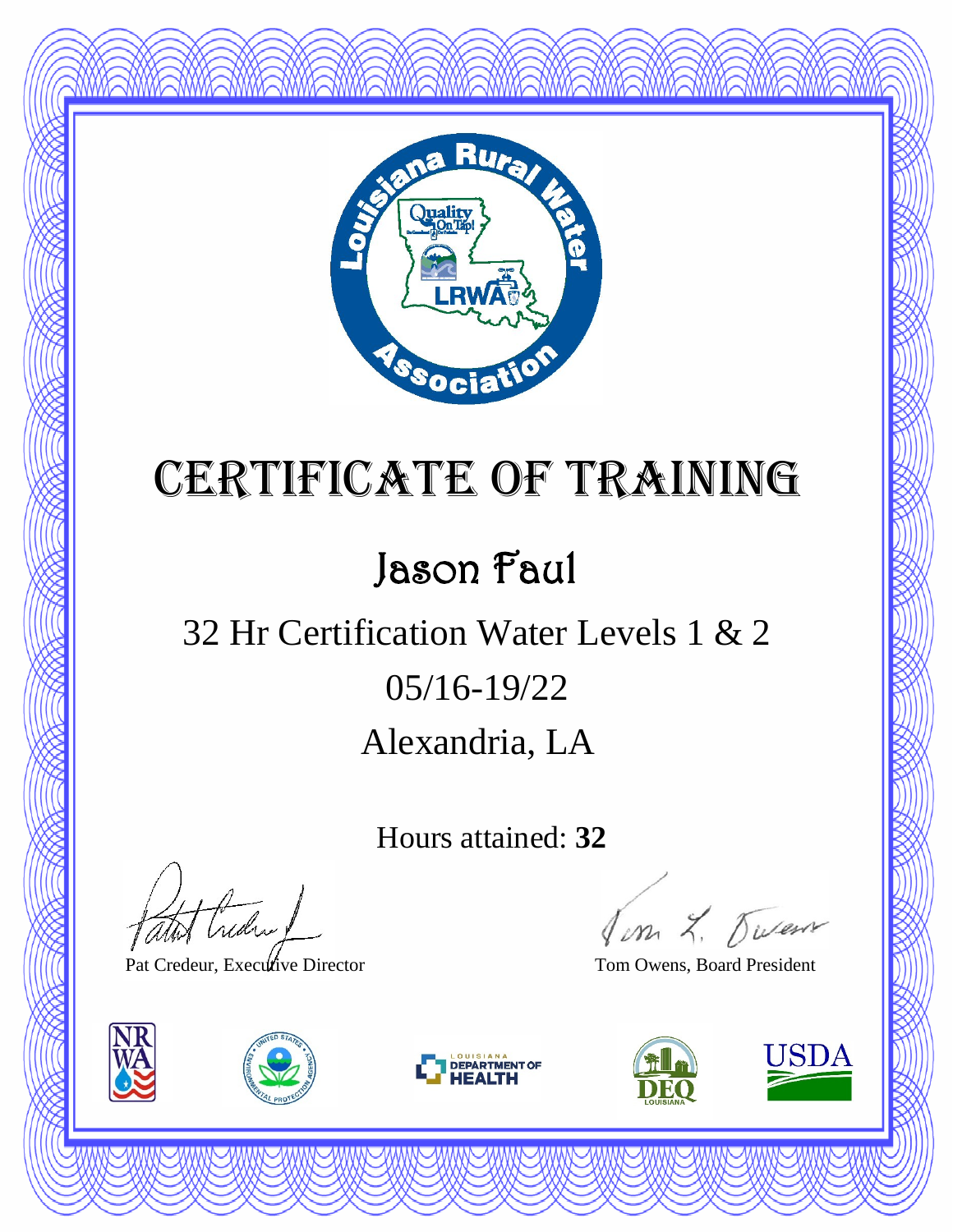

#### Brian Fetter

### Alexandria, LA 05/16-19/22 32 Hr Certification Water Levels 1 & 2

Hours attained: **32**

thedral

Pat Credeur, Executive Director Tom Owens, Board President







Jon L. Duren

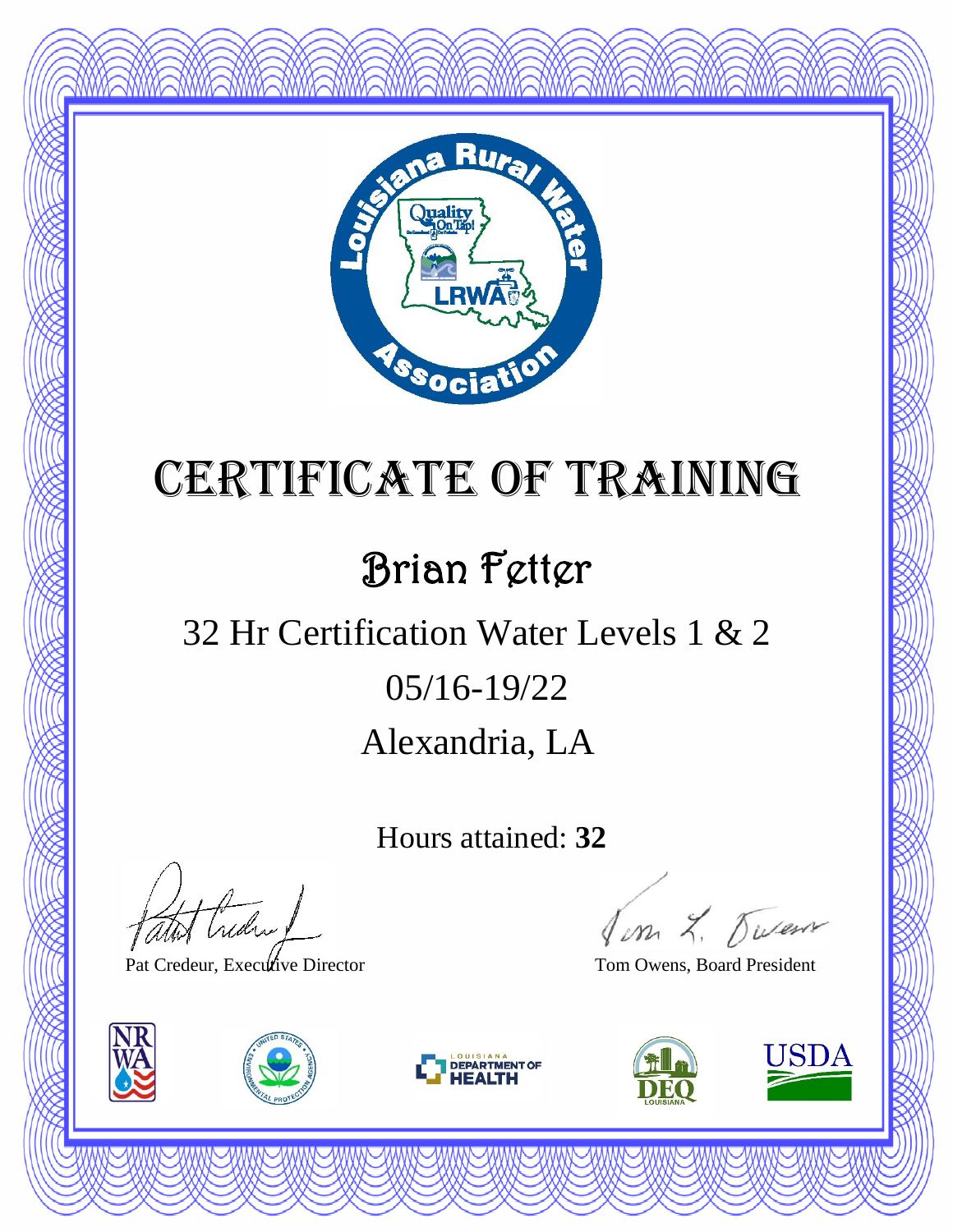

### Lance Findley

### Alexandria, LA 05/16-19/22 32 Hr Certification Water Levels 1 & 2

Hours attained: **32**

thedra !

Pat Credeur, Executive Director Tom Owens, Board President







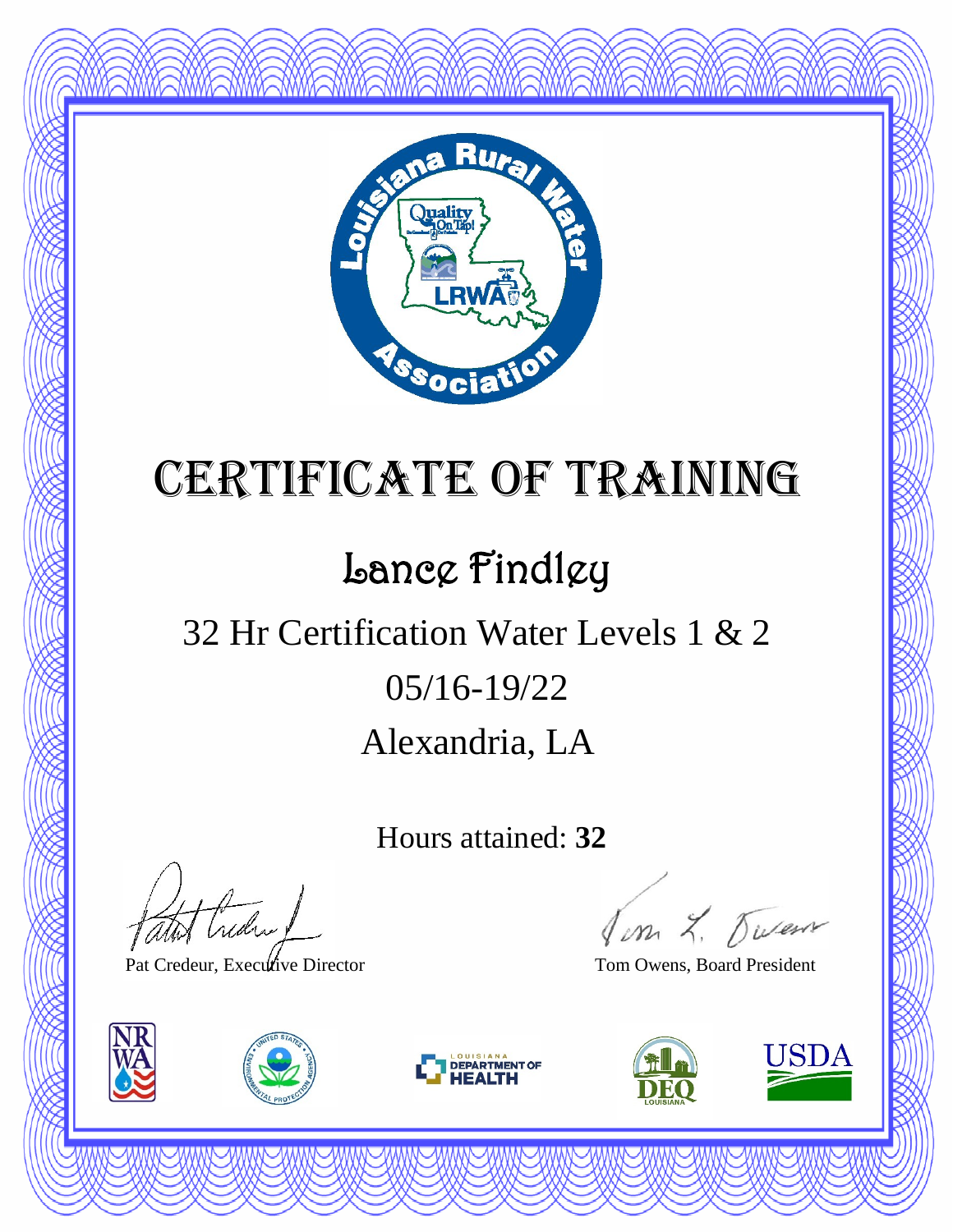

### Blake Frederick

### Alexandria, LA 05/16-19/22 32 Hr Certification Water Levels 1 & 2

Hours attained: **32**

thedra !

Pat Credeur, Executive Director Tom Owens, Board President







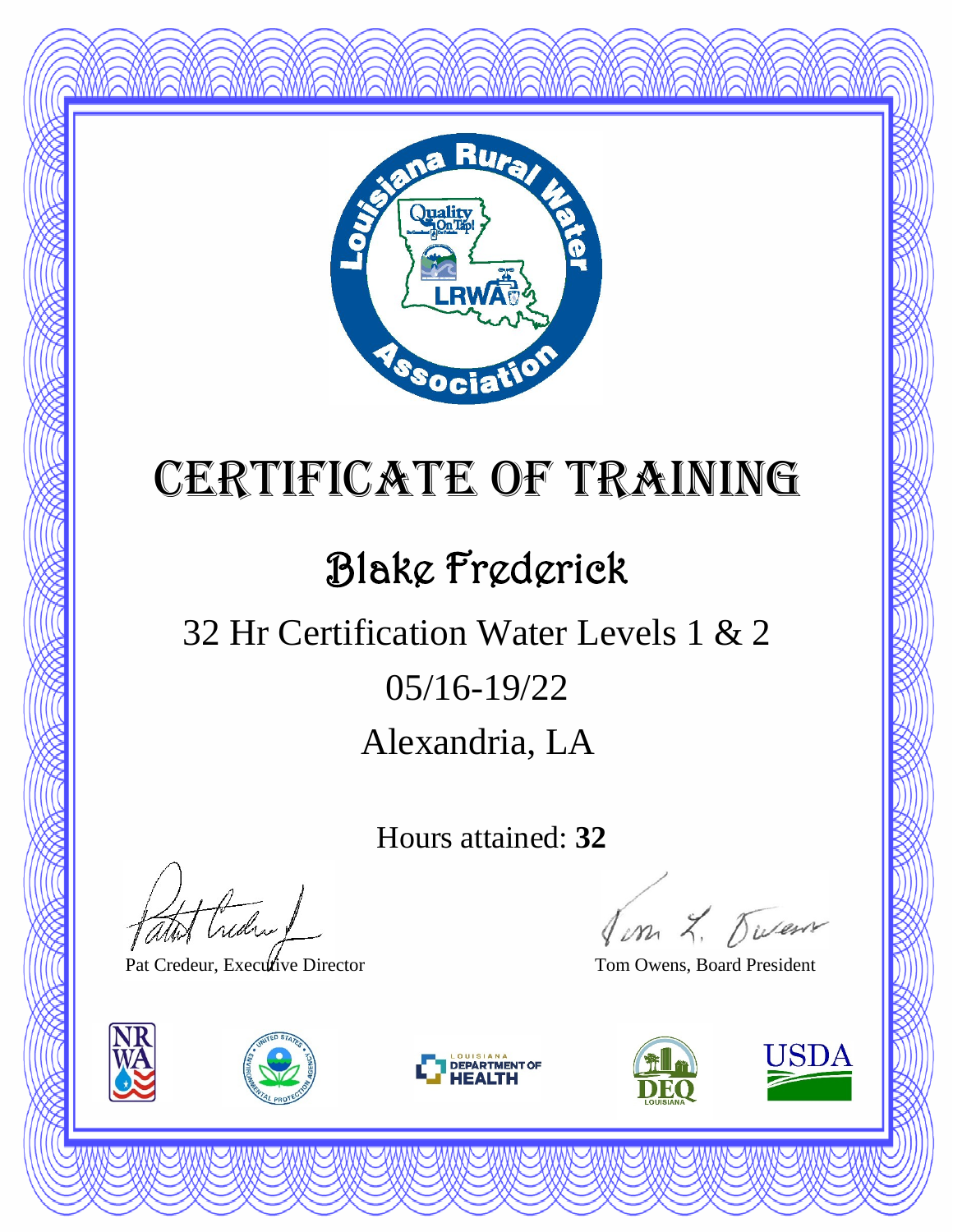

#### William Gleason

### Alexandria, LA 05/16-19/22 32 Hr Certification Water Levels 1 & 2

Hours attained: **32**

thedral

Pat Credeur, Executive Director Tom Owens, Board President







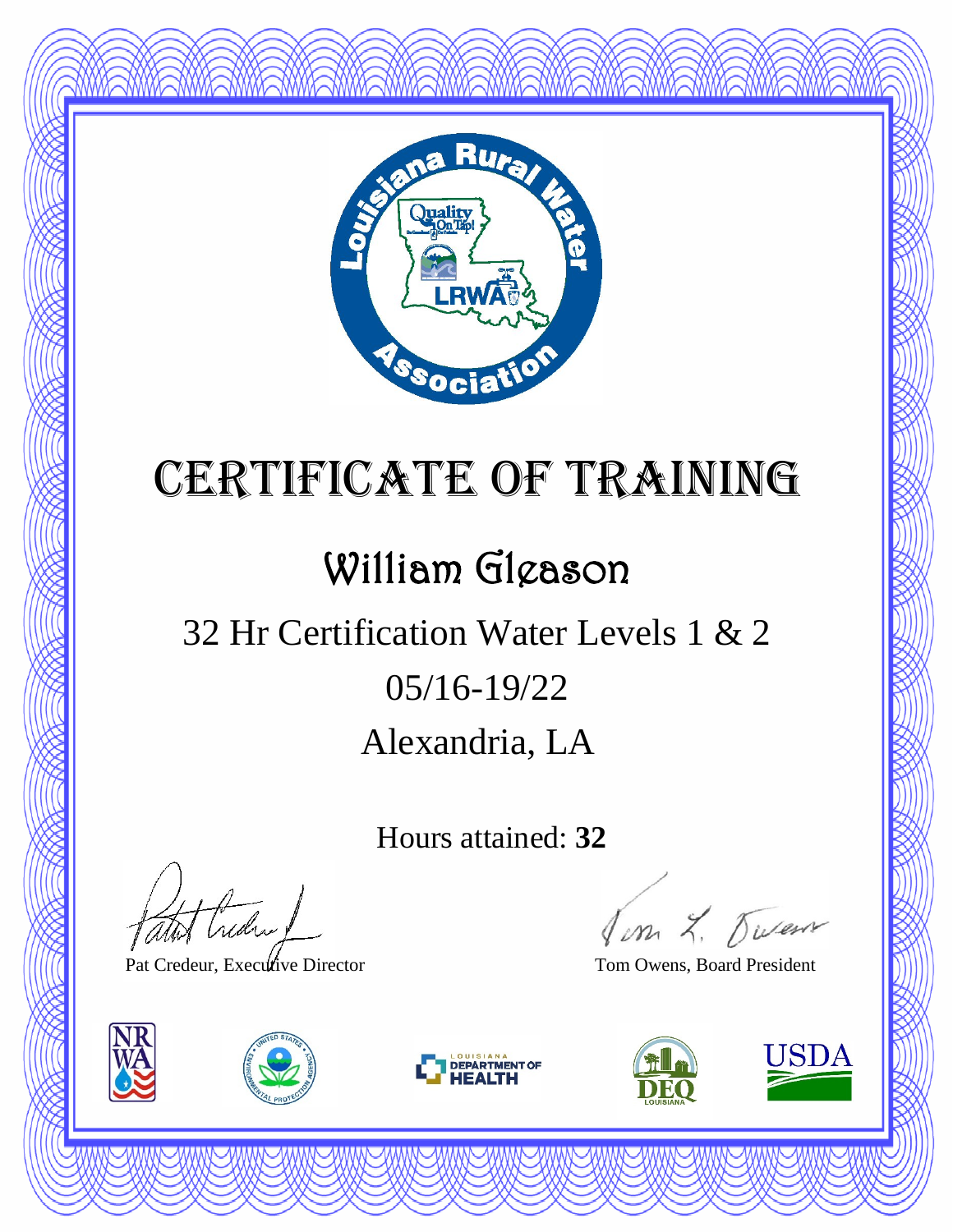

#### Nicholas Gloston

### Alexandria, LA 05/16-19/22 32 Hr Certification Water Levels 1 & 2

Hours attained: **32**

thedral

Pat Credeur, Executive Director Tom Owens, Board President







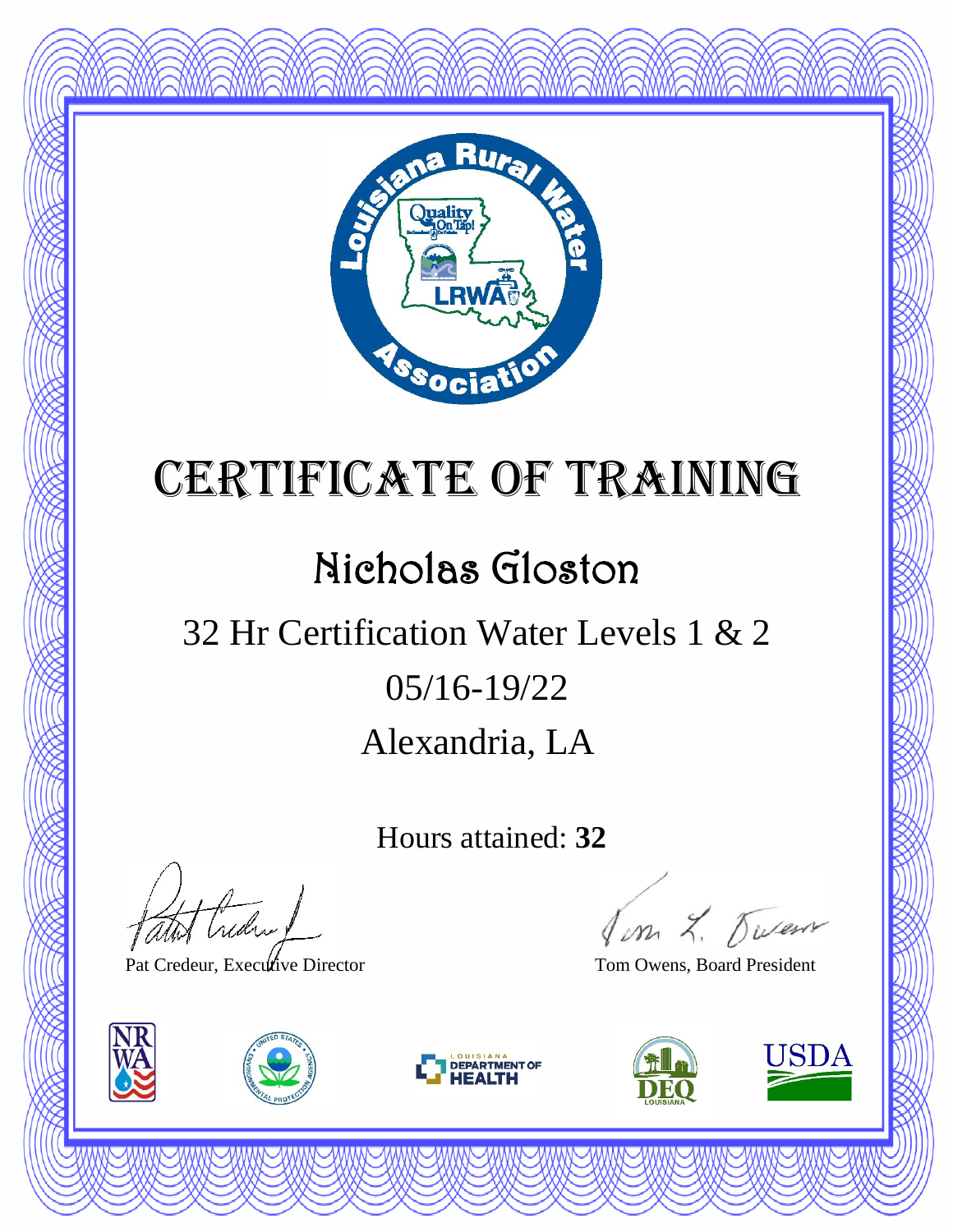

#### Jacob Hebert

### Alexandria, LA 05/16-19/22 32 Hr Certification Water Levels 1 & 2

Hours attained: **24**

atot Creden

Pat Credeur, Executive Director Tom Owens, Board President







Jon L. Duren

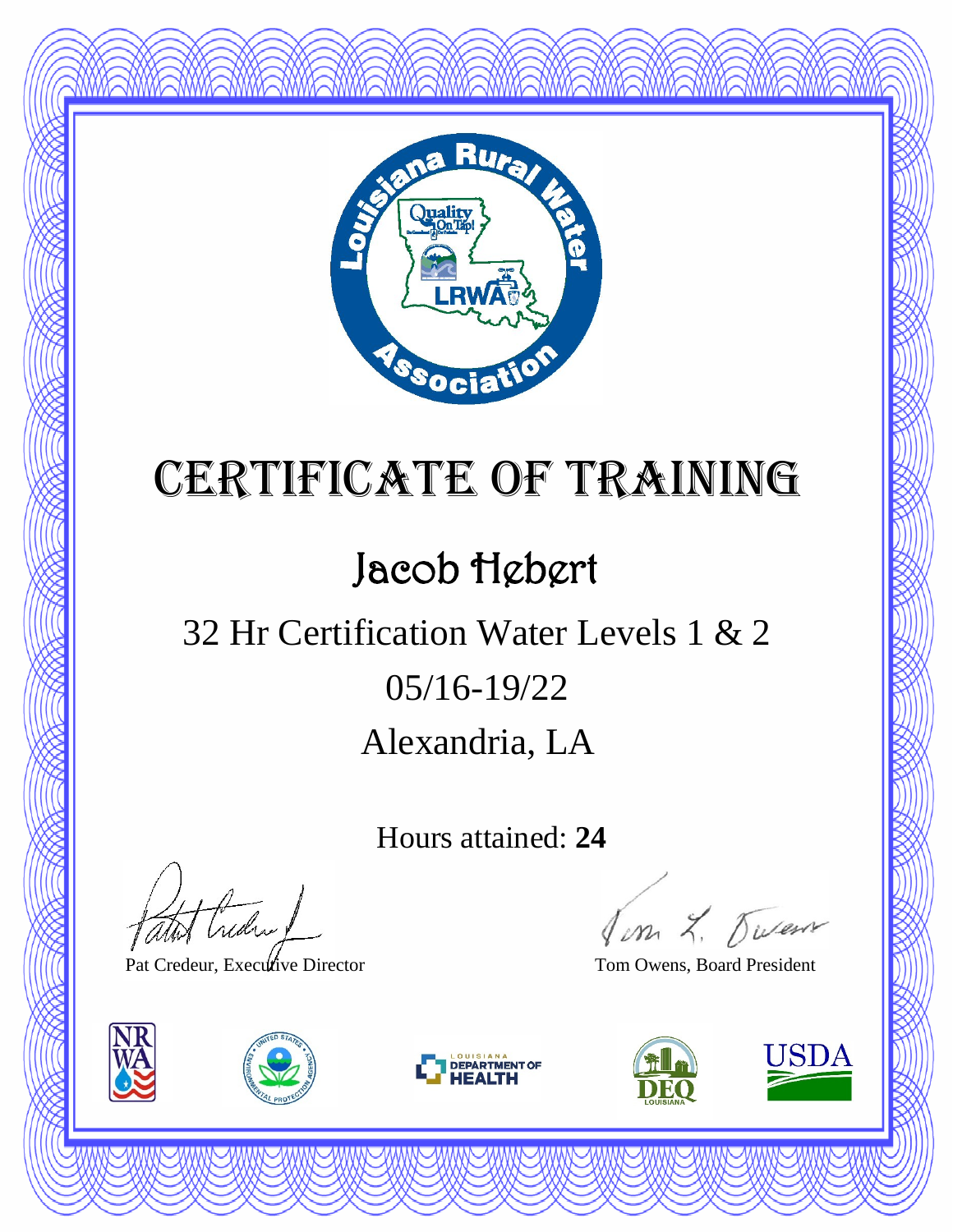

#### Jimmy Hennigan

### Alexandria, LA 05/16-19/22 32 Hr Certification Water Levels 1 & 2

Hours attained: **32**

Hudry

Pat Credeur, Executive Director Tom Owens, Board President







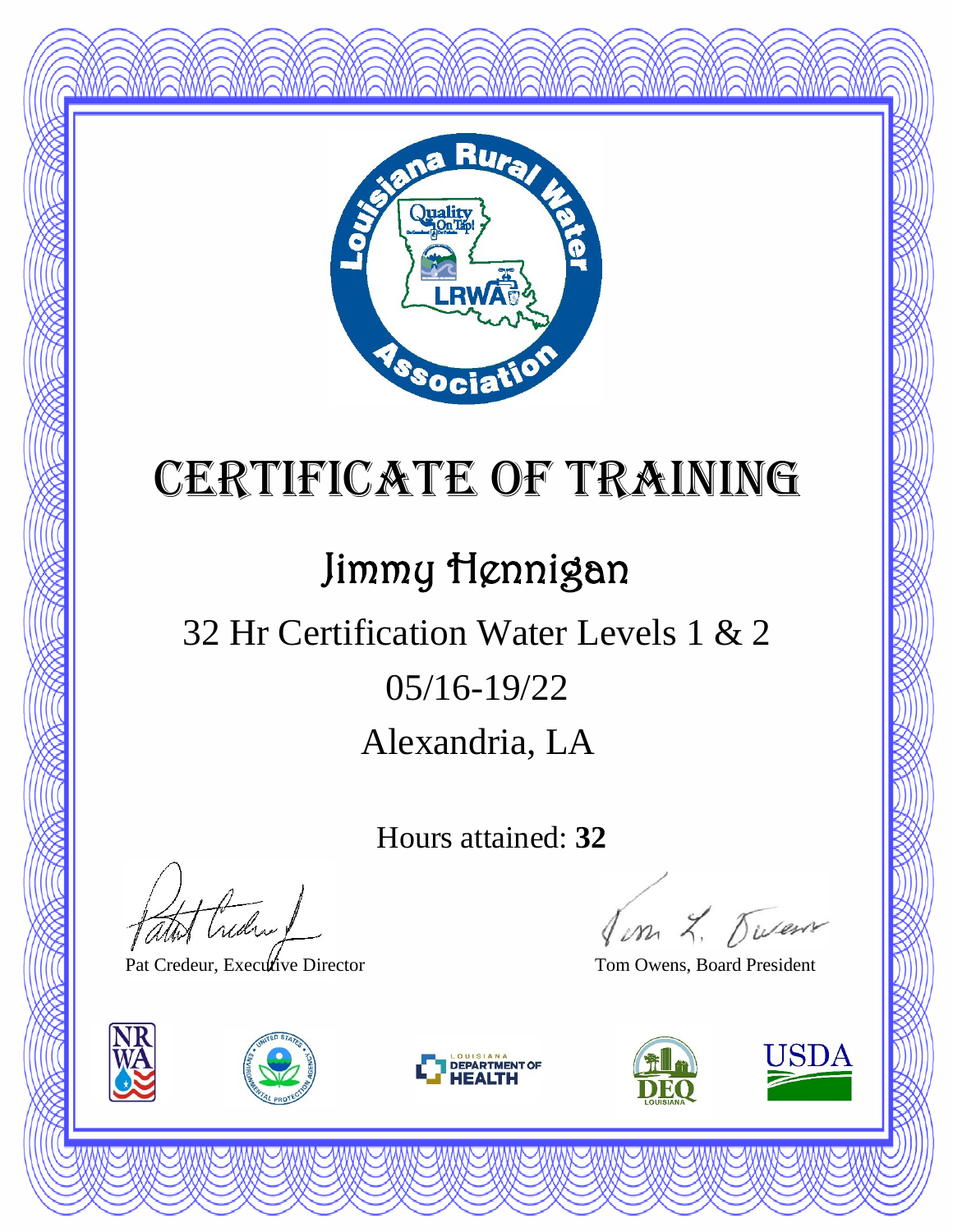

### Glenn Scott Henry

### Alexandria, LA 05/16-19/22 32 Hr Certification Water Levels 1 & 2

Hours attained: **31**

Hudry

Pat Credeur, Executive Director Tom Owens, Board President







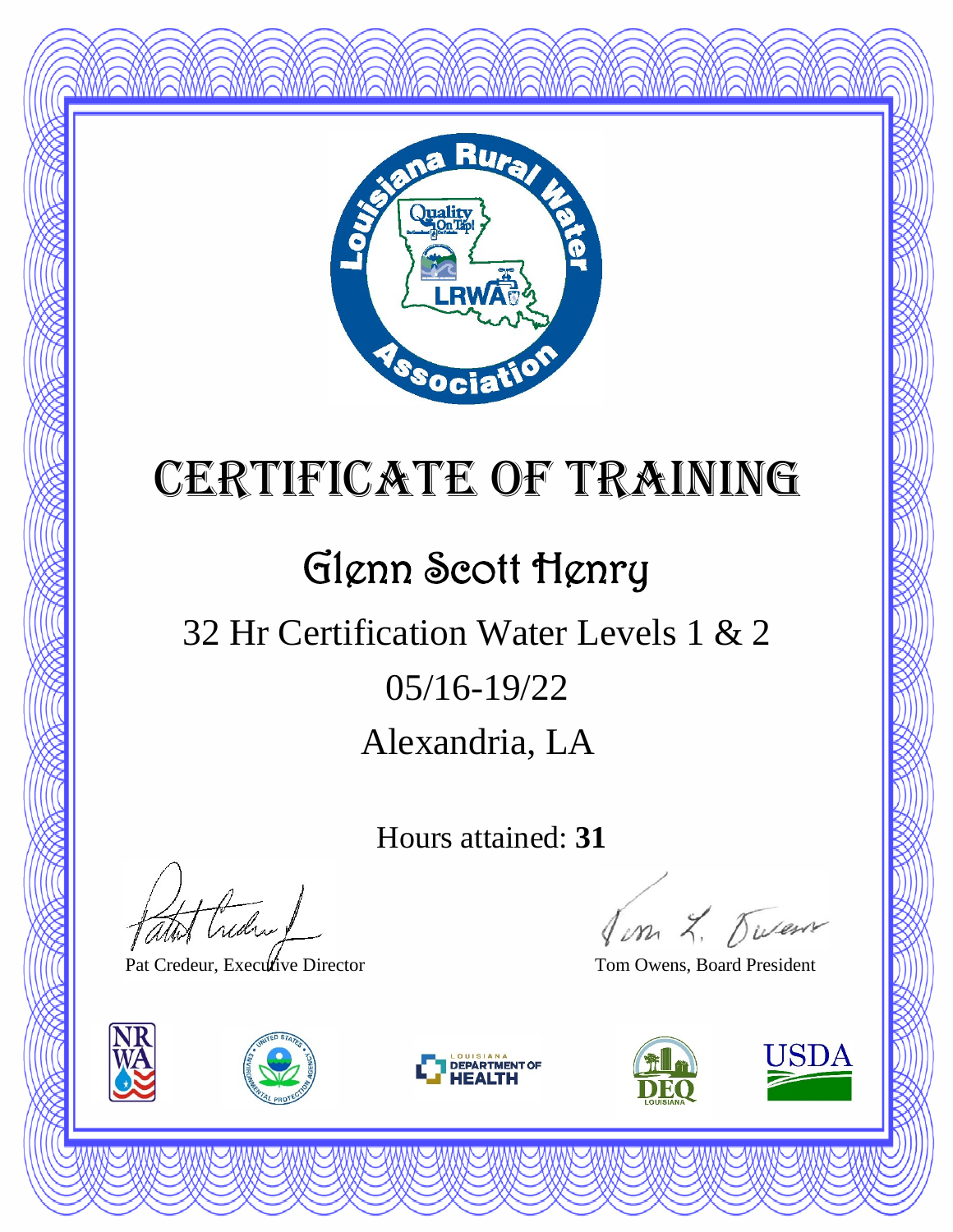

#### Zach Hicks

### Alexandria, LA 05/16-19/22 32 Hr Certification Water Levels 1 & 2

Hours attained: **32**

atot Creden 1

Pat Credeur, Executive Director Tom Owens, Board President







Jim L. Duren

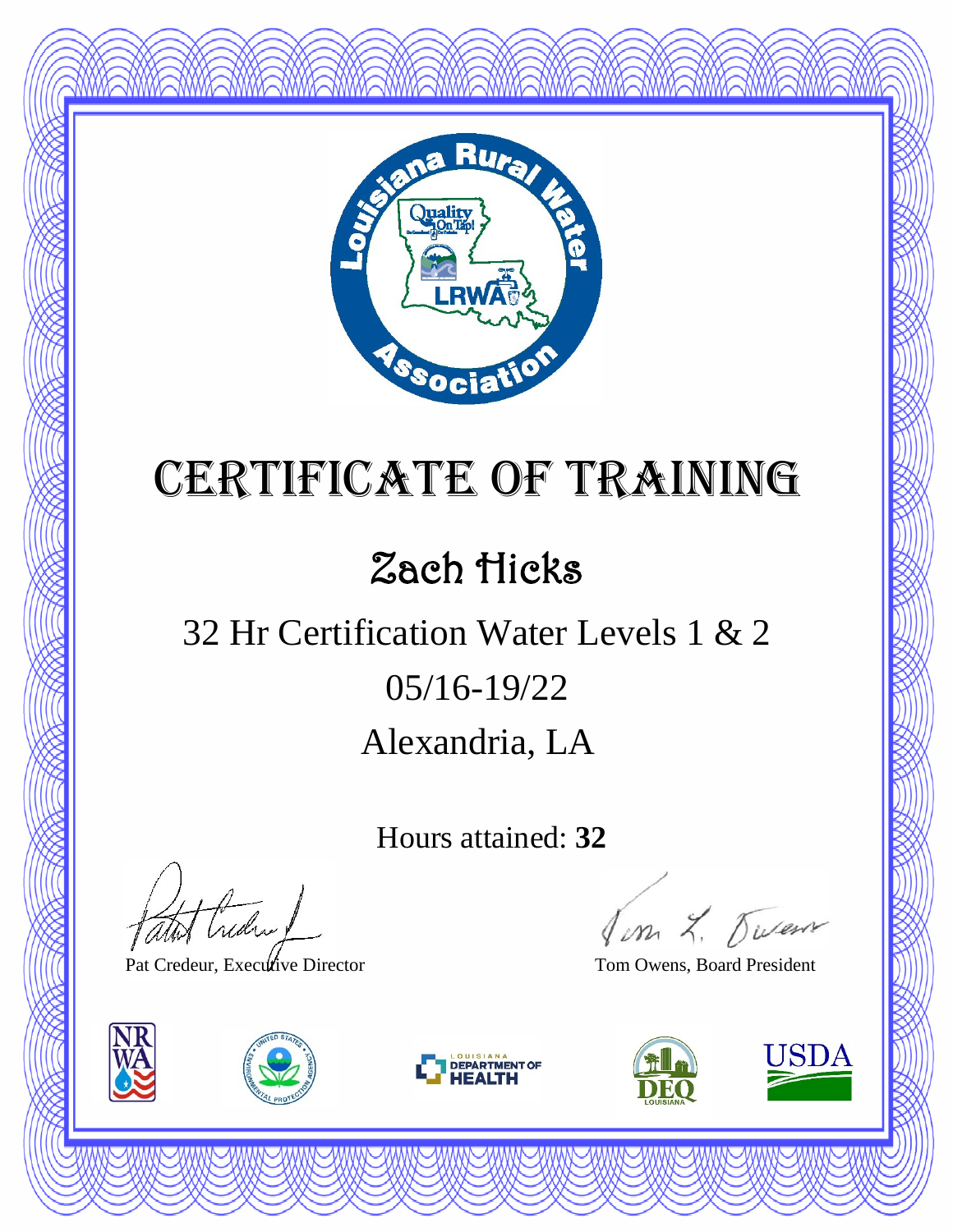

### Macky James

### Alexandria, LA 05/16-19/22 32 Hr Certification Water Levels 1 & 2

Hours attained: **32**

thedral

Pat Credeur, Executive Director Tom Owens, Board President







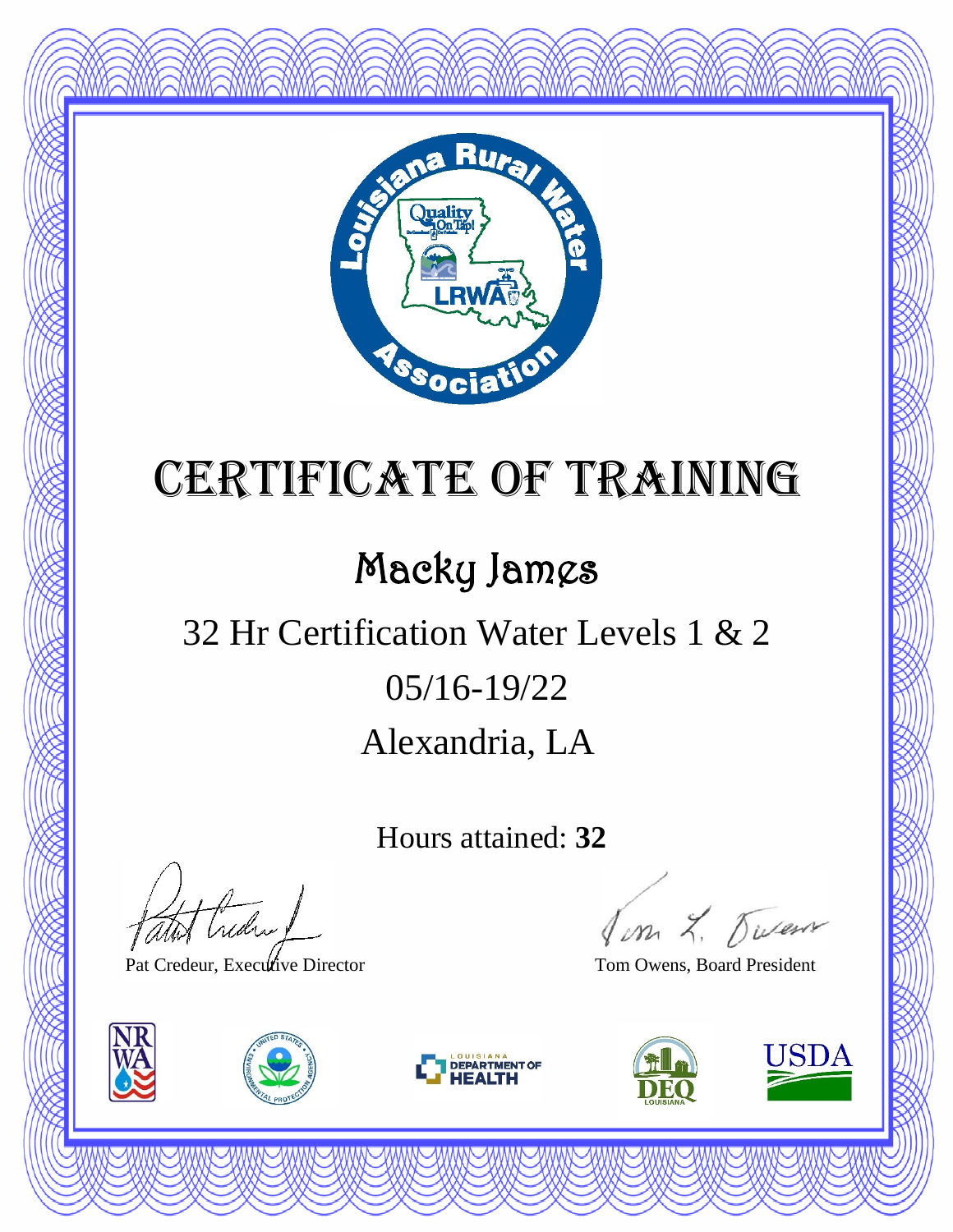

#### Adam Janet

### Alexandria, LA 05/16-19/22 32 Hr Certification Water Levels 1 & 2

Hours attained: **32**

thedral

Pat Credeur, Executive Director Tom Owens, Board President







Jon L. Duren

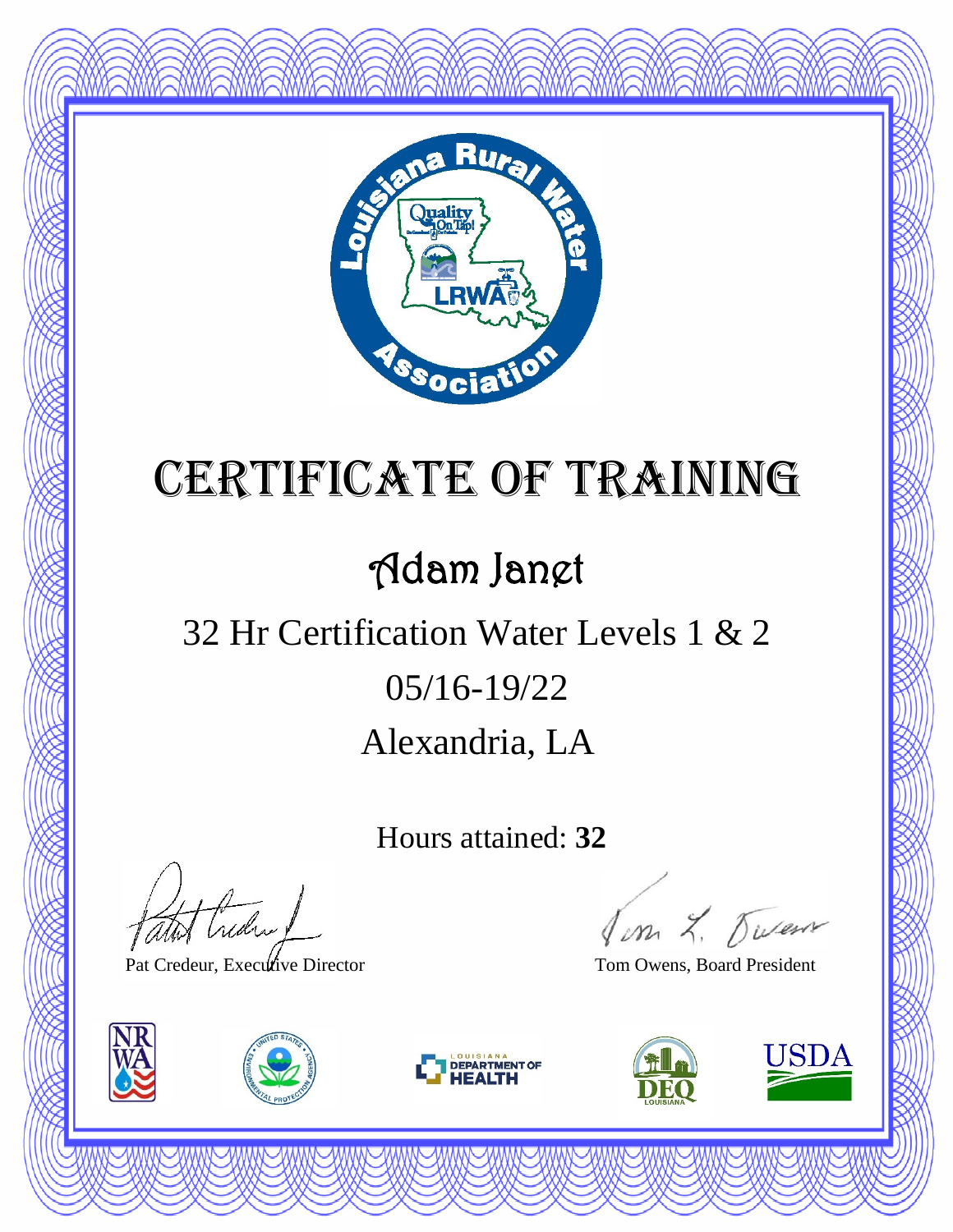

#### Kara Johnson

### Alexandria, LA 05/16-19/22 32 Hr Certification Water Levels 1 & 2

Hours attained: **32**

thedral

Pat Credeur, Executive Director Tom Owens, Board President







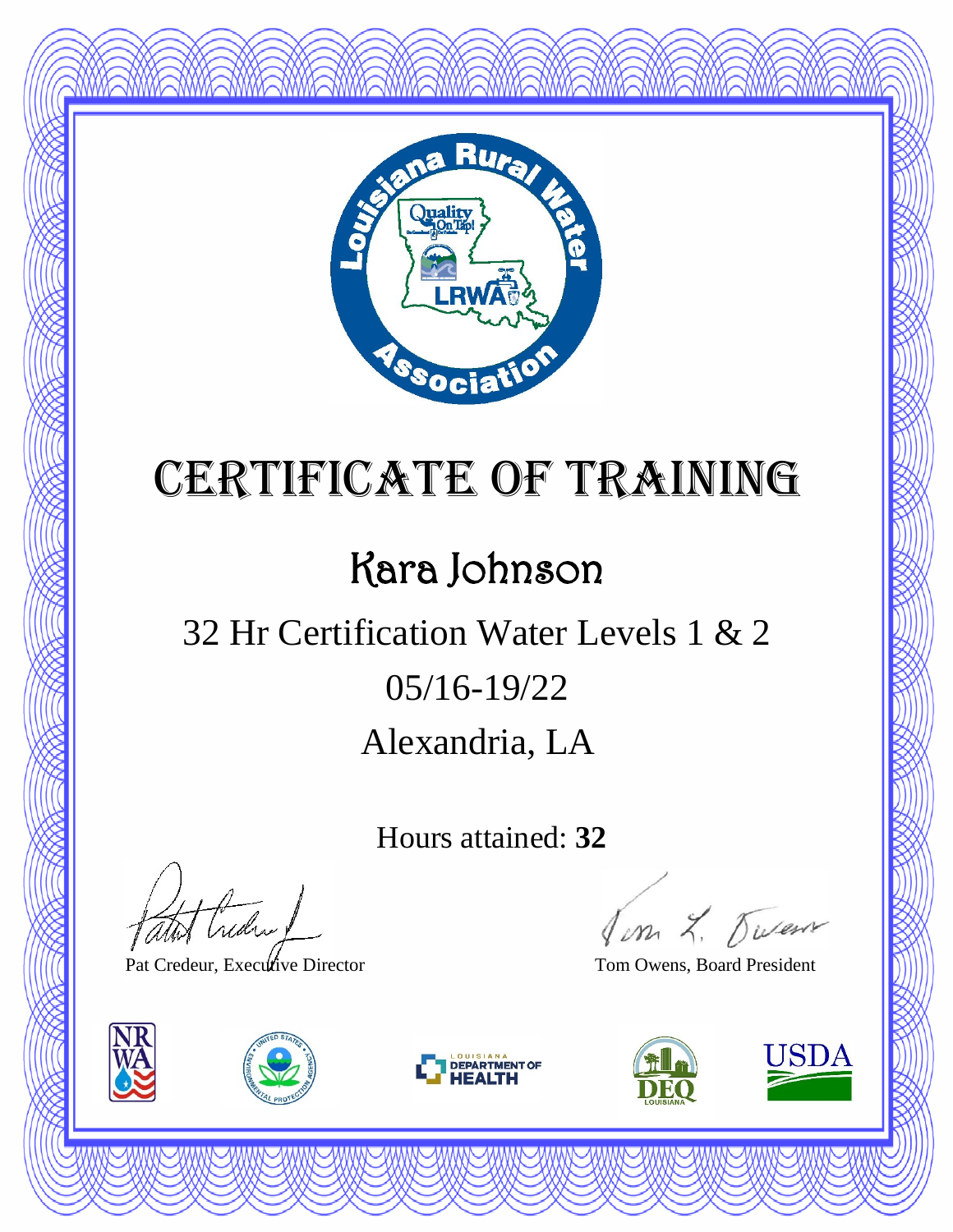

### Jeremy Jordan

### Alexandria, LA 05/16-19/22 32 Hr Certification Water Levels 1 & 2

Hours attained: **32**

thedral

Pat Credeur, Executive Director Tom Owens, Board President







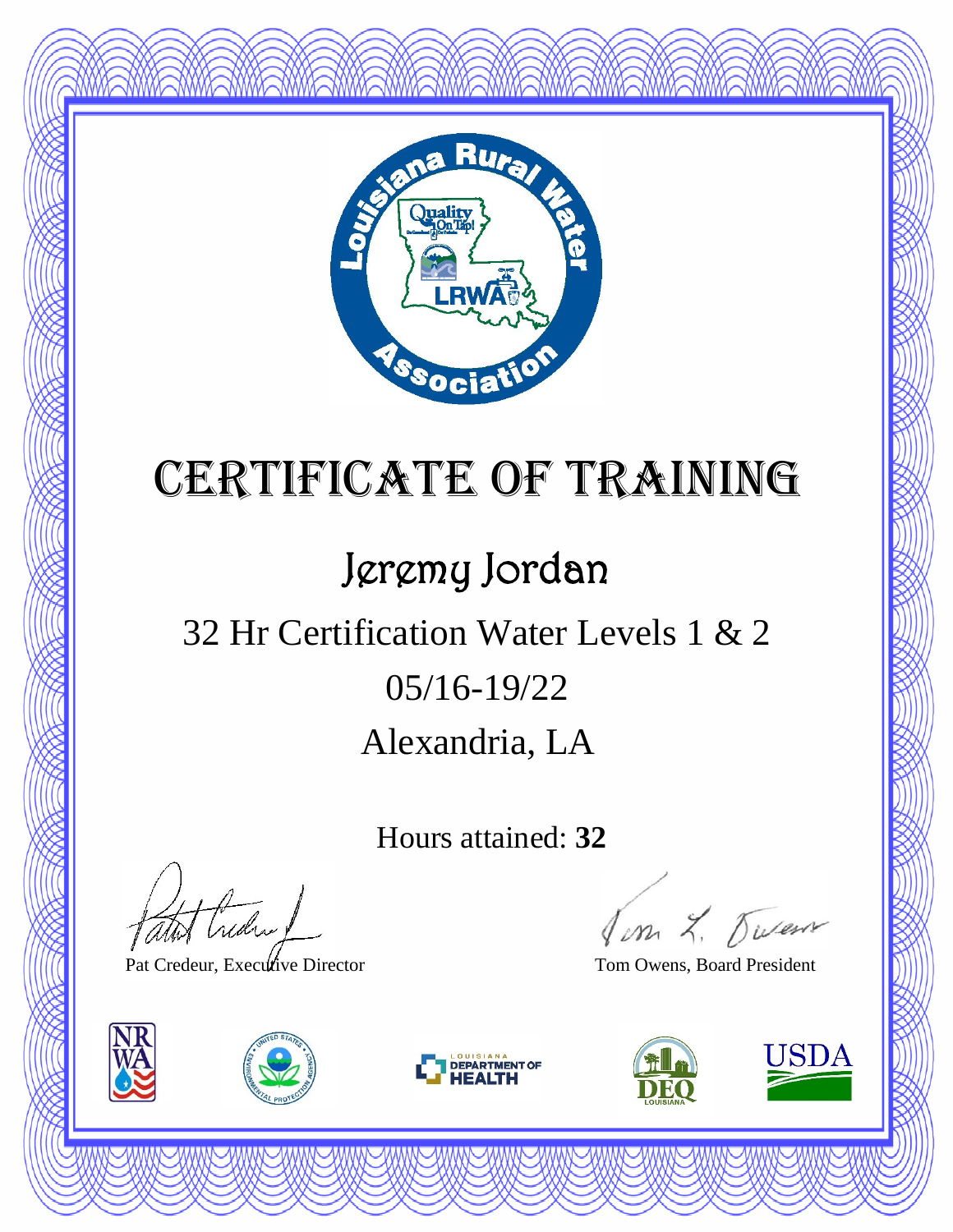

### Harold Keirsey, Jr.

### Alexandria, LA 05/16-19/22 32 Hr Certification Water Levels 1 & 2

Hours attained: **32**

thedra !

Pat Credeur, Executive Director Tom Owens, Board President







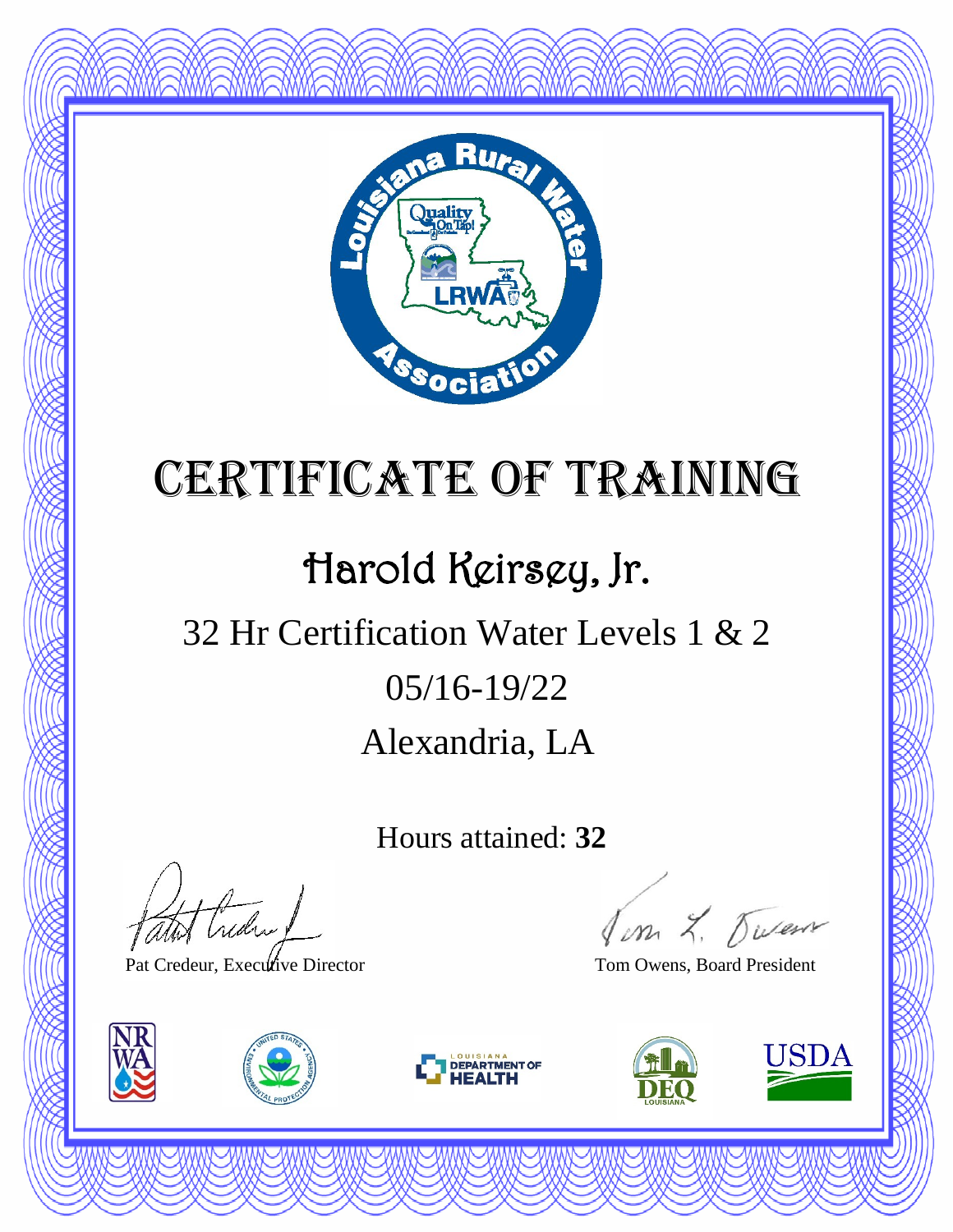

### Reginald King, Jr.

### Alexandria, LA 05/16-19/22 32 Hr Certification Water Levels 1 & 2

Hours attained: **32**

thedra !

Pat Credeur, Executive Director Tom Owens, Board President







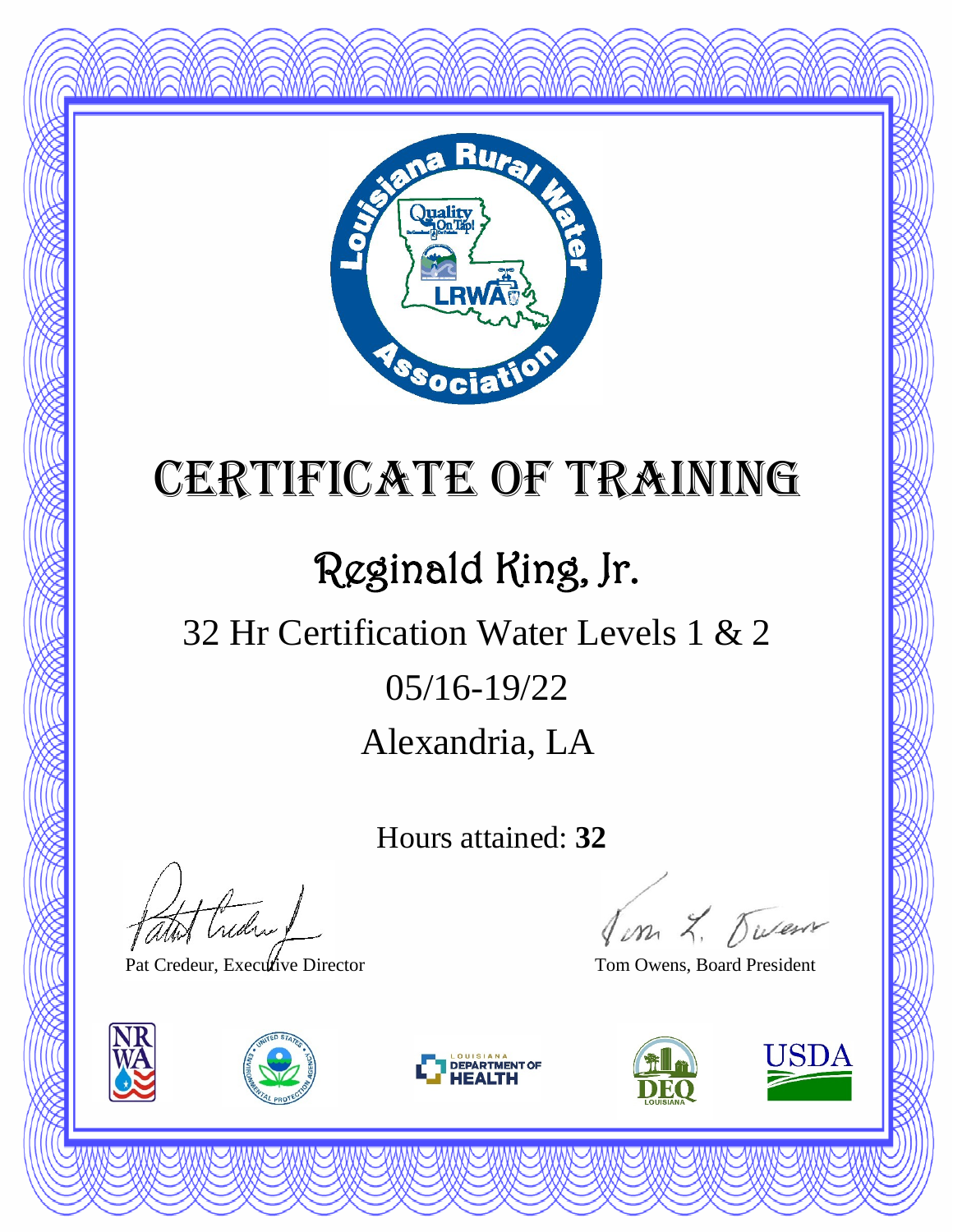

#### Beverly James Lawson

### Alexandria, LA 05/16-19/22 32 Hr Certification Water Levels 1 & 2

Hours attained: **32**

Hudry

Pat Credeur, Executive Director Tom Owens, Board President







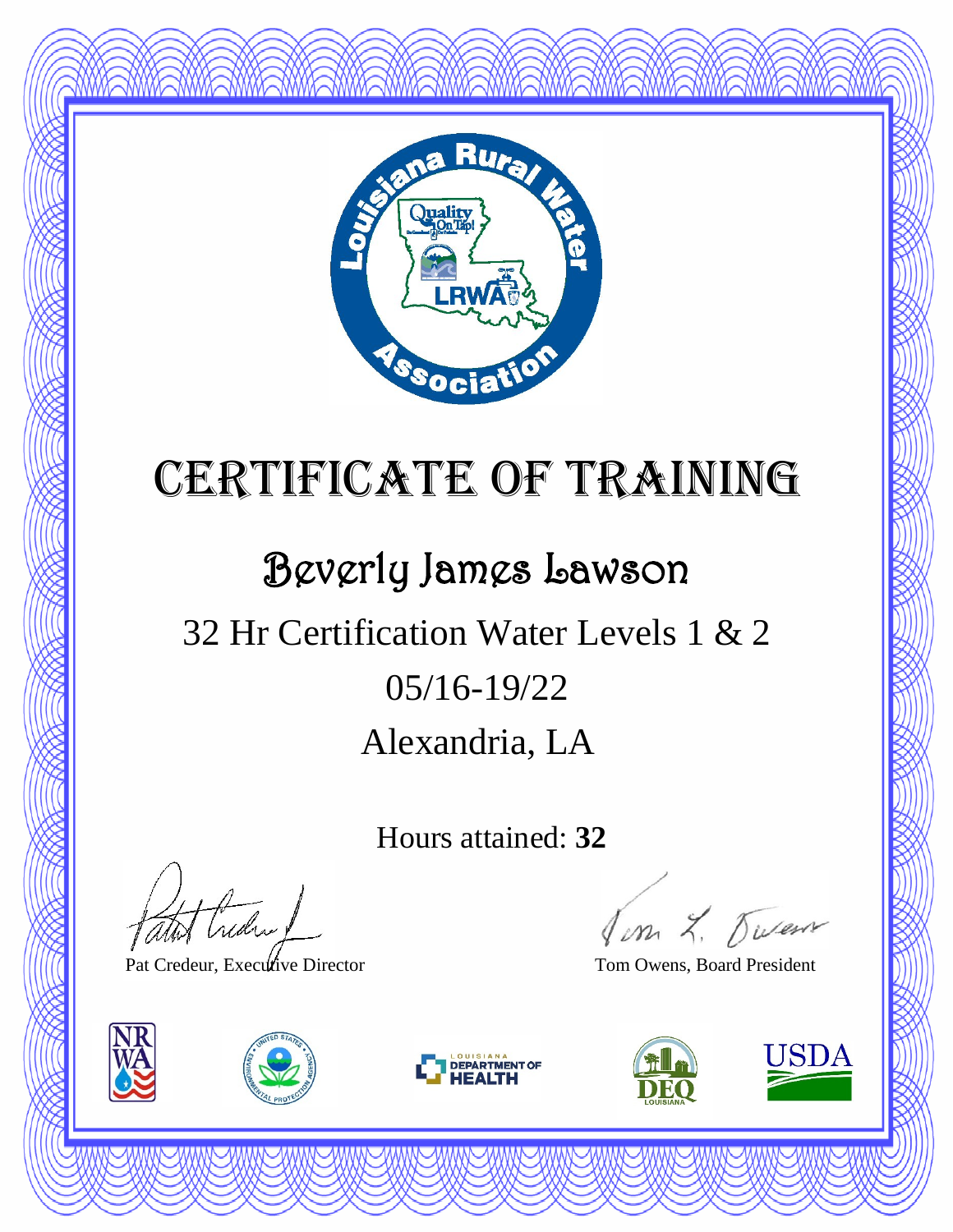

#### Robert James Lee

### Alexandria, LA 05/16-19/22 32 Hr Certification Water Levels 1 & 2

Hours attained: **32**

thedra !

Pat Credeur, Executive Director Tom Owens, Board President







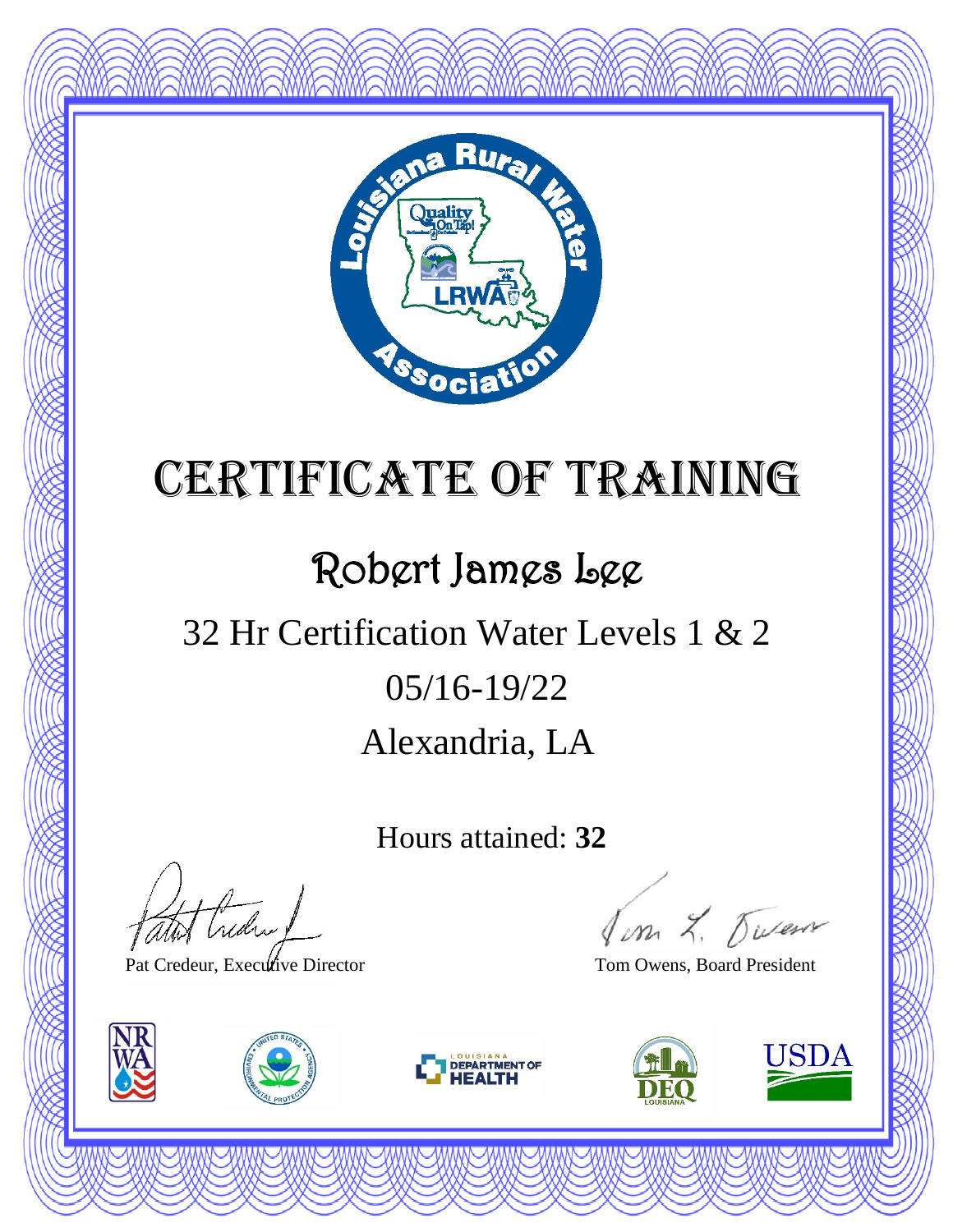

#### Mario Lotts, Jr.

### Alexandria, LA 05/16-19/22 32 Hr Certification Water Levels 1 & 2

Hours attained: **32**

atot treder !

Pat Credeur, Executive Director Tom Owens, Board President







Jon L. Duren

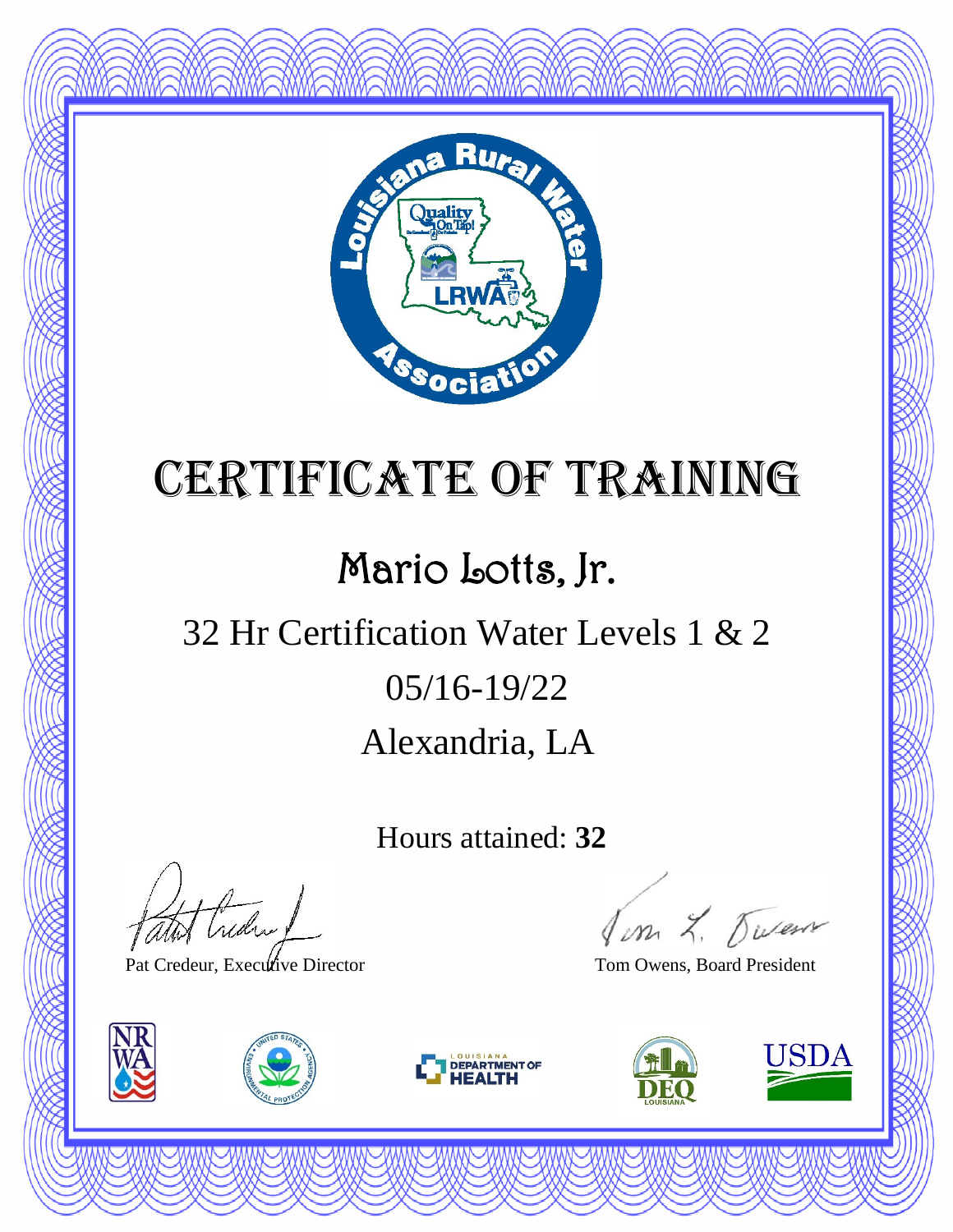

#### Sean Mahfouz

### Alexandria, LA 05/16-19/22 32 Hr Certification Water Levels 1 & 2

Hours attained: **32**

thedral

Pat Credeur, Executive Director Tom Owens, Board President







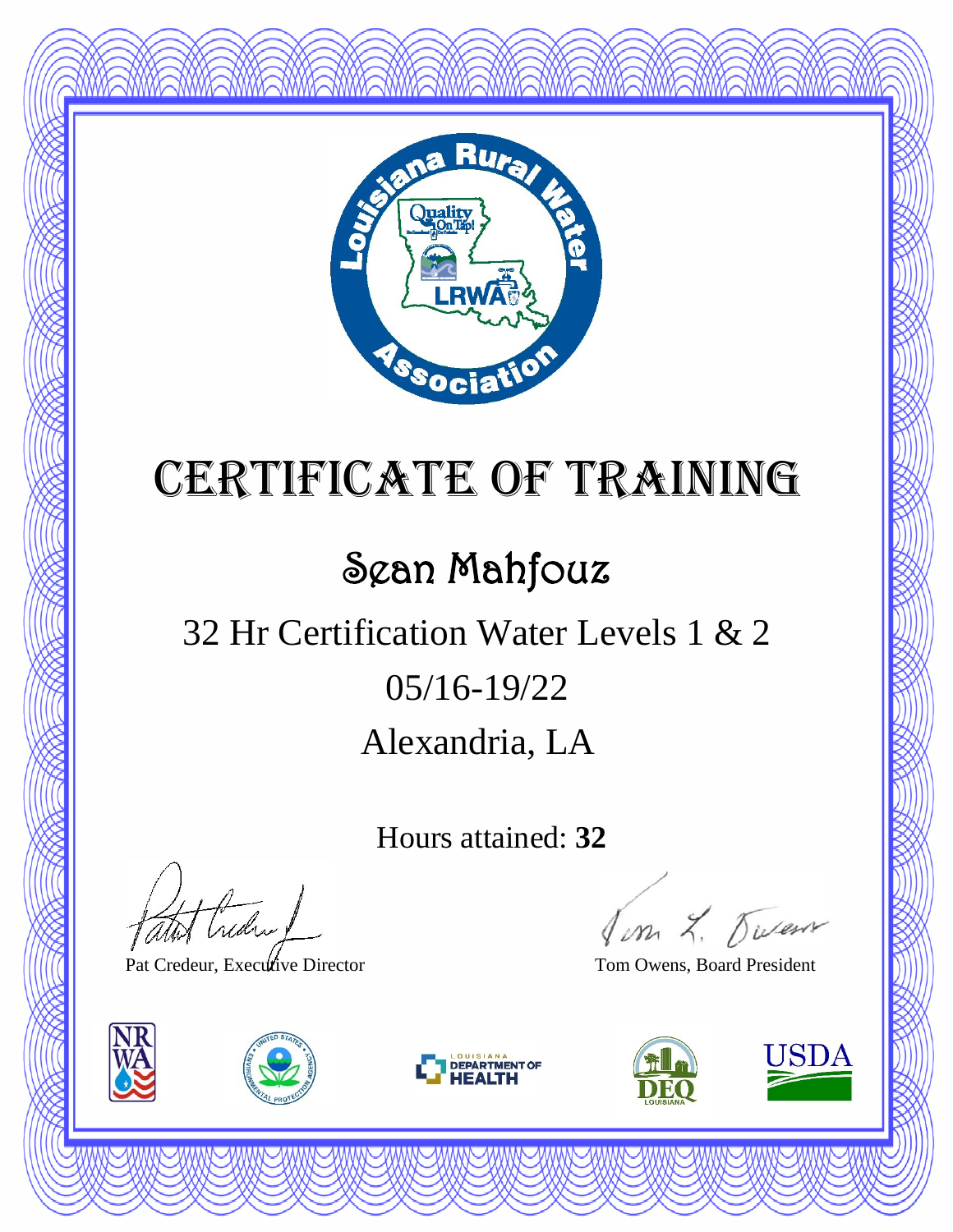

#### Ernest Marsh

### Alexandria, LA 05/16-19/22 32 Hr Certification Water Levels 1 & 2

Hours attained: **32**

atot Creden

Pat Credeur, Executive Director Tom Owens, Board President







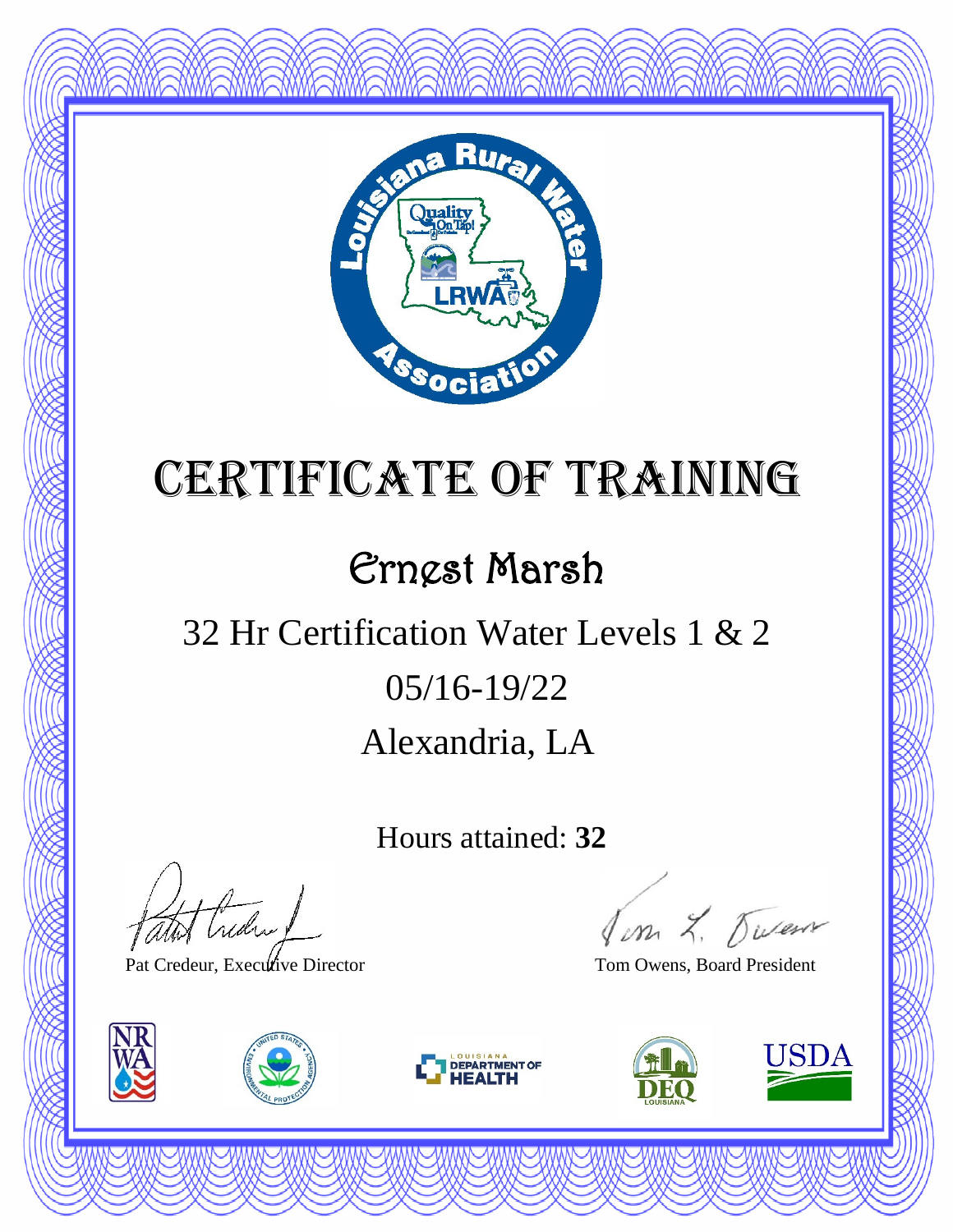

#### Alvin Mason

### Alexandria, LA 05/16-19/22 32 Hr Certification Water Levels 1 & 2

Hours attained: **32**

atot Creden 1

Pat Credeur, Executive Director Tom Owens, Board President







Jon L. Duren

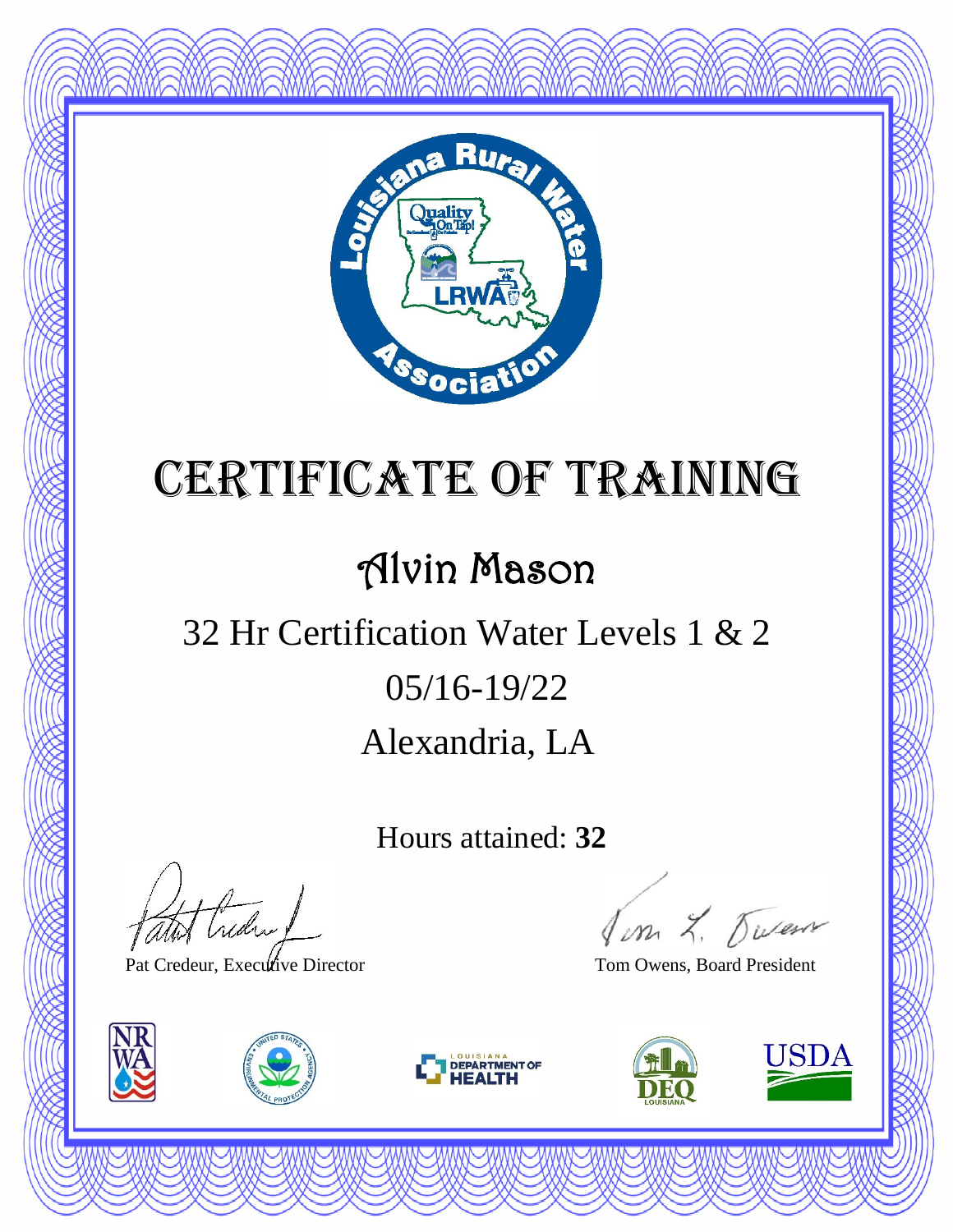

#### Ryan Meche

### Alexandria, LA 05/16-19/22 32 Hr Certification Water Levels 1 & 2

Hours attained: **32**

Hudry

Pat Credeur, Executive Director Tom Owens, Board President







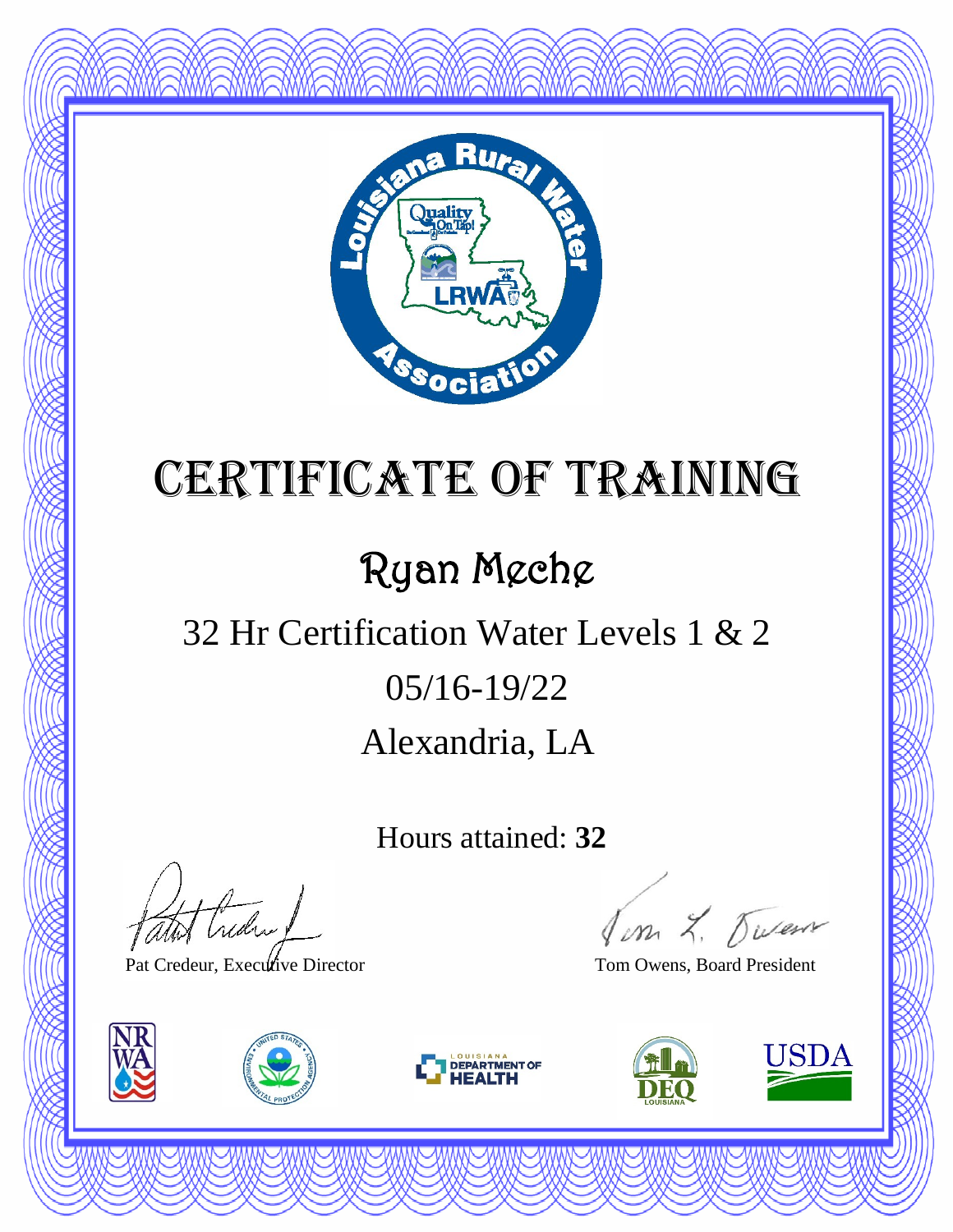

#### Christopher Mills

### Alexandria, LA 05/16-19/22 32 Hr Certification Water Levels 1 & 2

Hours attained: **32**

thedra !

Pat Credeur, Executive Director Tom Owens, Board President







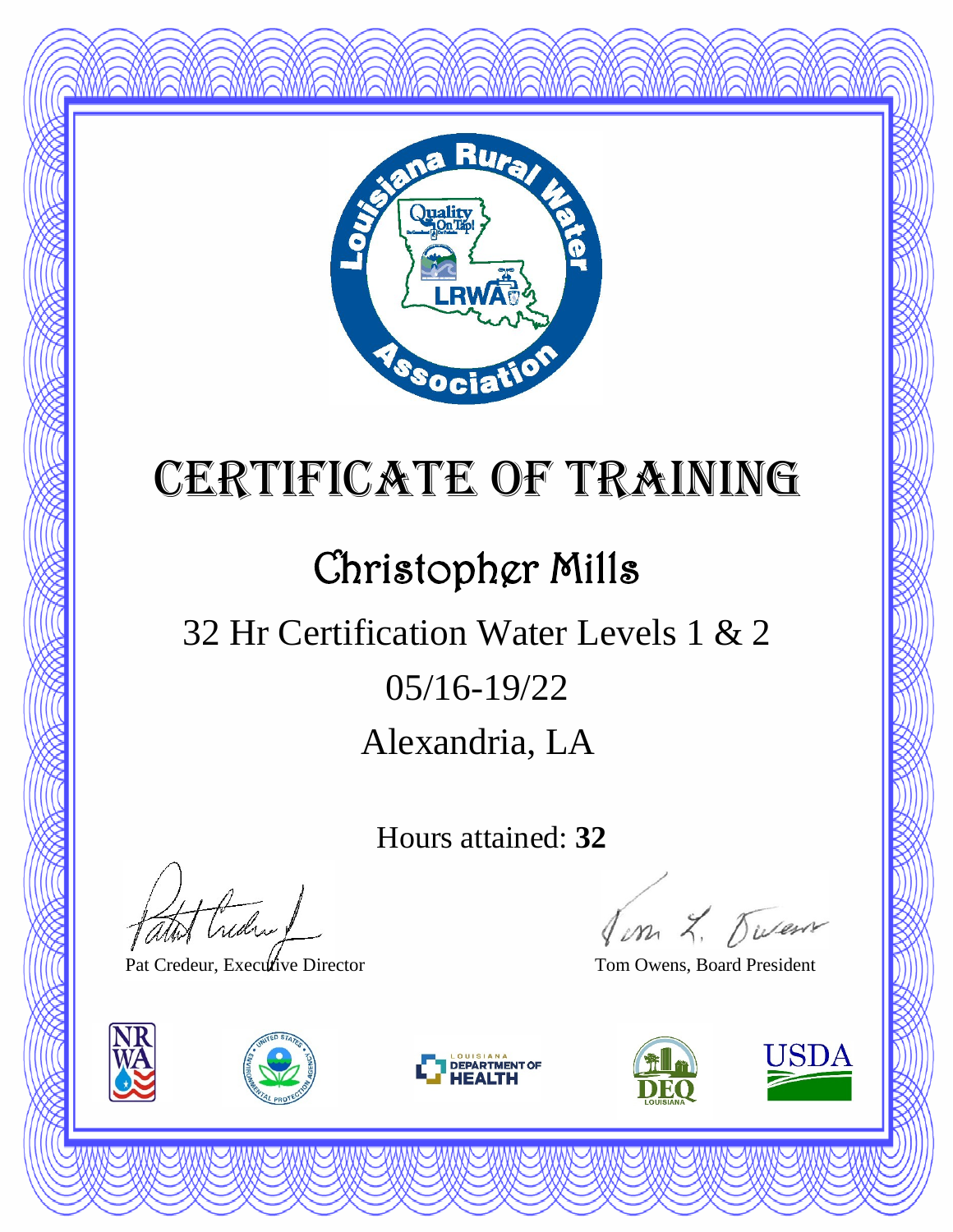

#### Lainey Montou

### Alexandria, LA 05/16-19/22 32 Hr Certification Water Levels 1 & 2

Hours attained: **32**

thedra !

Pat Credeur, Executive Director Tom Owens, Board President







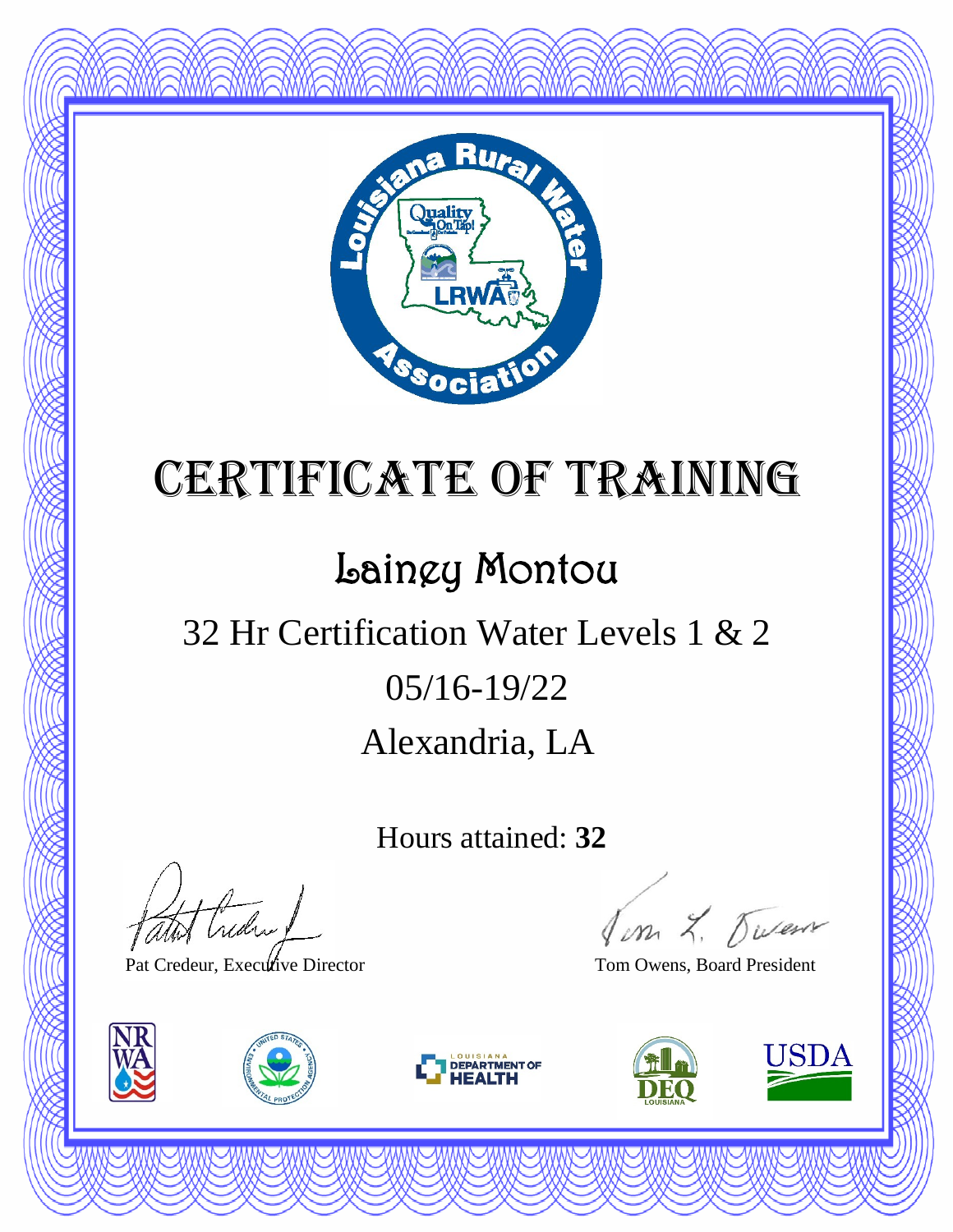

#### Jules Mose

#### Alexandria, LA 05/16-19/22 32 Hr Certification Water Levels 1 & 2

Hours attained: **32**

thedra !

Pat Credeur, Executive Director Tom Owens, Board President







Jim L. Duren

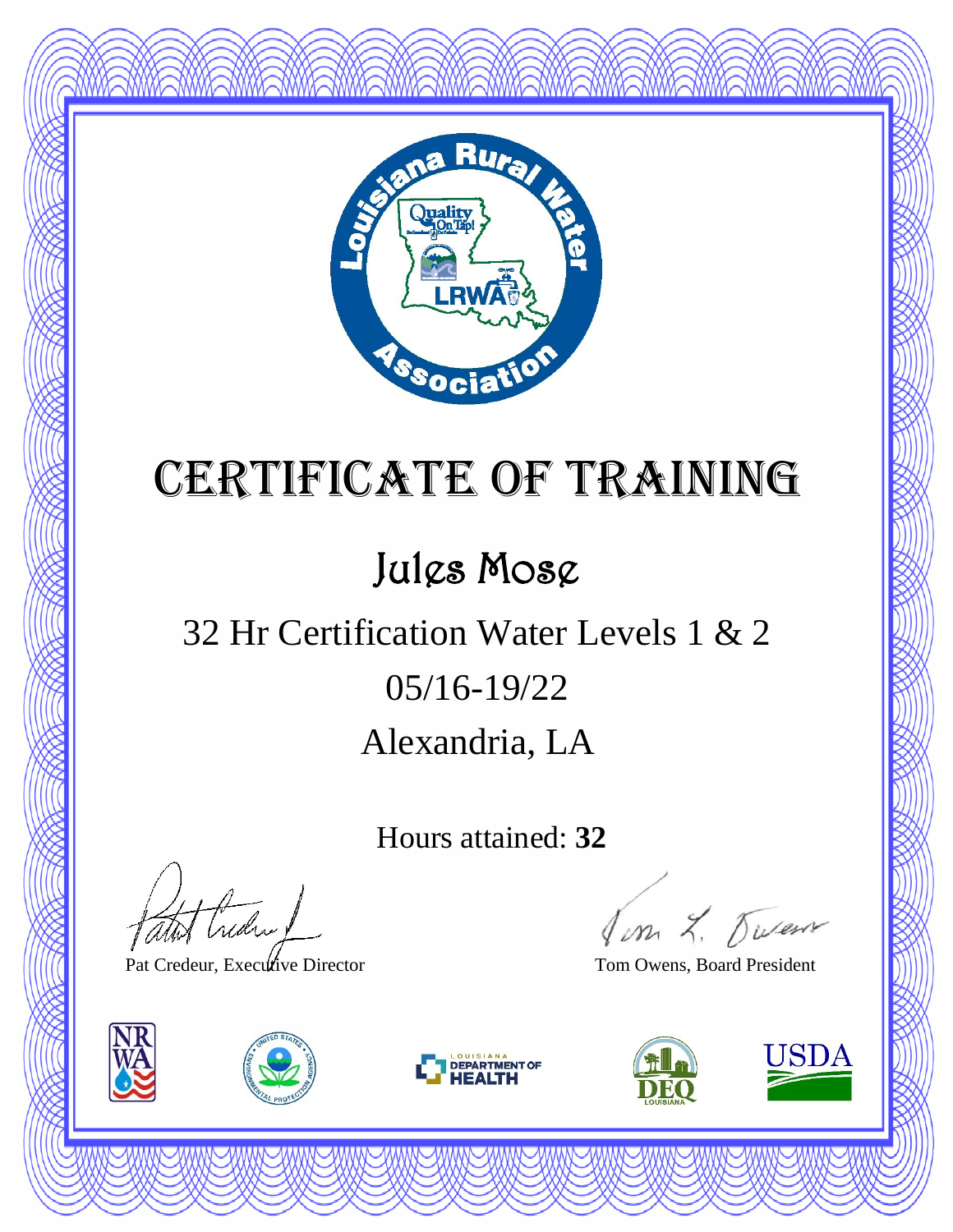

#### Dalton Nunez

### Alexandria, LA 05/16-19/22 32 Hr Certification Water Levels 1 & 2

Hours attained: **32**

thedral

Pat Credeur, Executive Director Tom Owens, Board President







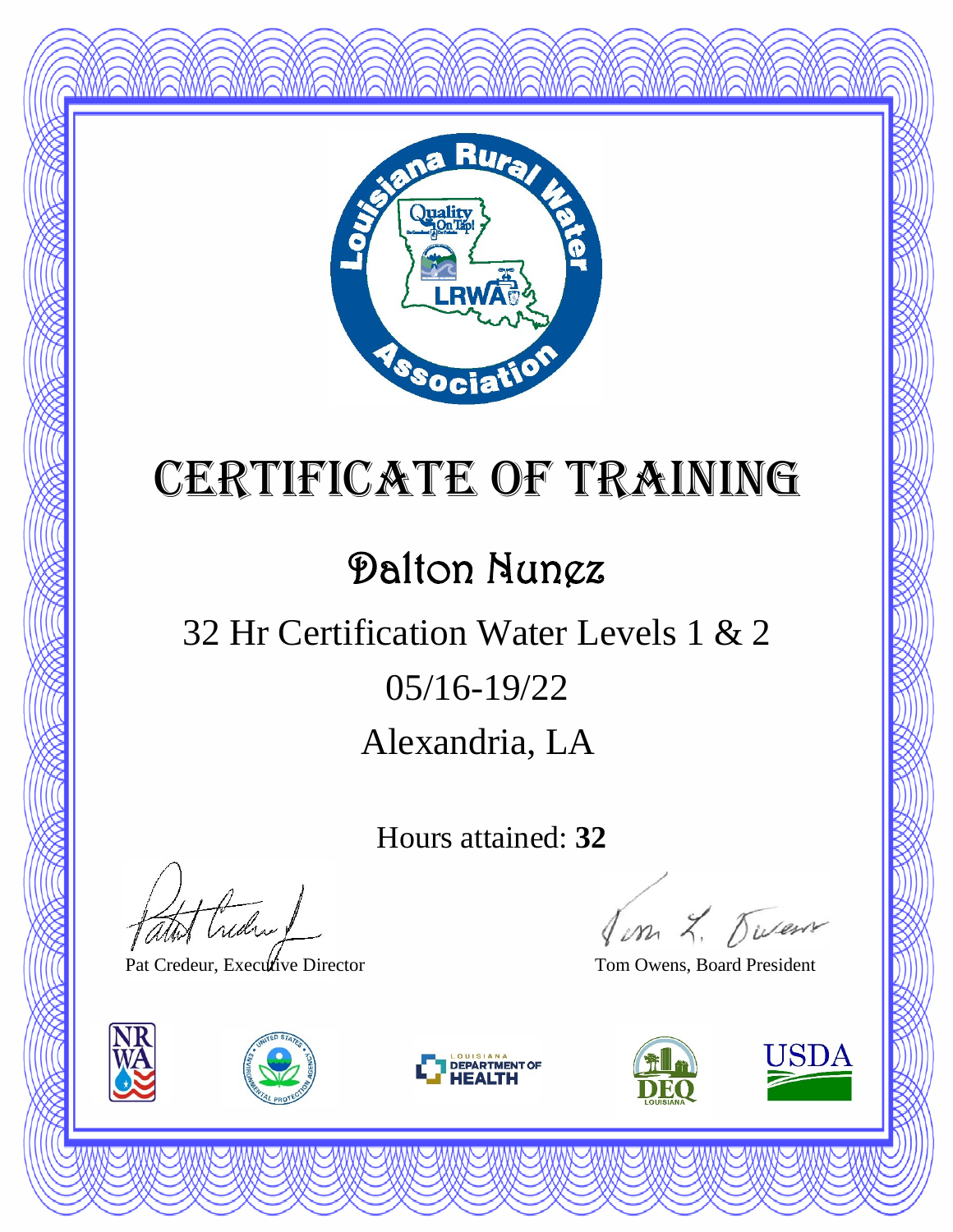

### Matt (Douglas) Parker

### Alexandria, LA 05/16-19/22 32 Hr Certification Water Levels 1 & 2

Hours attained: **32**

Hudry

Pat Credeur, Executive Director Tom Owens, Board President







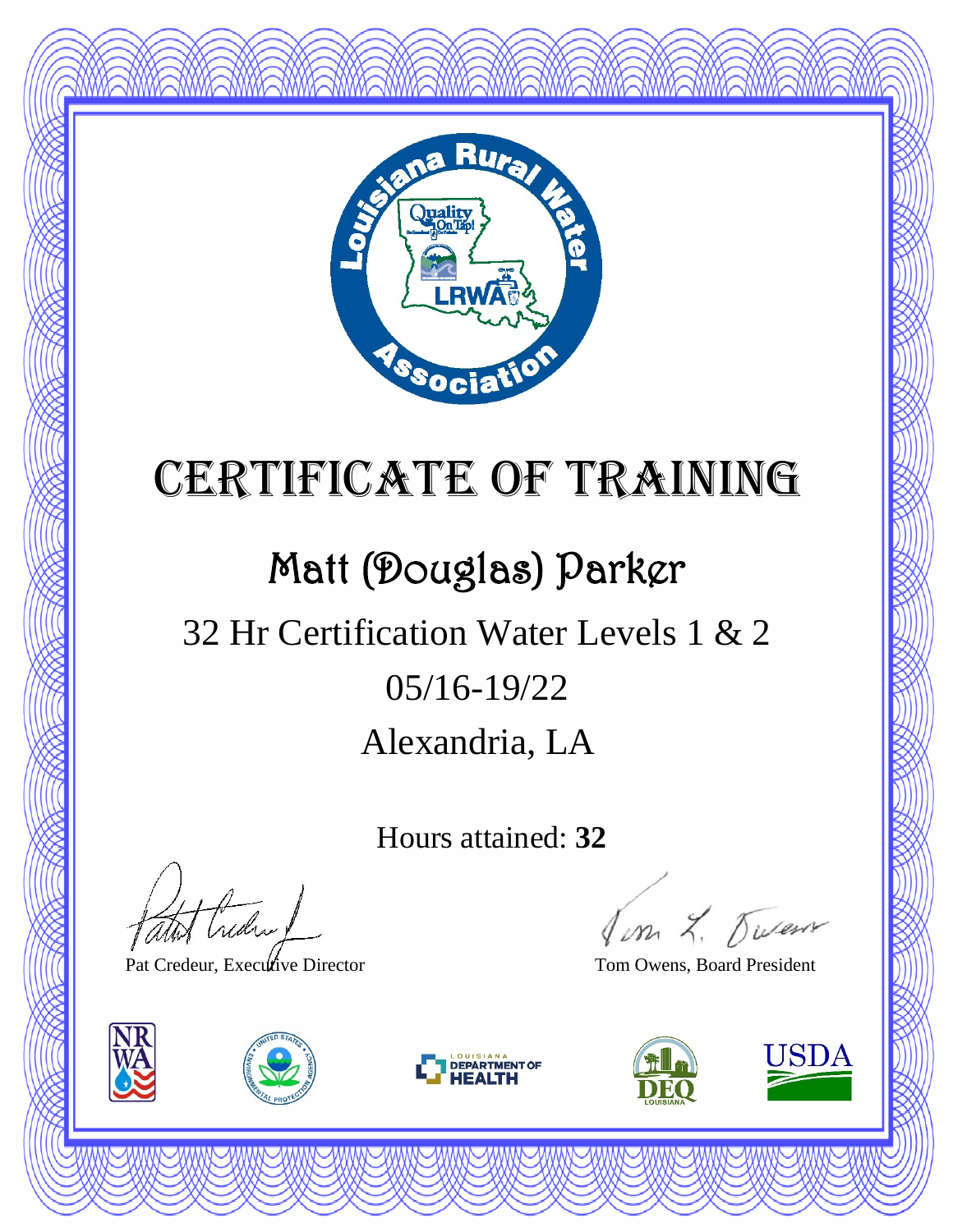

#### Christopher (Brody) Paul

### Alexandria, LA 05/16-19/22 32 Hr Certification Water Levels 1 & 2

Hours attained: **32**

theday!

Pat Credeur, Executive Director Tom Owens, Board President







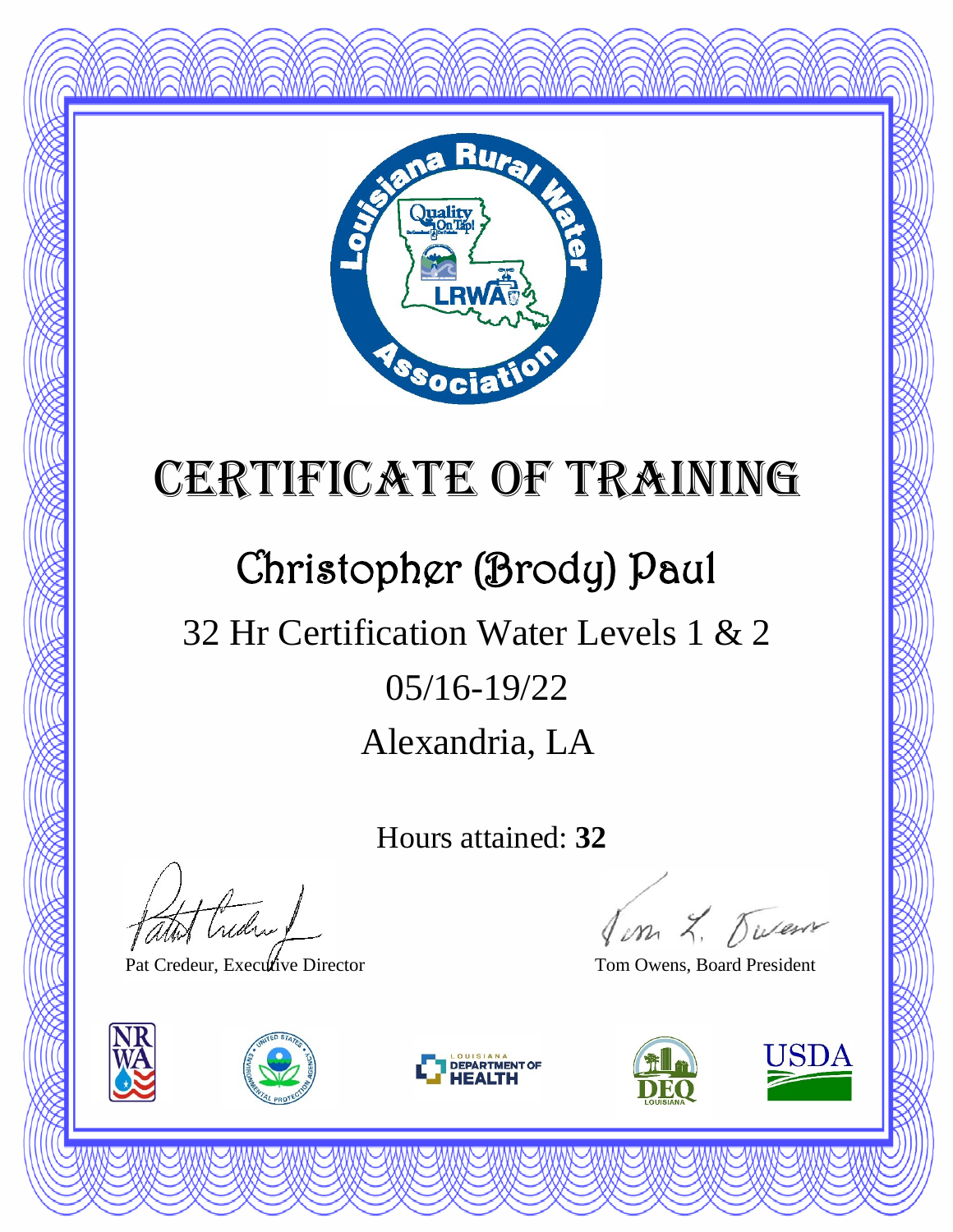

### Adley Perkins

### Alexandria, LA 05/16-19/22 32 Hr Certification Water Levels 1 & 2

Hours attained: **32**

thedral

Pat Credeur, Executive Director Tom Owens, Board President







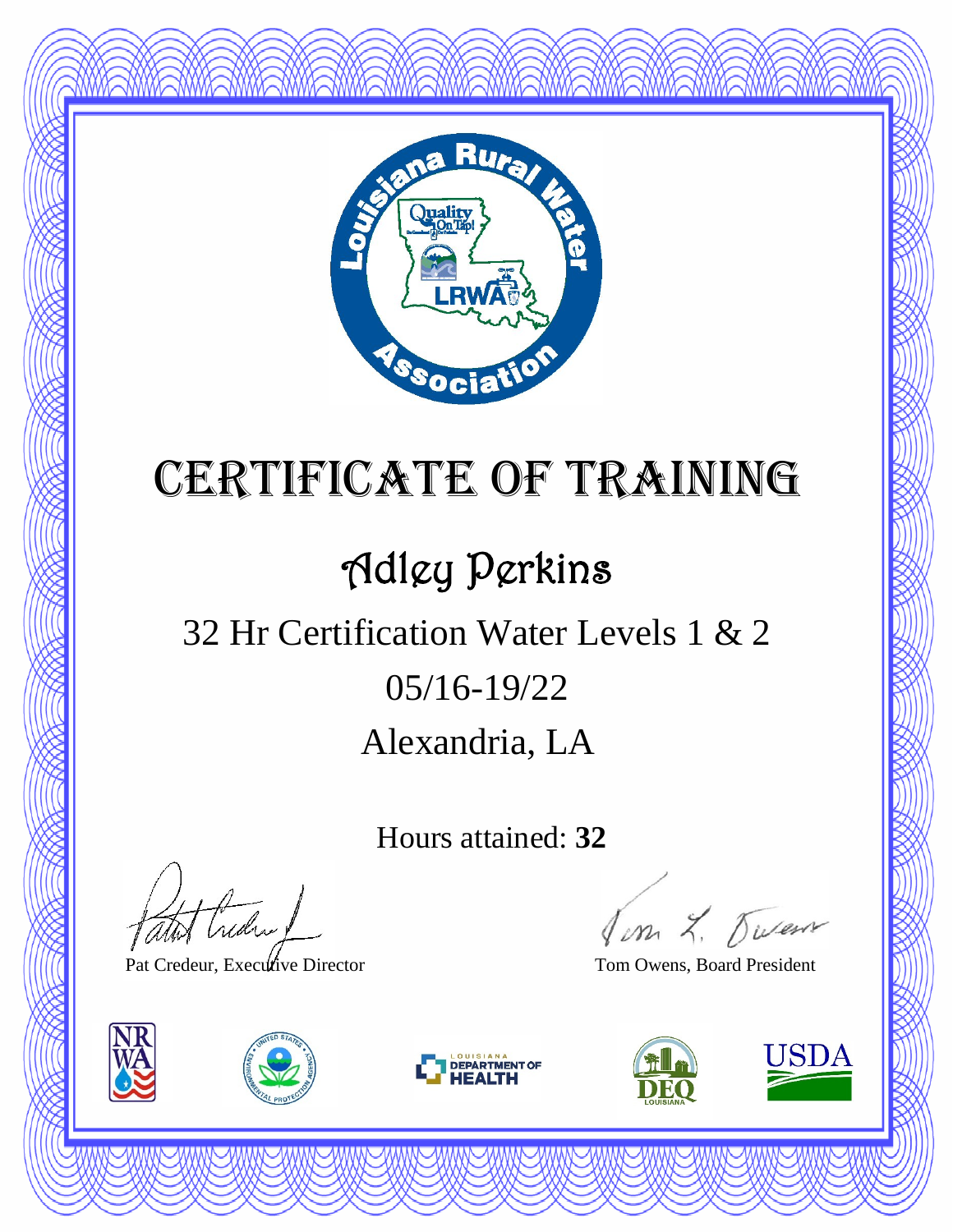

### Kiefer Richey

### Alexandria, LA 05/16-19/22 32 Hr Certification Water Levels 1 & 2

Hours attained: **32**

Hudry

Pat Credeur, Executive Director Tom Owens, Board President







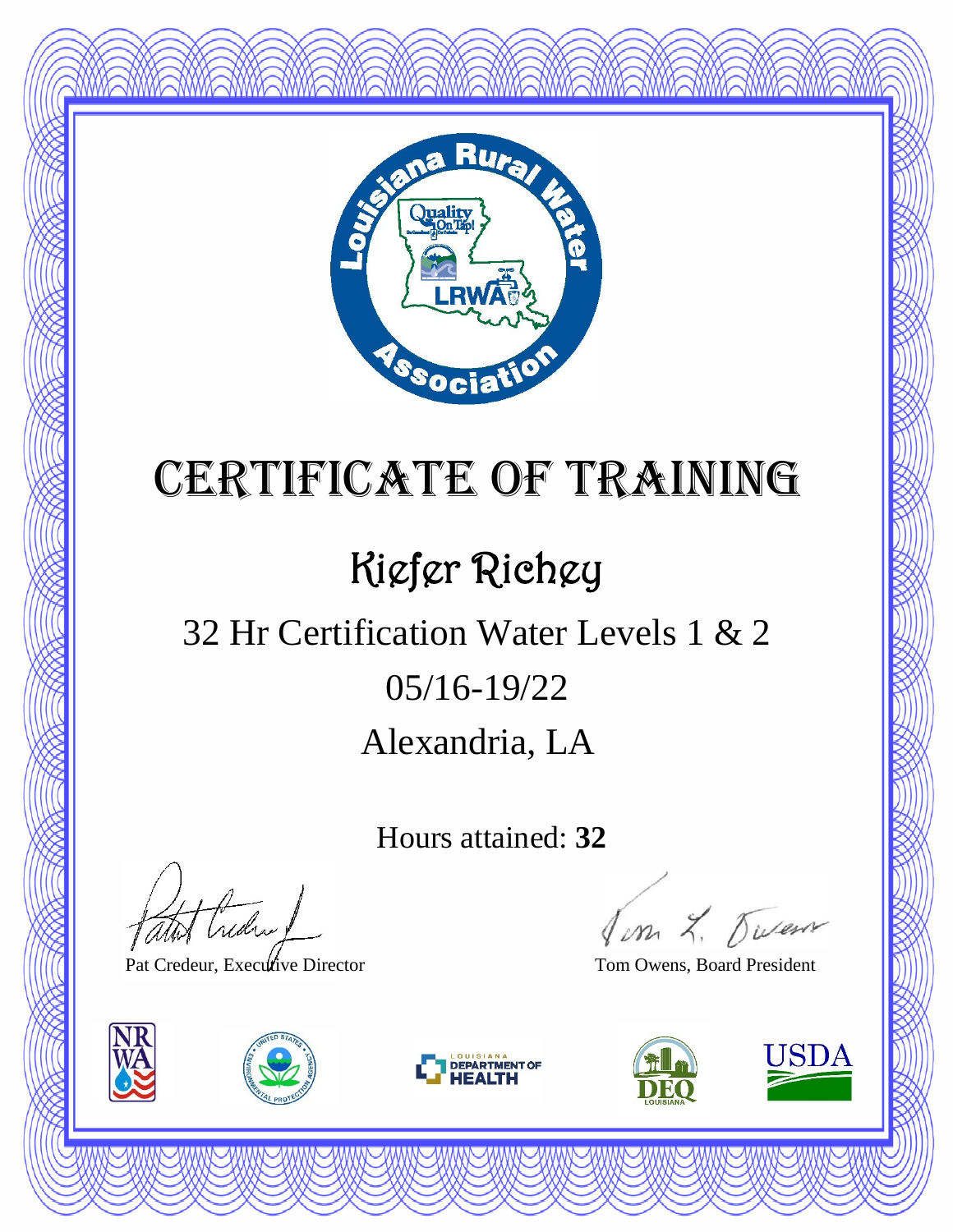

#### Eran Robinson

### Alexandria, LA 05/16-19/22 32 Hr Certification Water Levels 1 & 2

Hours attained: **32**

thedral

Pat Credeur, Executive Director Tom Owens, Board President







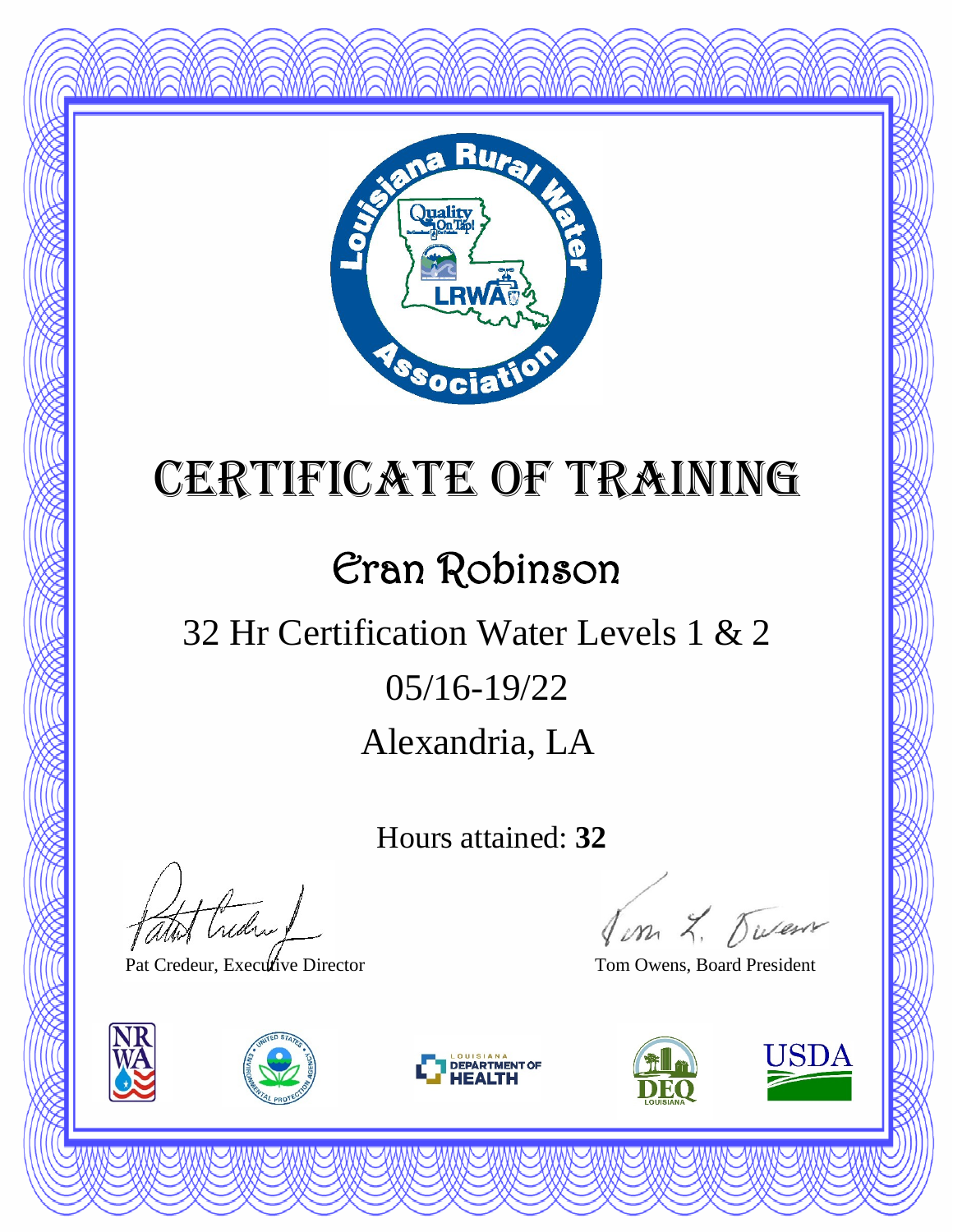

#### James Rosenthal

### Alexandria, LA 05/16-19/22 32 Hr Certification Water Levels 1 & 2

Hours attained: **32**

thedra !

Pat Credeur, Executive Director Tom Owens, Board President







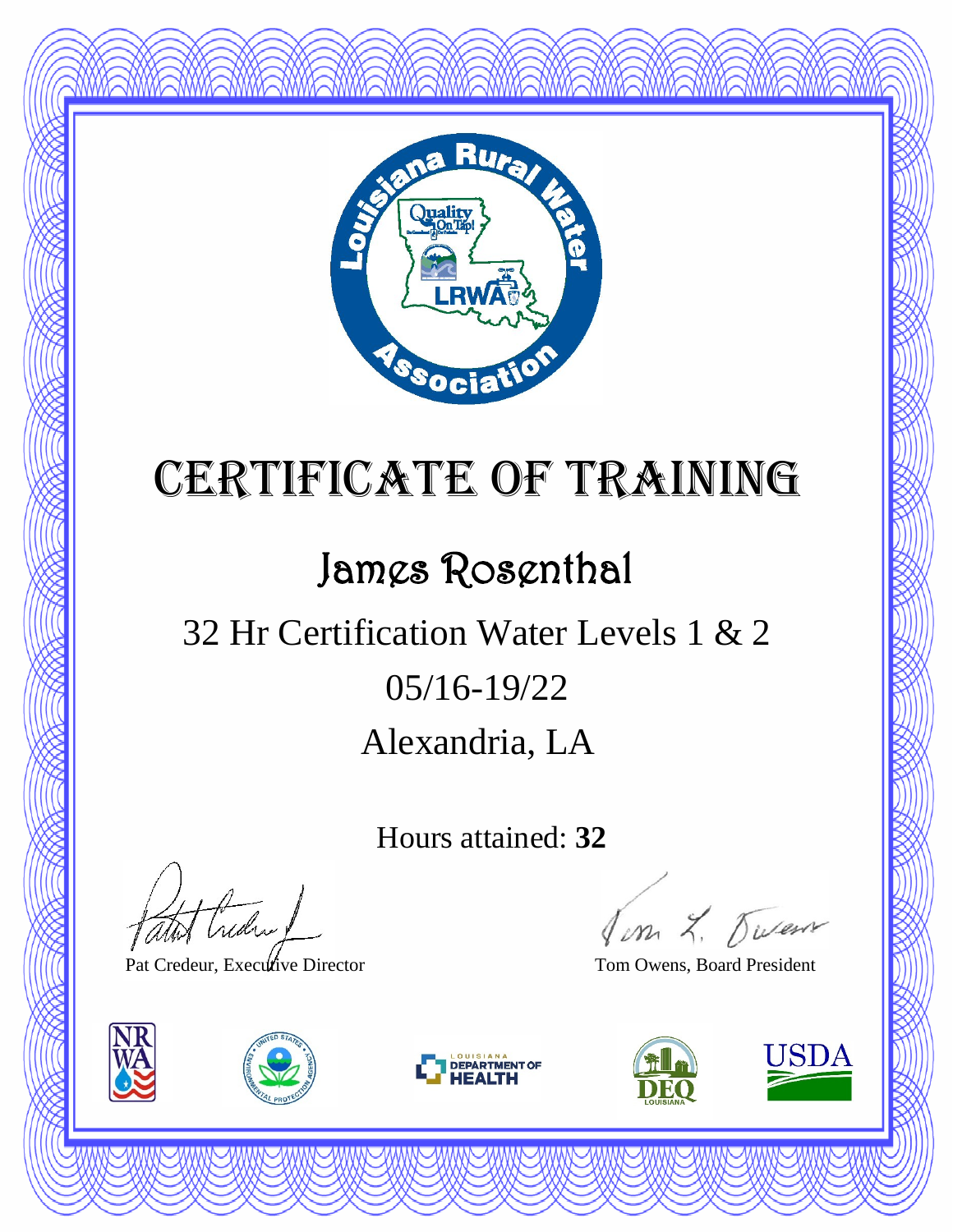

#### Obadiah Rouse

### Alexandria, LA 05/16-19/22 32 Hr Certification Water Levels 1 & 2

Hours attained: **32**

thedral

Pat Credeur, Executive Director Tom Owens, Board President







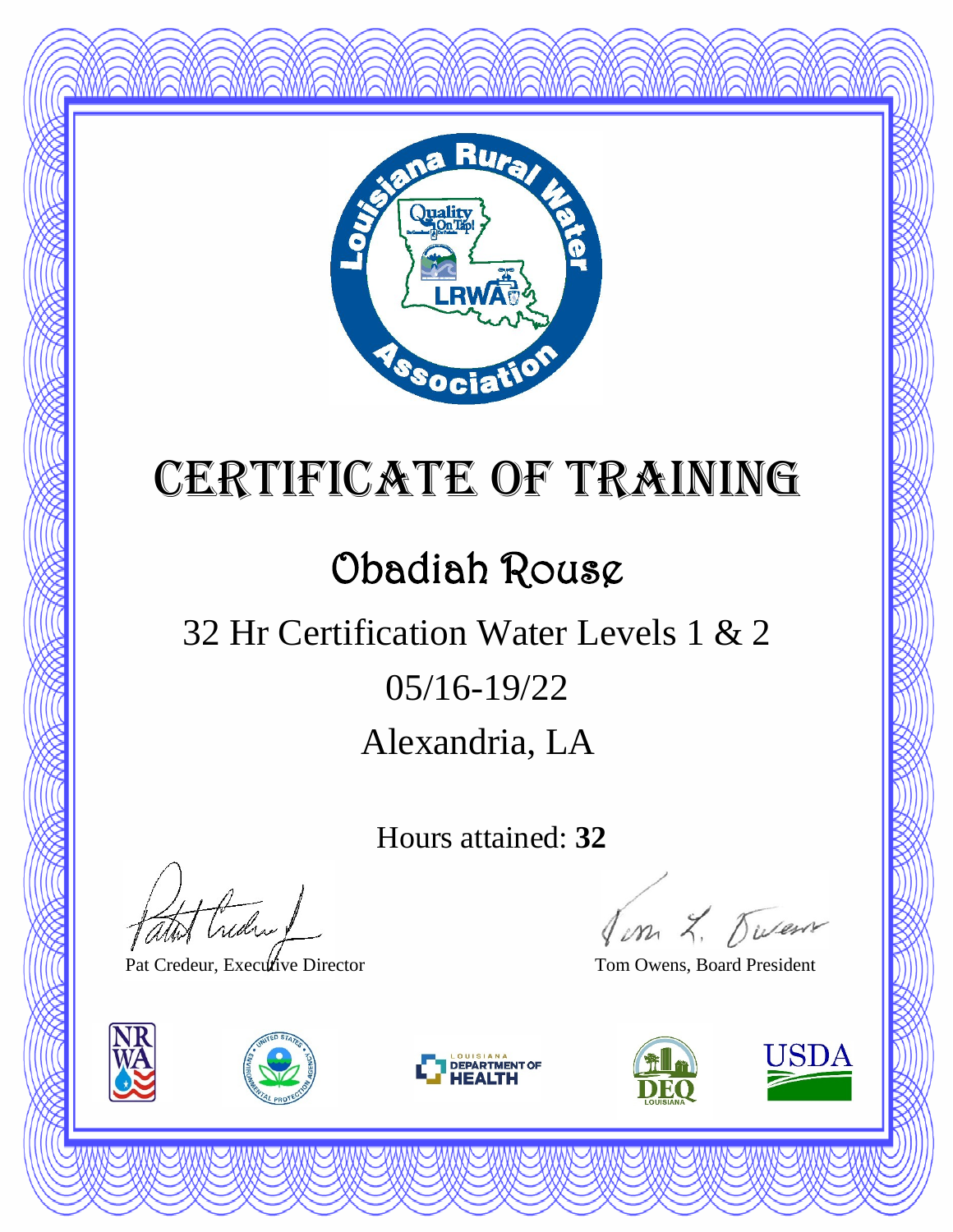

### Calvin Sanders

### Alexandria, LA 05/16-19/22 32 Hr Certification Water Levels 1 & 2

Hours attained: **32**

thedra !

Pat Credeur, Executive Director Tom Owens, Board President







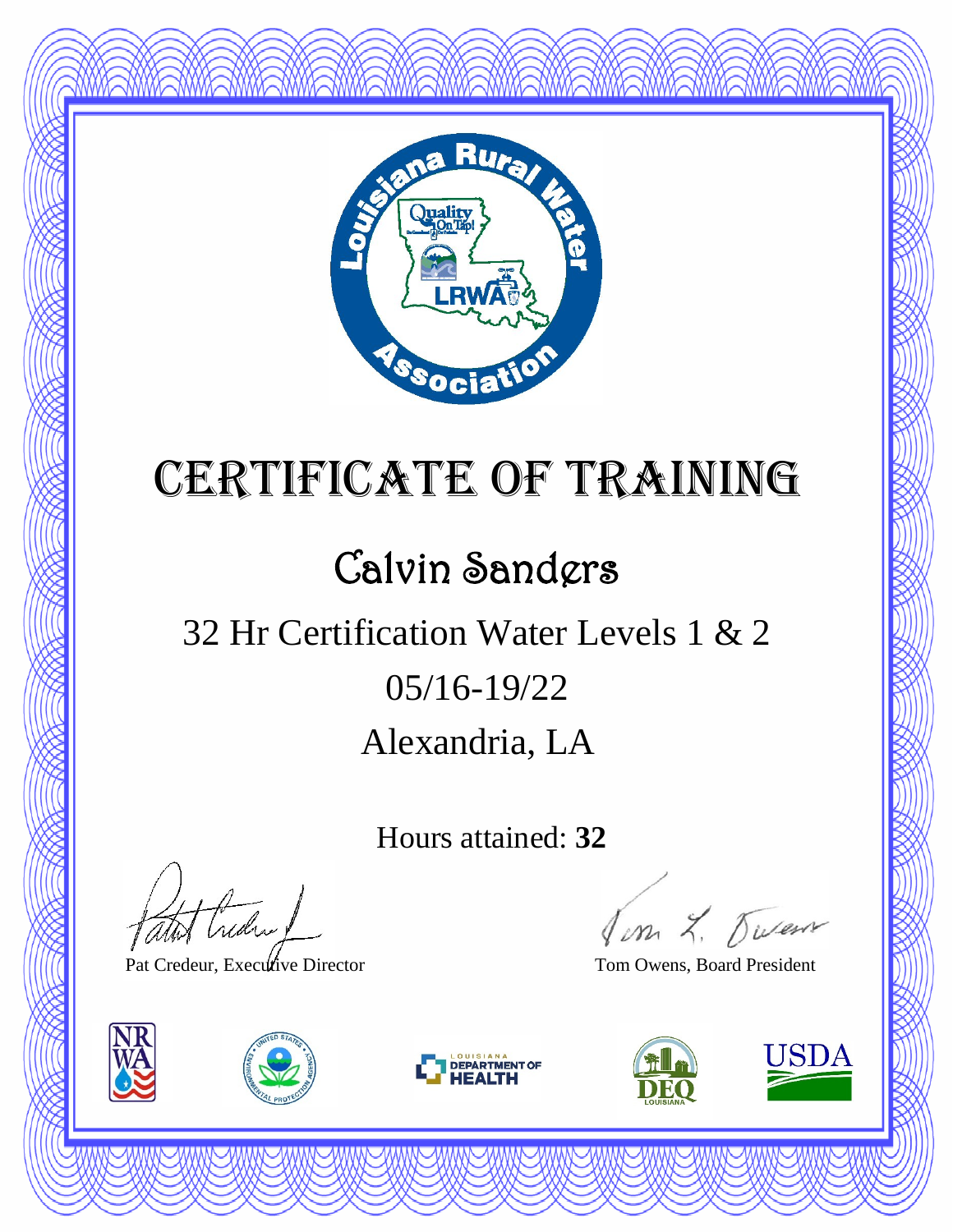

#### Josh Sandoval

#### Alexandria, LA 05/16-19/22 32 Hr Certification Water Levels 1 & 2

Hours attained: **25**

atot Creden

Pat Credeur, Executive Director Tom Owens, Board President







Jon L. Duren

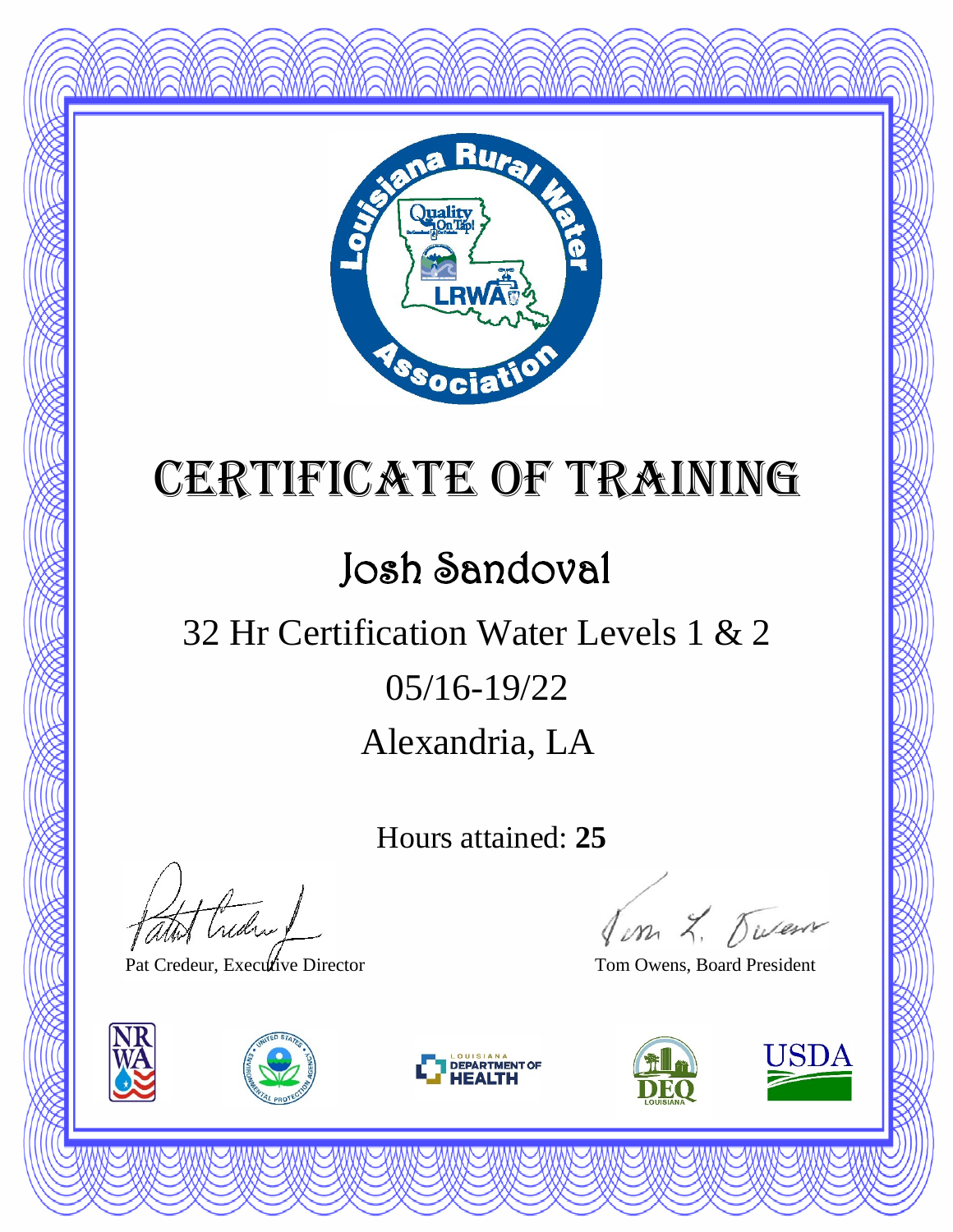

#### Jamie Shackelford

### Alexandria, LA 05/16-19/22 32 Hr Certification Water Levels 1 & 2

Hours attained: **32**

thedra !

Pat Credeur, Executive Director Tom Owens, Board President







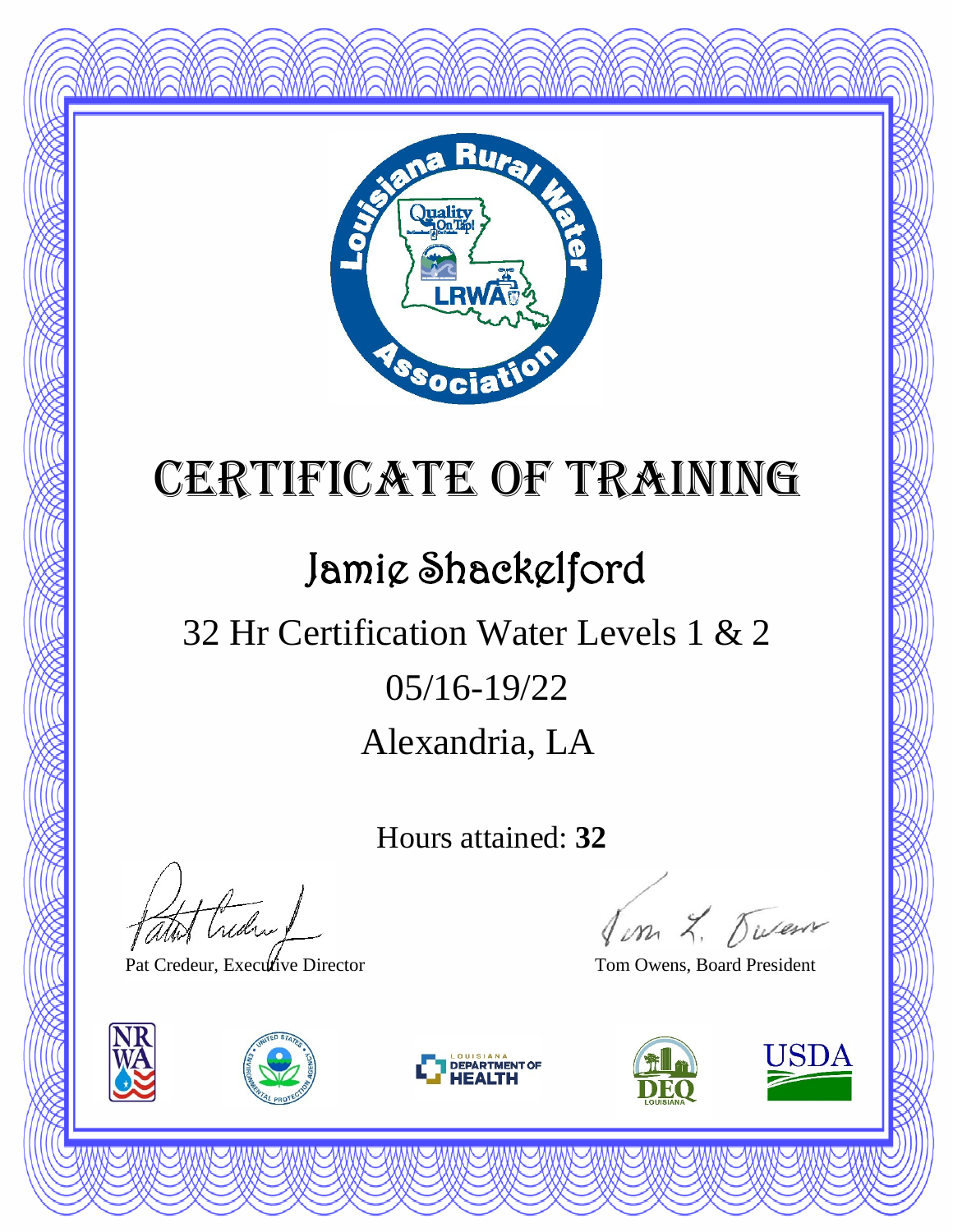

#### Shannon Shadell

### Alexandria, LA 05/16-19/22 32 Hr Certification Water Levels 1 & 2

Hours attained: **32**

thedra !

Pat Credeur, Executive Director Tom Owens, Board President







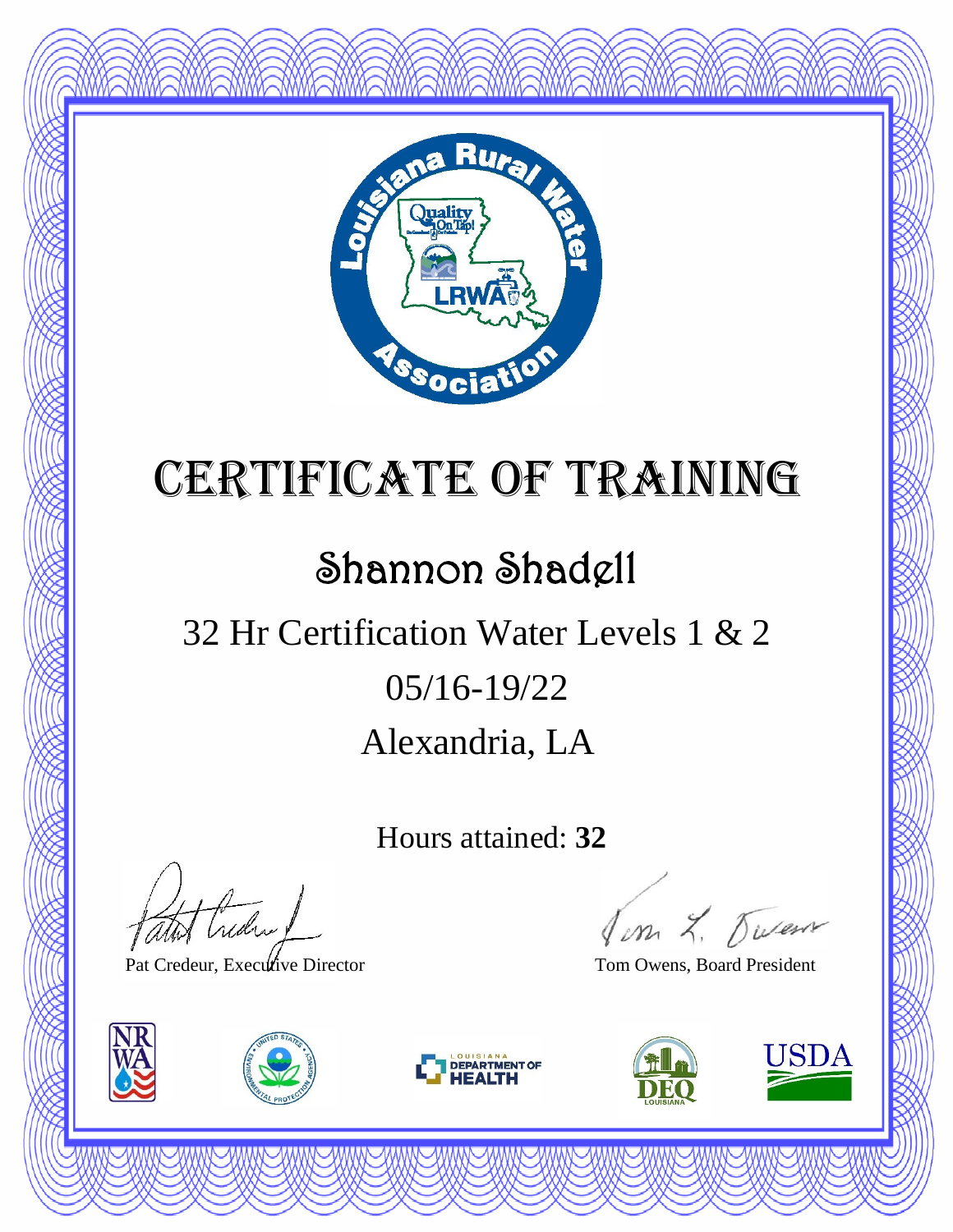

#### Marcus Sikes

### Alexandria, LA 05/16-19/22 32 Hr Certification Water Levels 1 & 2

Hours attained: **32**

thedral

Pat Credeur, Executive Director Tom Owens, Board President







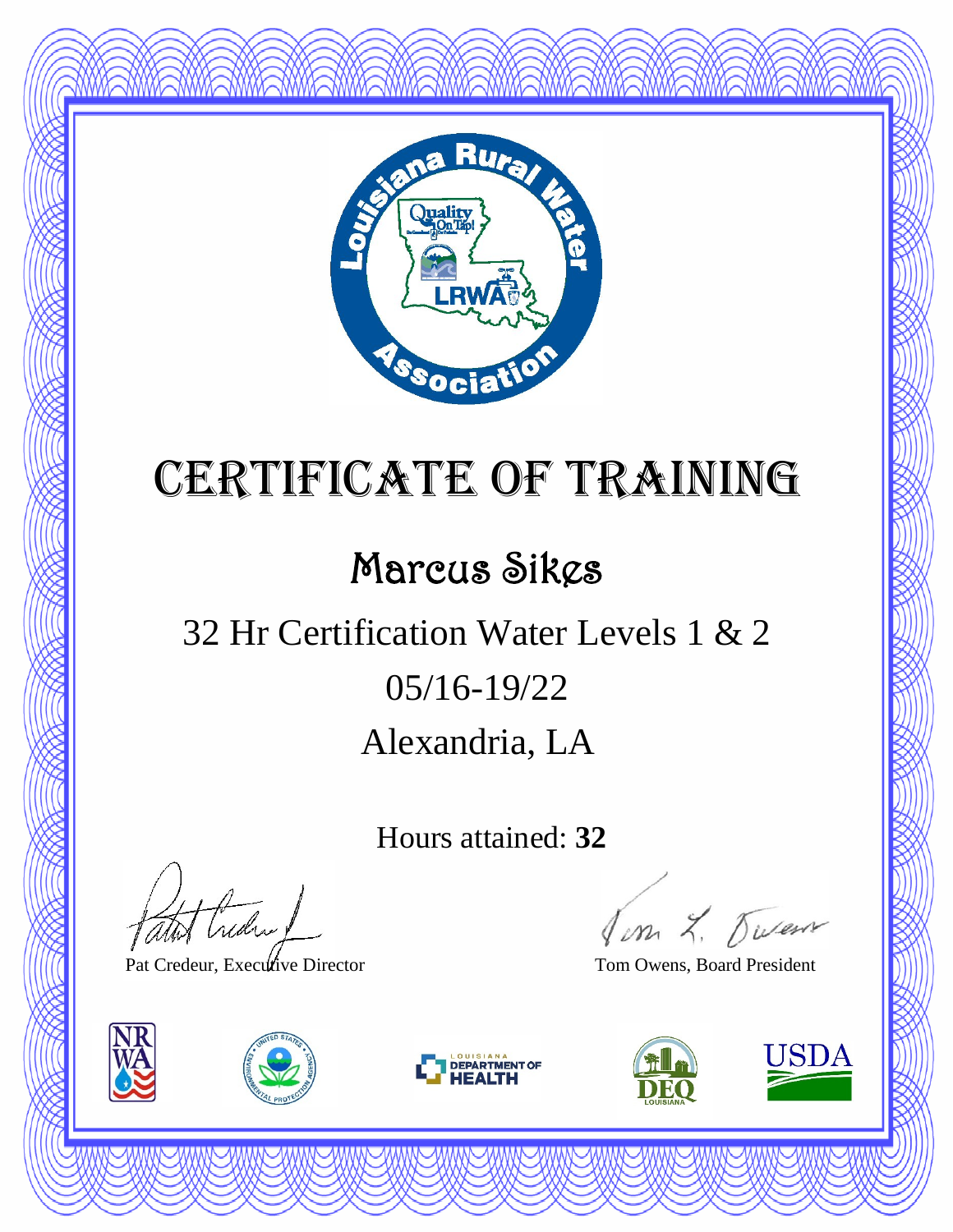

#### Christopher Smith

### Alexandria, LA 05/16-19/22 32 Hr Certification Water Levels 1 & 2

Hours attained: **32**

thedra !

Pat Credeur, Executive Director Tom Owens, Board President







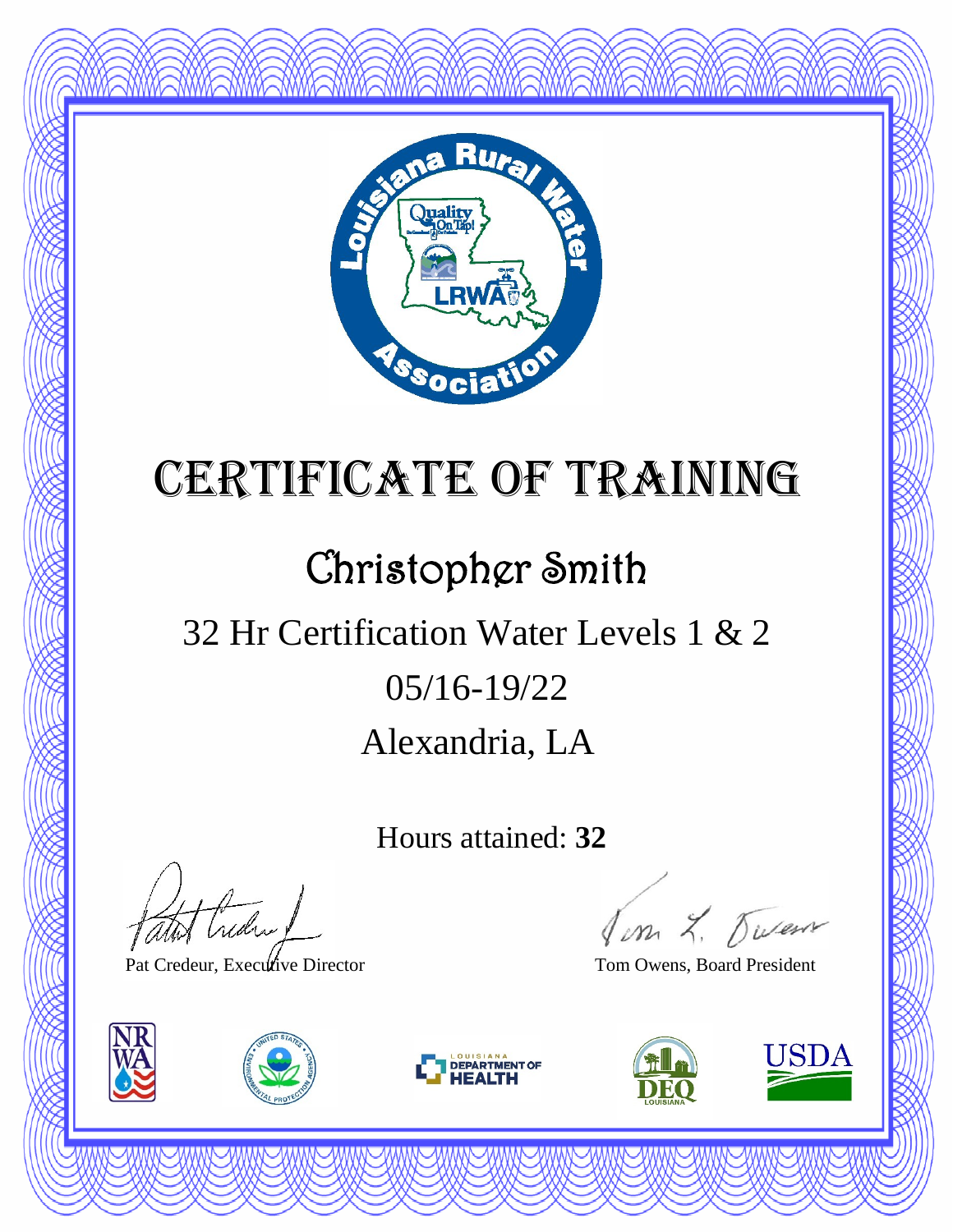

### Aubrey Smith

#### Alexandria, LA 05/16-19/22 32 Hr Certification Water Levels 1 & 2

Hours attained: **32**

thedral

Pat Credeur, Executive Director Tom Owens, Board President







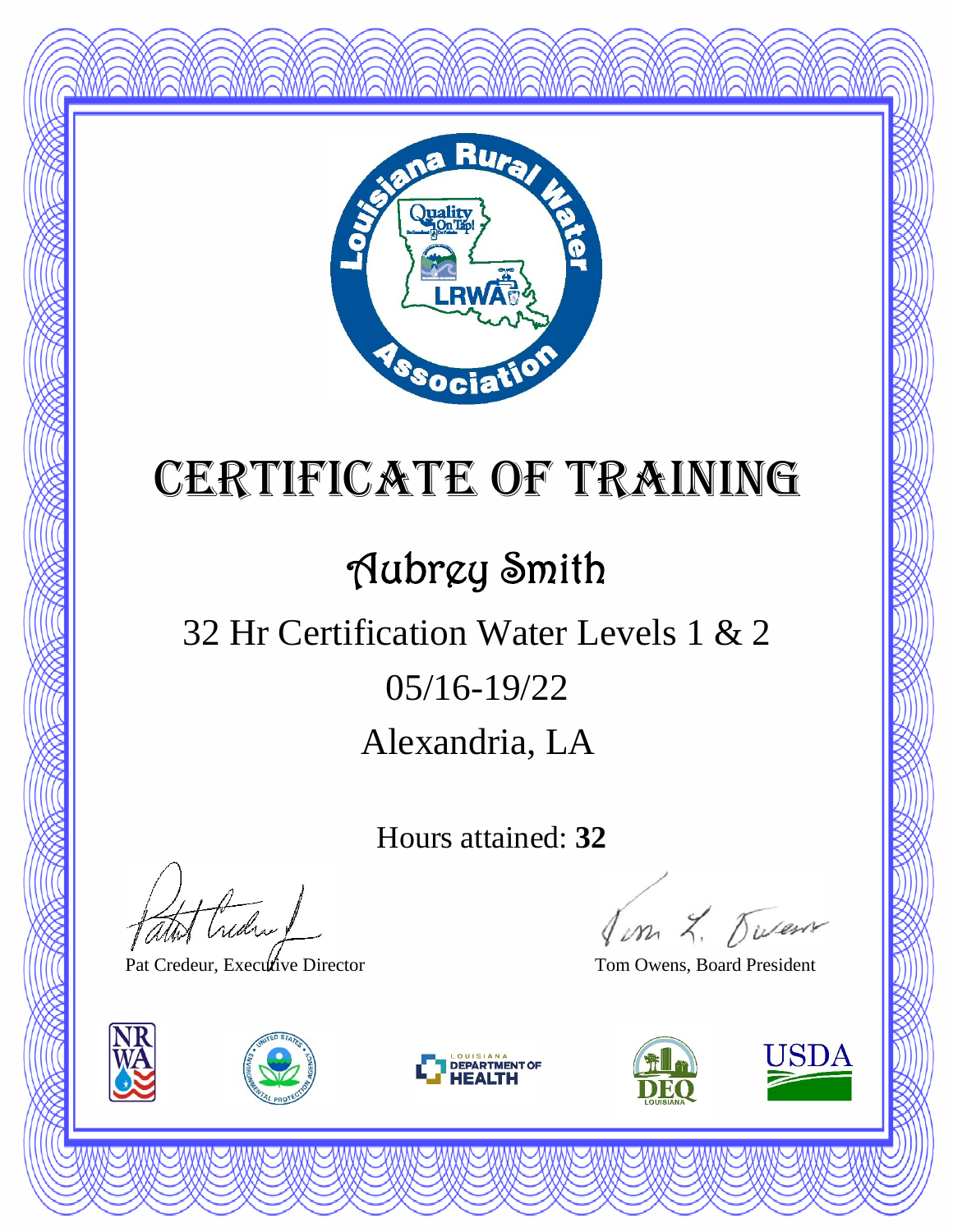

#### David Smith Jr.

### Alexandria, LA 05/16-19/22 32 Hr Certification Water Levels 1 & 2

Hours attained: **32**

thedral

Pat Credeur, Executive Director Tom Owens, Board President







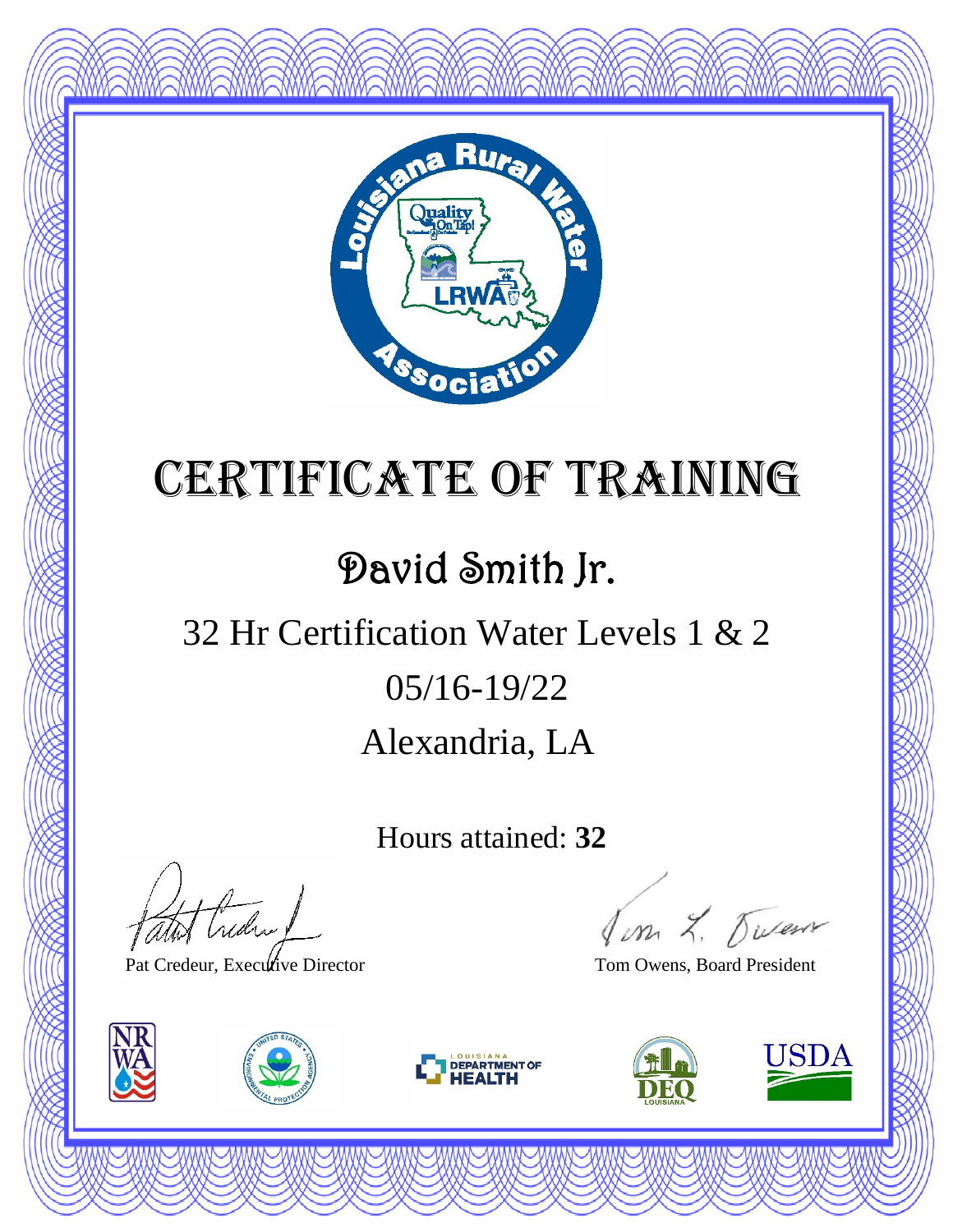

#### McKinley Storer

### Alexandria, LA 05/16-19/22 32 Hr Certification Water Levels 1 & 2

Hours attained: **32**

thedral

Pat Credeur, Executive Director Tom Owens, Board President







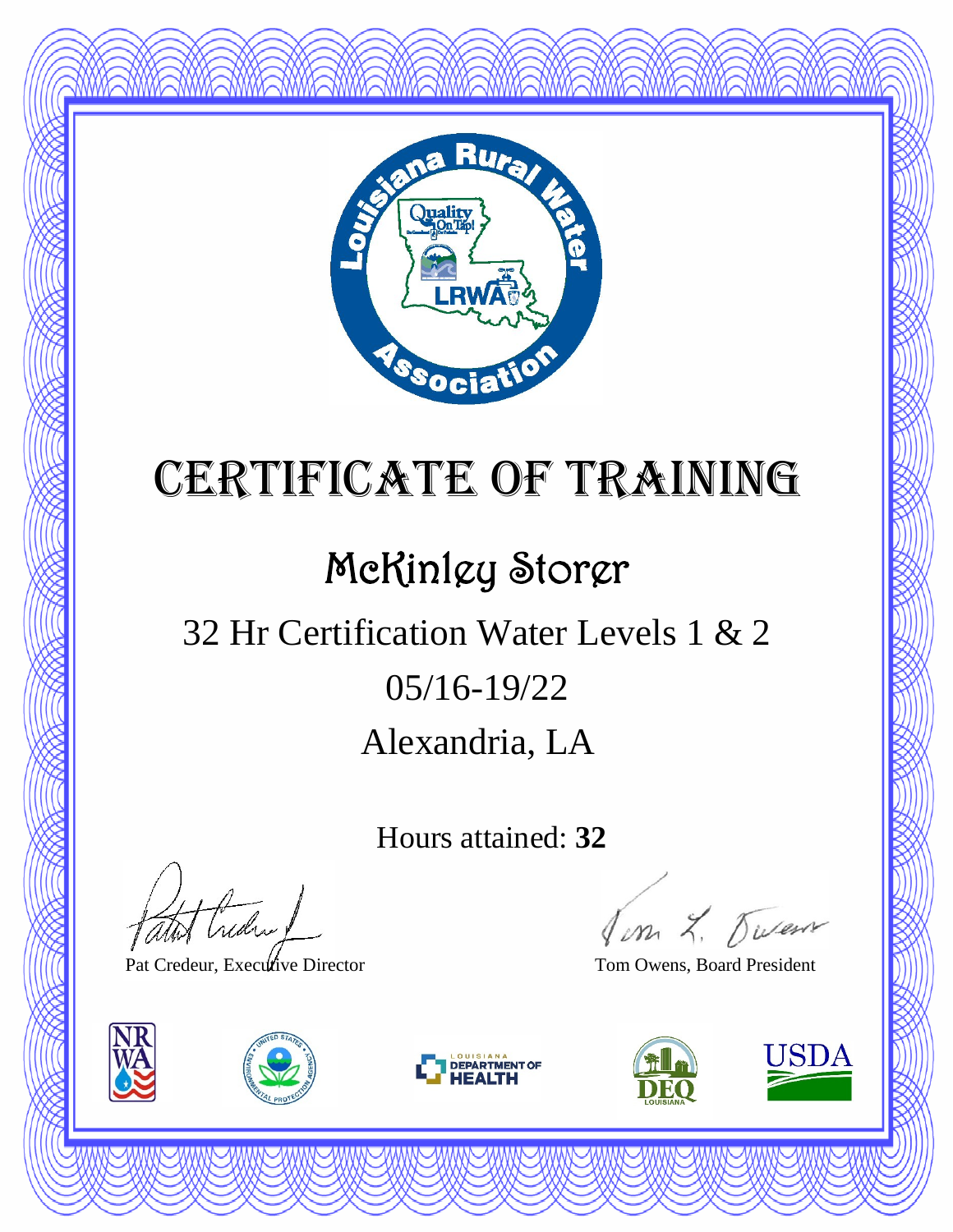

#### Quavonte Verdun

### Alexandria, LA 05/16-19/22 32 Hr Certification Water Levels 1 & 2

Hours attained: **31**

thedral

Pat Credeur, Executive Director Tom Owens, Board President







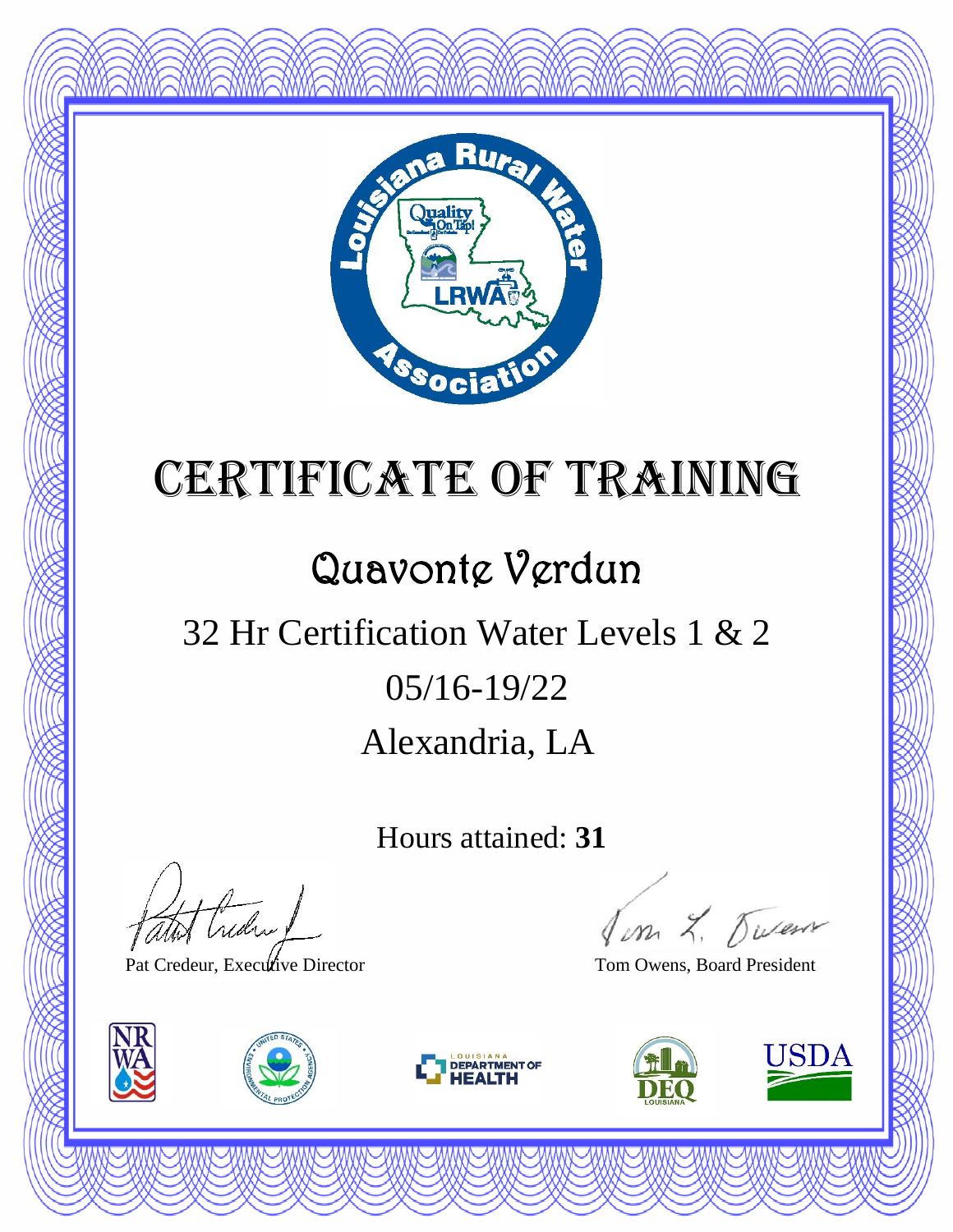

### Taz Washington

### Alexandria, LA 05/16-19/22 32 Hr Certification Water Levels 1 & 2

Hours attained: **32**

thedral

Pat Credeur, Executive Director Tom Owens, Board President







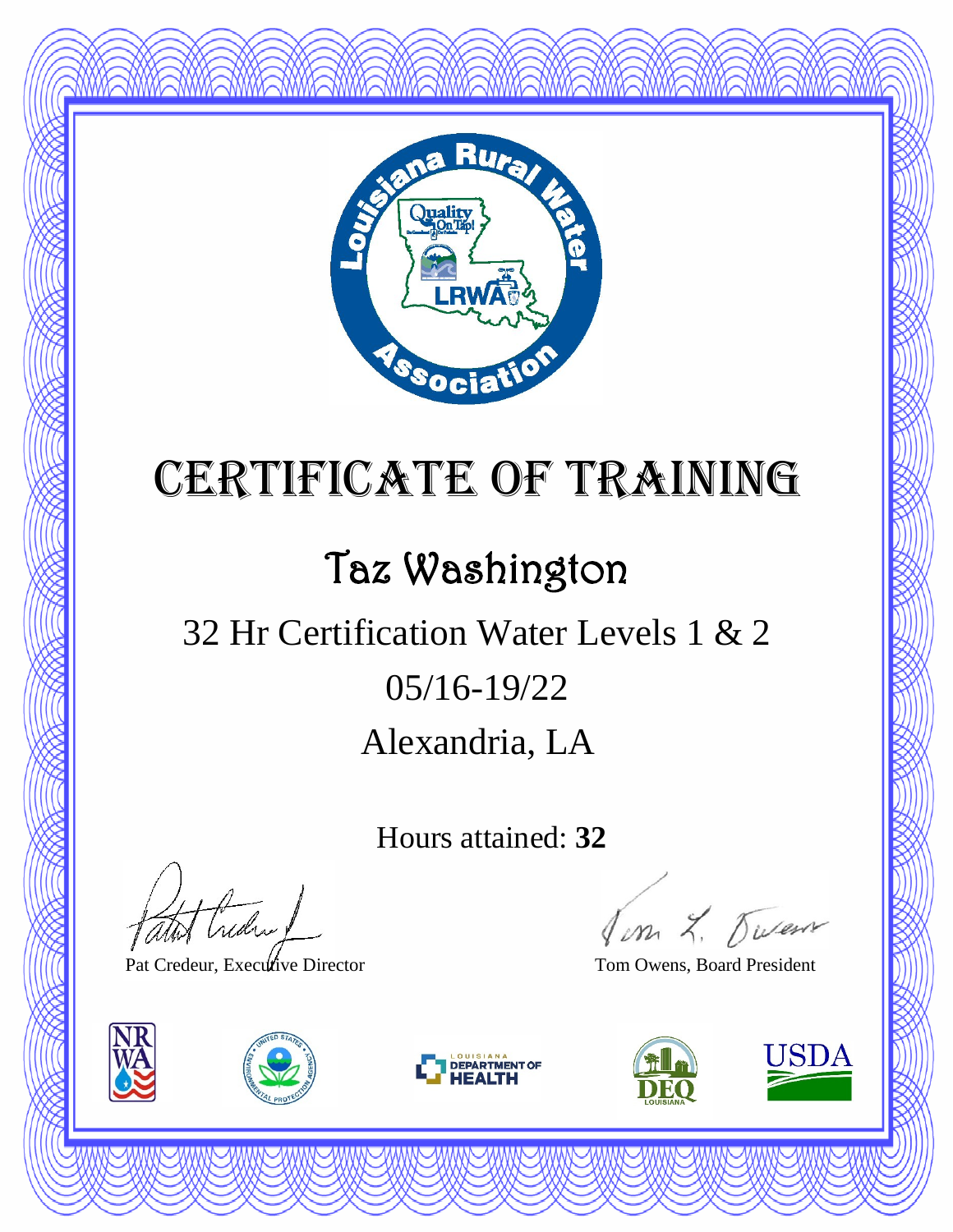

#### Stacie West

### Alexandria, LA 05/16-19/22 32 Hr Certification Water Levels 1 & 2

Hours attained: **32**

atot Creden 1

Pat Credeur, Executive Director Tom Owens, Board President







Jon L. Duren

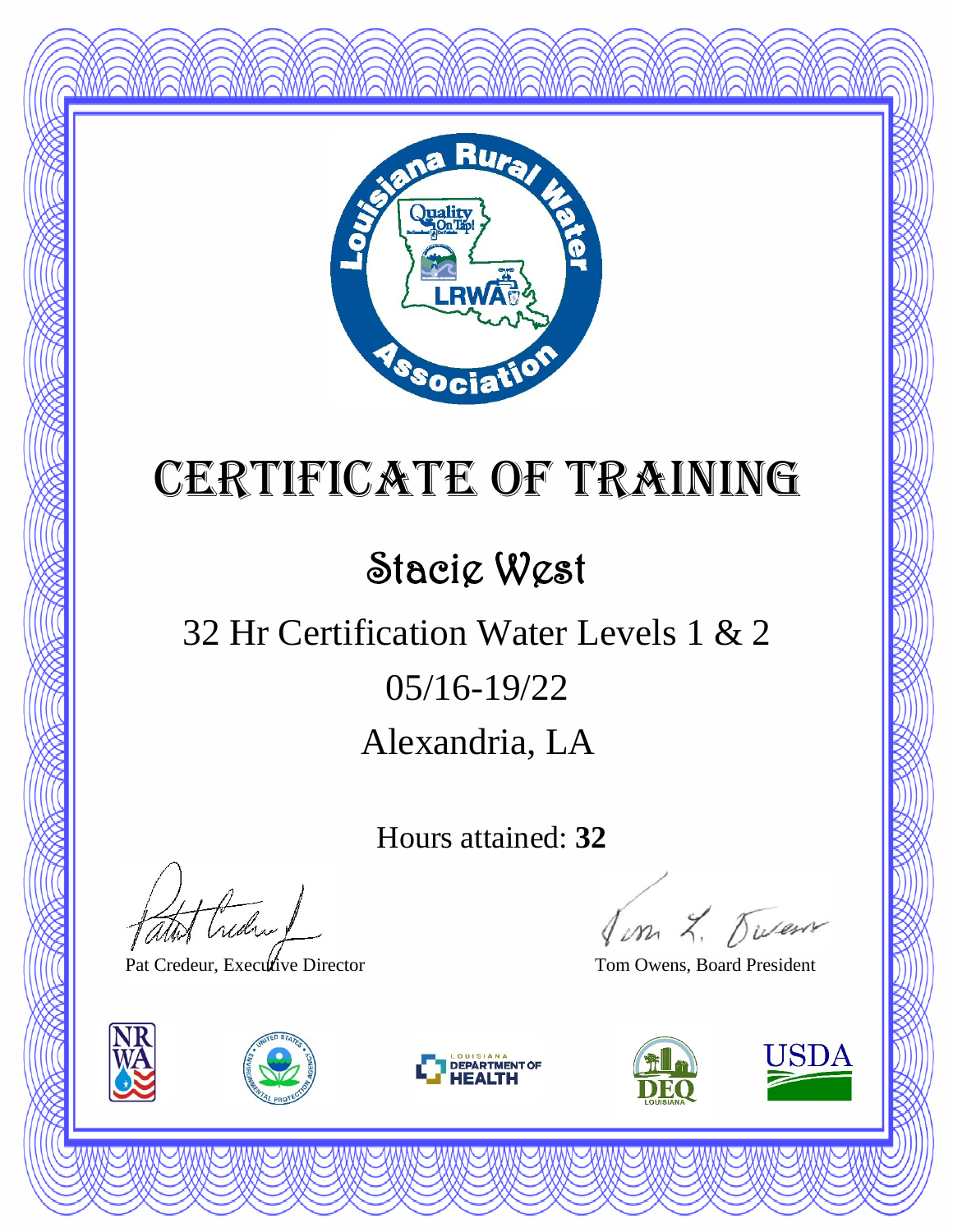

#### James White

### Alexandria, LA 05/16-19/22 32 Hr Certification Water Levels 1 & 2

Hours attained: **32**

atot Creden

Pat Credeur, Executive Director Tom Owens, Board President







Jon L. Duren

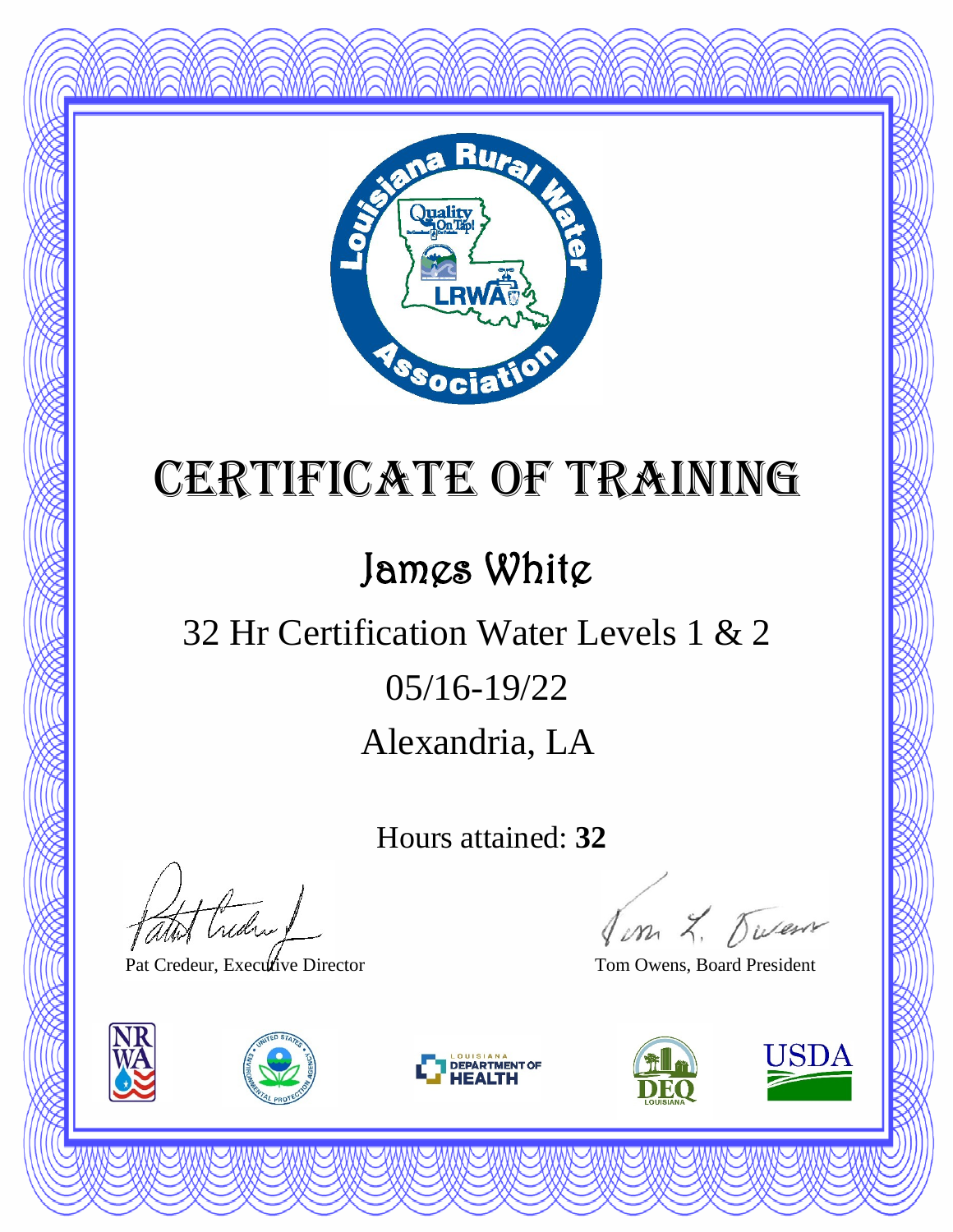

#### Don White

### Alexandria, LA 05/16-19/22 32 Hr Certification Water Levels 1 & 2

Hours attained: **32**

atot Creden 1

Pat Credeur, Executive Director Tom Owens, Board President







Jim L. Duren